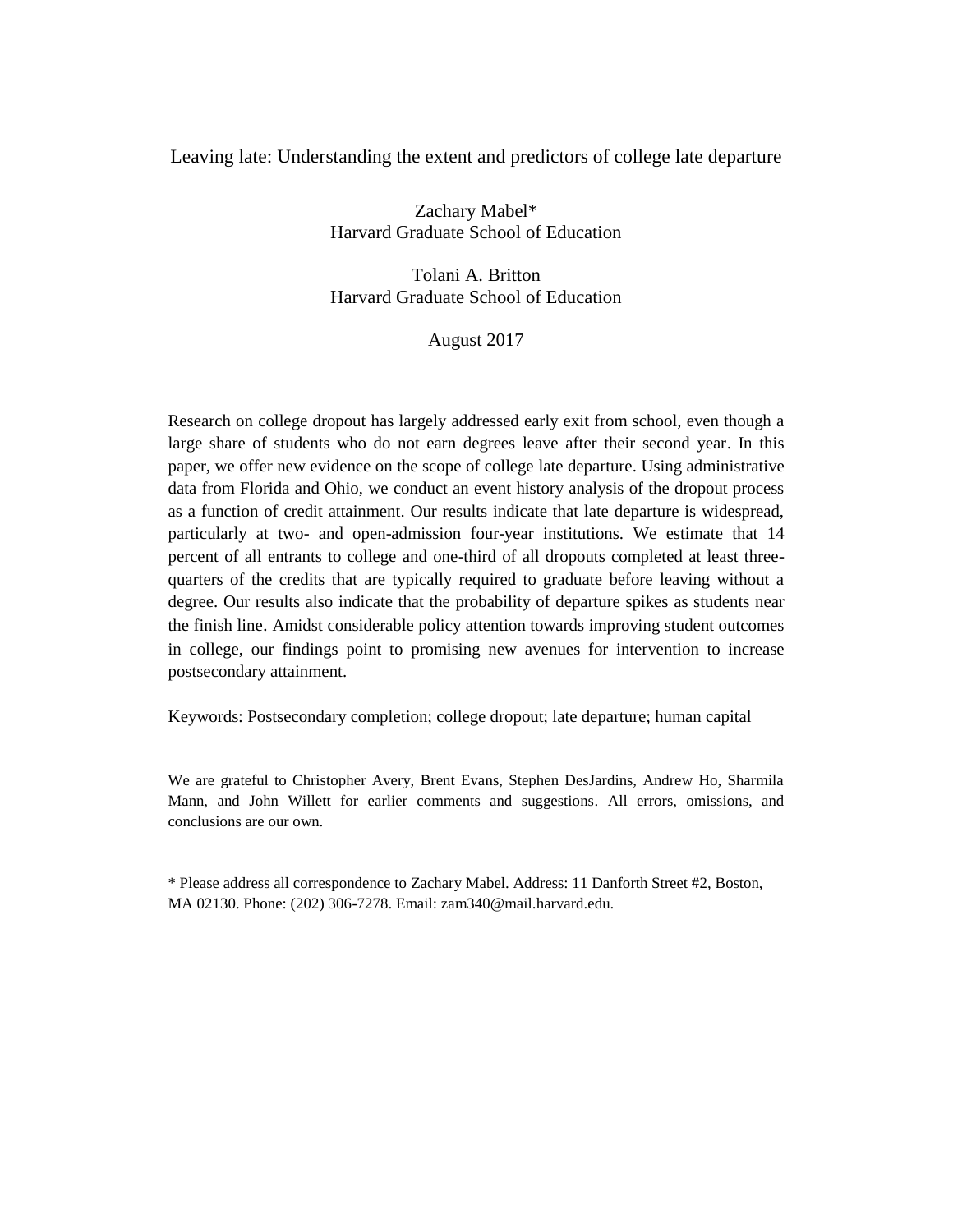## **1. INTRODUCTION**

Over the last two decades, improvements in data quality have shown that college dropout is widespread and raised concern over low completion rates at U.S. colleges and universities. Approximately two-thirds of degree-seeking students at community colleges withdraw before earning an associate or bachelor's degree within six years of initial enrollment, while nearly 40 percent of undergraduates at four-year institutions exit before earning a degree in this timeframe.<sup>1</sup> Data sources also suggest that more than 40 percent of college students who do not earn degrees leave after their second year of school (Bowen, Chingos, & McPherson, 2009; Shapiro et al., 2014).

In an era in which the returns to college completion are large for most students but public funding for higher education is limited, targeting students who are near graduation but remain at risk of dropout may offer a cost-effective strategy for increasing degree attainment. However, because much of the research and policy attention on the dropout issue has focused on early departure (Adelman, 2006; Chemers, Hu & Garcia, 2001; Kuh, Cruce, Shoup, Kinzie & Gonyea, 2008; Stinebrickner & Stinebrickner, 2012; Zajacova, Lynch, & Espenshade, 2005), less is known about how close to degree attainment non-completers are at the time of dropout and which students are at risk of leaving late.

In this paper, we offer new evidence on the scope and predictors of college late departure. Building on previous research, which has traditionally modeled dropout as a function of time enrolled and demonstrated that the likelihood and predictors of withdrawal are dynamic (Desjardins, Ahlburg, & McCall, 1999; Ishitani, 2006; Stratton, O'Toole, & Wetzel, 2008), we examine dropout instead as a function of credit progress towards degree completion. As we

Author's calculations using the National Center for Education Statistics, 2004/2009 Beginning Postsecondary Students Longitudinal Study.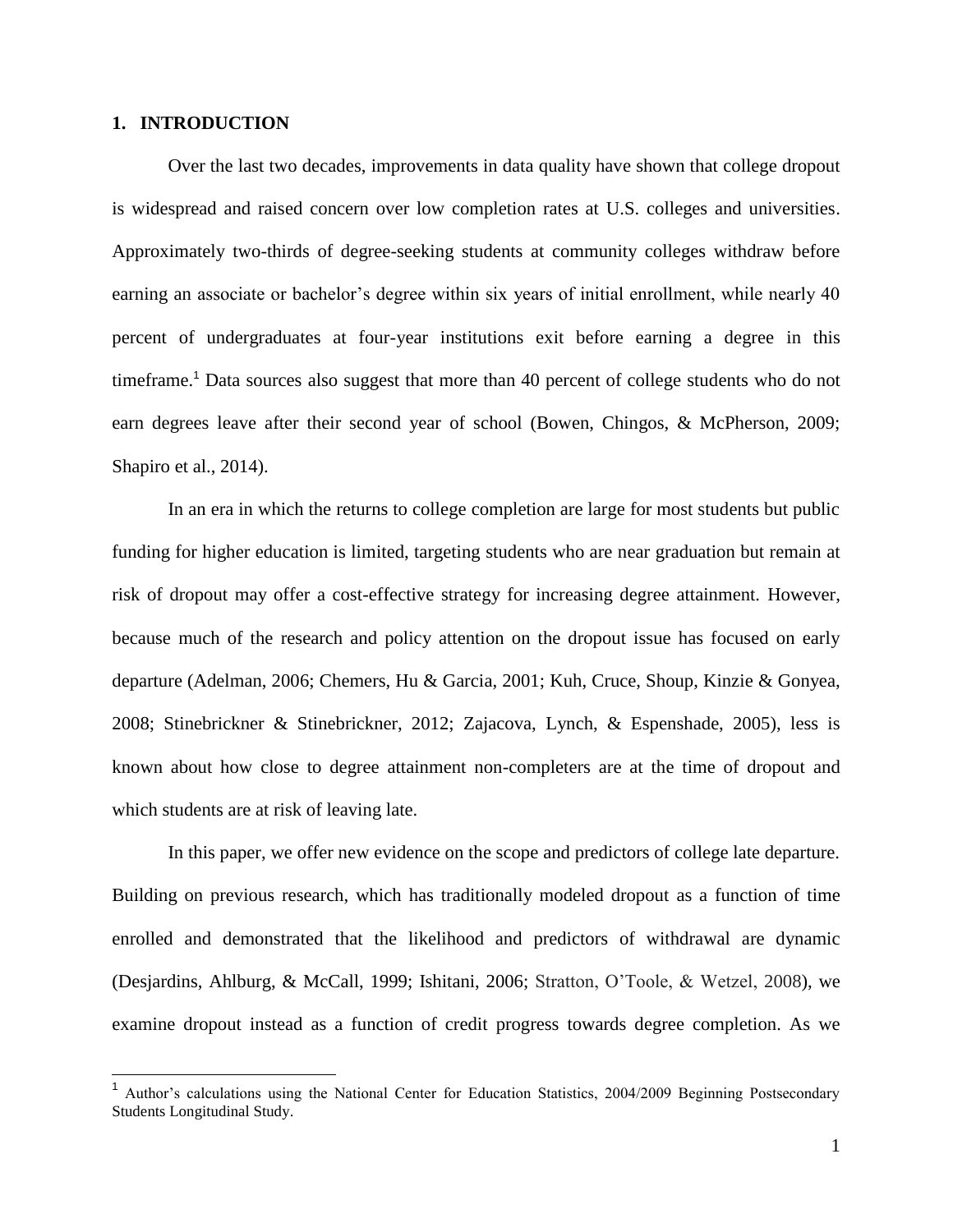describe in more detail in the following section, enrollment duration can obscure progress to completion because many students accumulate college credits slowly, which prolongs time to degree completion (Bound, Lovenheim, & Turner, 2012). Investigating dropout as a function of credit accumulation therefore provides a more precise approach to estimating the scope of late departure, which in this study we define to be non-degree completion among students who earned at least three-quarters of the credits typically required for graduation.

To preview our results, we find that many students withdraw after completing most of the credits that are typically required for graduation. We estimate that 14 percent of all degreeseeking students who enrolled in college and 33 percent of all dropouts completed at least threequarters of the credits typically required to graduate before withdrawing. Moreover, we find that the probability of withdrawal spikes near the finish line. For example, the probability of dropout among students who reach the three-quarter credit threshold is nearly 1.5 times greater than the probability of dropout among students who completed at least half, but fewer than three-quarters of their credit requirements.

Although unpacking the causes of late departure is beyond the scope of this study, we descriptively examine which students are in jeopardy of leaving just shy of degree attainment and investigate how dropout predictors vary with proximity to completion. The results suggest that well-established predictors of early dropout, including poor academic preparation and nonsequential enrollment histories (Adelman, 2006; Attewell, Heil, & Reisel, 2012), also predict late departure. However, we also document relationships that have received less attention in the research literature. In particular, the spike in late departure signals that the relationship between credit accumulation and dropout is not constant through college. We also find suggestive evidence that the transition to more rigorous, upper division coursework may present a crucial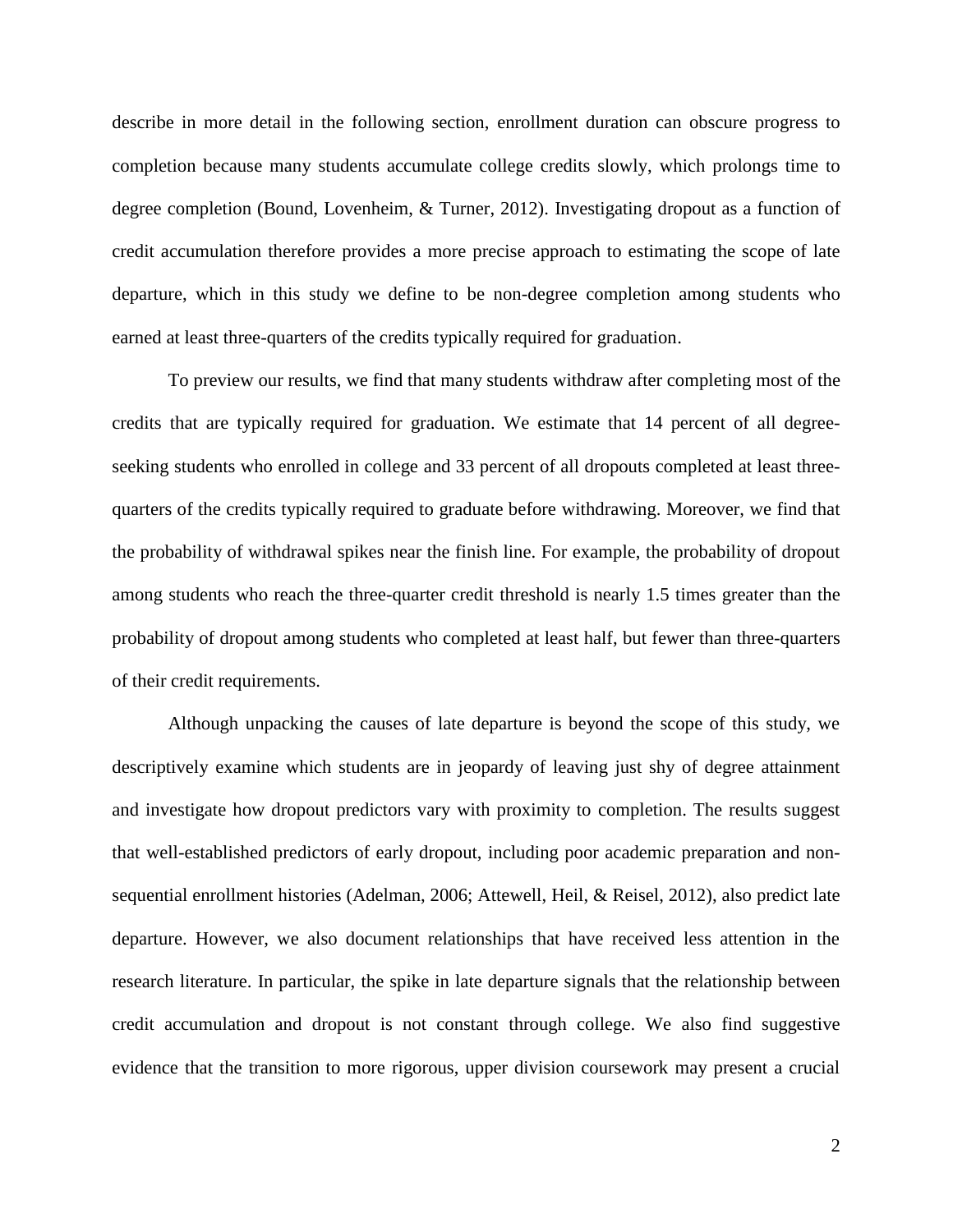barrier to completion for many students who are capable of passing introductory coursework. Students who dropout late appear to maintain their effort in terms before exiting, yet experience increasing rates of course failure as they progress in school. These findings, coupled with the fact that the magnitude of many dropout predictors varies with credit progress, suggests the student dropout profile is dynamic along the pathway to degree completion.

We structure the remainder of this paper into three sections. In Section 2, we discuss the barriers to completing college and what is currently known about college dropout from the research literature. In Section 3, we describe our data, study sample, key measures, and methods for empirical analysis. We present our results in Section 4 and conclude in Section 5 by discussing the implications of our findings for research and policy.

#### **2. BACKGROUND**

#### *2.1 Theoretical and Empirical Models of College Attrition*

Scholars have theorized about the process of college persistence for decades, with two models motivating much of the early research on the topic. The Student Integration Model developed by Tinto (1987) posits that retention is primarily a function of the robustness of the social and intellectual life of a college. According to this framework, students are presumed to dropout when they are not academically or socially integrated into their school community. Bean's Student Attrition Model (1980), on the other hand, suggests that institutional factors play a smaller role in the decision to leave than do individual and environmental factors, such as whether a student perceives her college experience is providing practical value and will lead to better employment outcomes. Cabrera, Nora, and Castaneda (1993) later integrated these two models to demonstrate the connectedness of individual, institutional, and environmental factors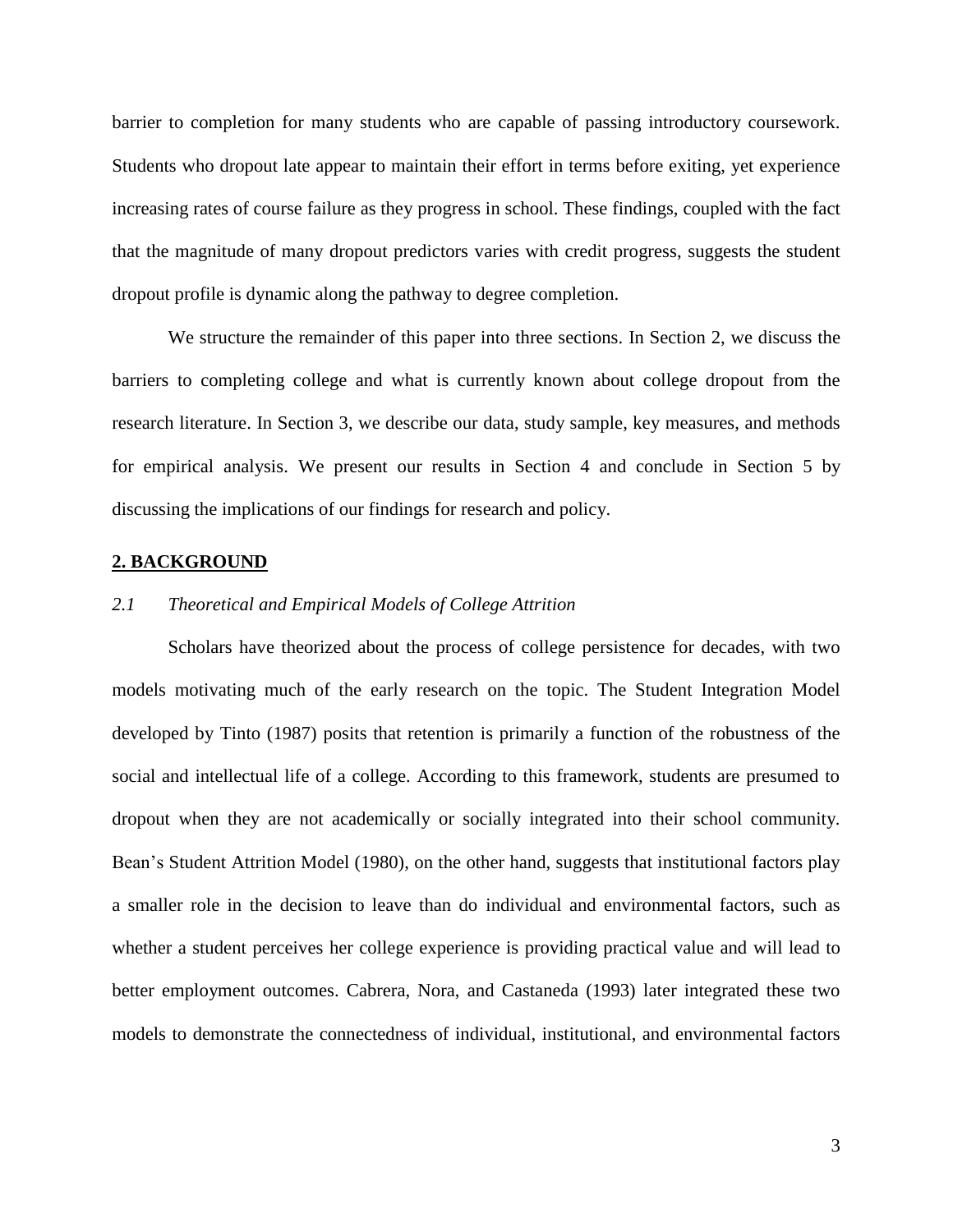associated with departure. While providing conceptual frameworks for the causes of dropout, these theories do not account for the temporal dimension of the dropout process.

To account for the dynamic nature of investments in human capital and how the risk of dropout varies with time, Willett and Singer (1991) suggested the use of discrete time survival analysis. Following this convention, Desjardins, Ahlburg, and McCall (1999) use event history modeling to shed light on when students are at greatest risk of dropping out of school, as measured by time since initial enrollment. Employing variables from the structural model of Cabrera, Nora, and Castaneda (1993), such as high school records, demographic information, and current student achievement and financial aid, the authors find that predictors often treated as static are actually time-varying. Several studies over the last two decades have followed this same methodological approach to study predictors of dropout and when it occurs (Calcagno, Crosta, Bailey & Jenkins, 2006; Desjardins, Ahlburg, & McCall, 2002; Ishitani, 2006; Stratton, O'Toole, & Wetzel, 2008).

#### *2.2 Student Progress to Completion: Enrollment Duration versus Credit Attainment*

Because most studies have focused on the temporal dimension of dropout, less empirical work has explored how much academic progress students actually make before withdrawing. Of the work that has examined credit completion as a metric of progress, most look at how credits earned in the first year predict subsequent persistence and graduation (Adelman, 2006; Kuh, Cruce, Shoup, Kinzie, Gonyea, 2008; Zajacova, Lynch, & Espenshade, 2005). Furthermore, longitudinal studies that include credit attainment as a predictor typically follow the conventional approach to modeling progress as a function of time (Calcagno, Crosta, Bailey & Jenkins, 2006). Within this setup, it has been shown that credit accumulation increases the probability of graduation, but prior research has stopped short of examining how many students are dropping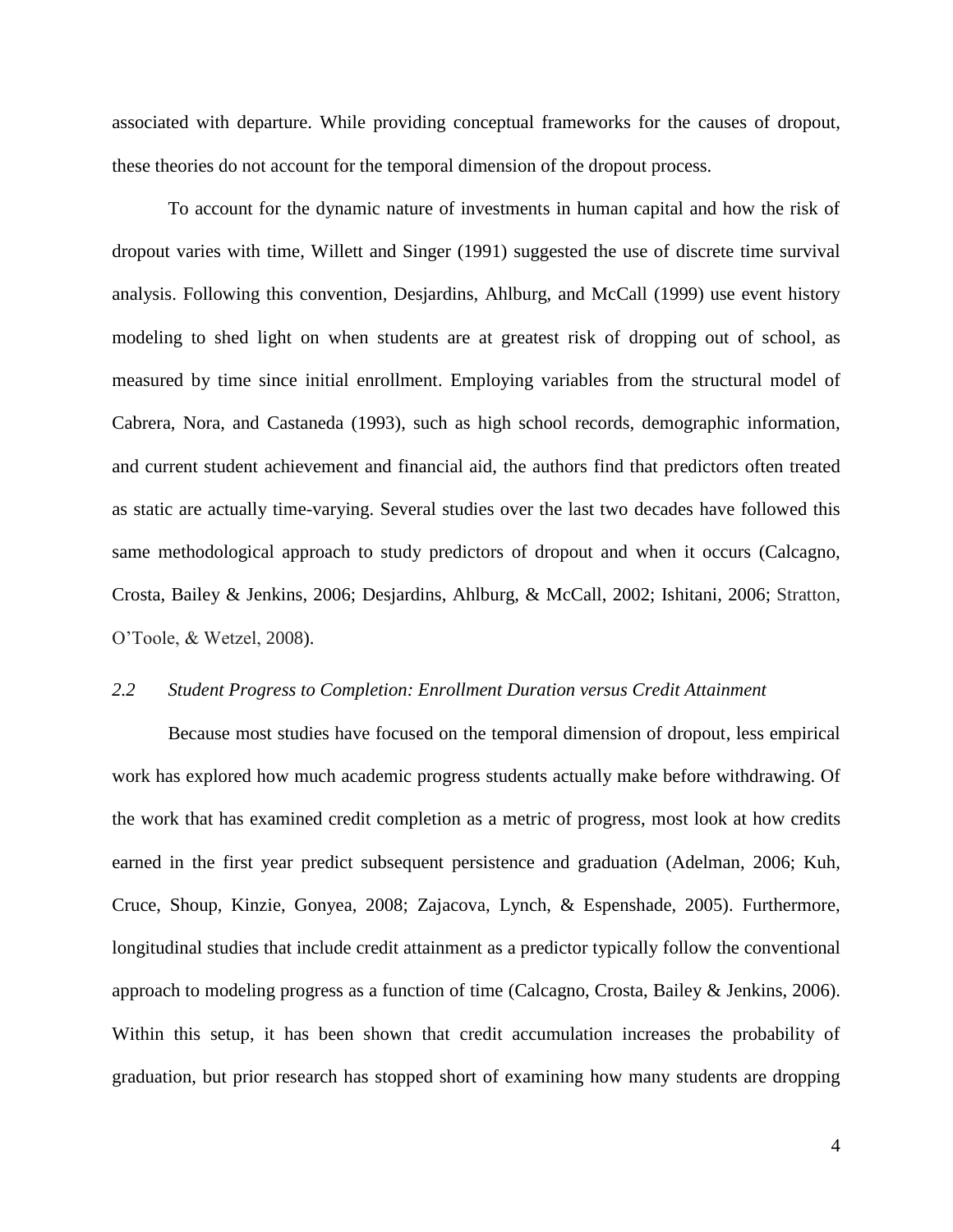out late.<sup>2</sup> Furthermore, research has not examined when dropout occurs conditional on surpassing intermediate progress milestones. Evaluating proximity to graduation may be difficult to parse out for this reason unless the dropout process is explicitly modeled as a function of academic progress.

This raises an important question: is time since initial enrollment a suitable proxy for degree progress? In Figure 1, we explore this empirically by plotting the distributions of credits earned one, three, and five years into college among undergraduates of public institutions in Florida and Ohio. The results show that while average credit attainment increases with enrollment duration, the variation in accumulated credits is large and increasing over time. By year 3, the standard deviation of completed credits (22.6) is equal to almost one full-timeequivalent year of credit attainment. For students who make it to a 5th year of college, the standard deviation is comparable to approximately 1.3 years of academic progress. The wide variation in credit completion indicates that time is a noisy measure of degree progress, especially as enrollment duration increases.

Several facets of the college student experience help to explain why credit attainment is a better proxy for academic progress than enrollment duration. First, roughly one-third of students are required to take developmental or remedial courses, which do not count towards a degree, but must be completed prior to taking credit-bearing courses (Attewell, Lavin, Domina, & Levey, 2006). Discontinuous enrollment, whereby students take time off from college but later return, is also widespread (O'Toole, Stratton, & Wetzel, 2003), as is working while in college (Scott-Clayton, 2012), which hinders full-time enrollment and has been shown to cause full-time enrollees to complete fewer credits per term (Darolia, 2014). In light of this evidence, and as we

<sup>&</sup>lt;sup>2</sup> Furthermore, because credit accumulation is a necessary requirement for graduation, the positive correlation documented previously is also a function of enrollment duration.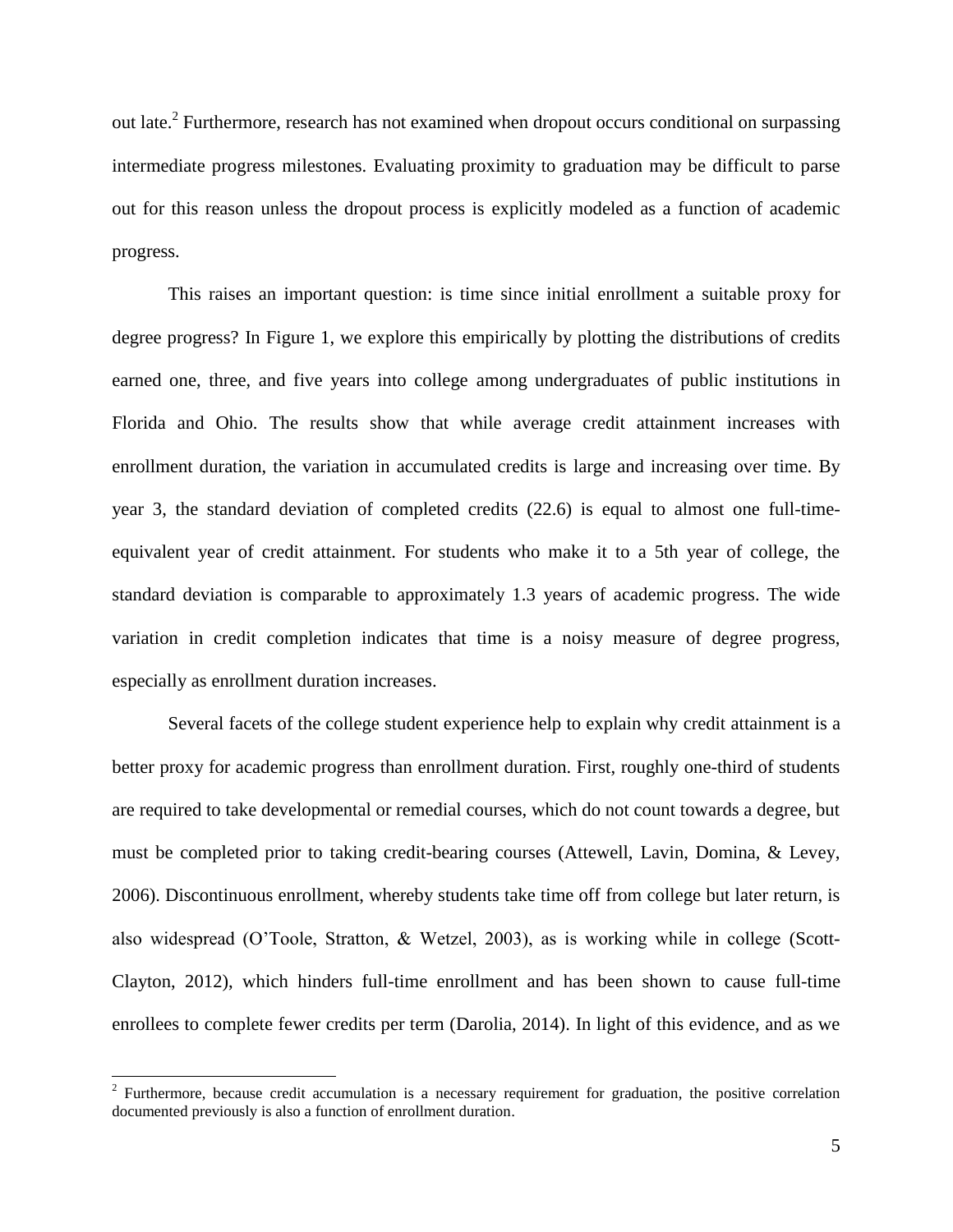discuss in greater detail in section *3.4*, in this study we model dropout as a function of credit progress to examine the scope of the late departure phenomenon.

It is important to note that many of the aforementioned characteristics of the student experience are common to students throughout their time in school. However, the influence of these characteristics on the likelihood of dropout is likely to vary with proximity to graduation. For example, as students age they are likely to take on additional work and family commitments that may make completing college more challenging. Furthermore, because perceptions of belonging in college influence the likelihood of stop out but typically stabilize over time (Walton and Cohen, 2007; Robbins et al., 2004), the relationship between prior enrollment behavior and the likelihood of degree completion may diminish as students progress in college. We thus hypothesize that the influence of student characteristics will vary with the number of credits completed and examine evidence for this in our empirical work.

## *2.3 Leaving College in the Ninth Hour*

Although proximity to graduation is an understudied topic in the dropout literature, aspects of the traditional college experience suggest that many students may be susceptible to leaving late. At large, open access colleges and universities students are often required to navigate complex bureaucracies and receive minimal advising to chart their course. Student-tocounselor ratios at those institutions, which frequently exceed 1,000:1, create environments in which many students are unaware of whom to contact if they need support (Gallagher, 2010; Center for Community College Student Engagement, 2009). As a result, research finds that nearly half of community college students do not understand their graduation requirements, and choosing courses at random is commonplace (Rosenbaum, Deil-Amen, and Person, 2006; Grubb, 2006; Schneider and Yin, 2011). Thus, students who have spent more years in college may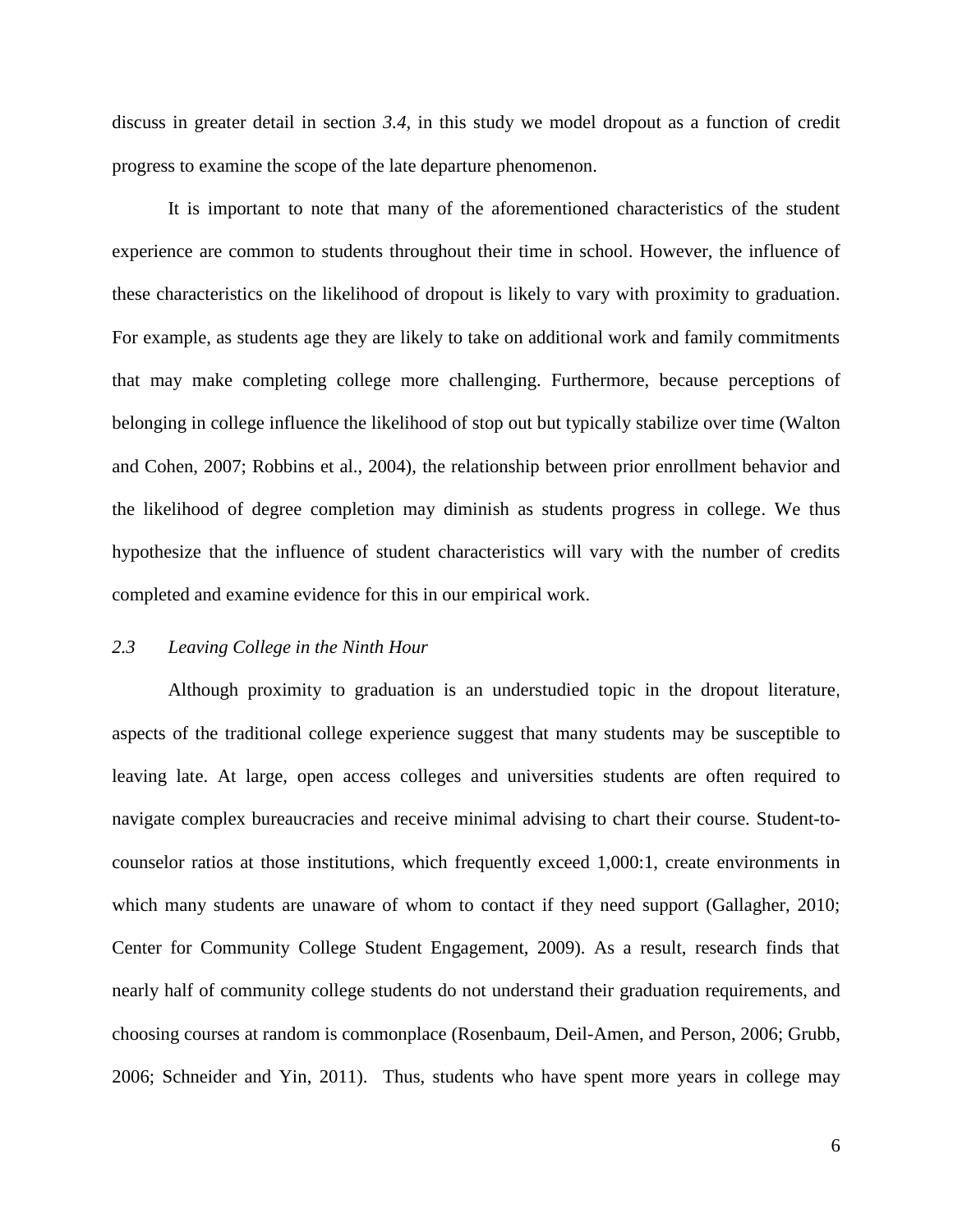accumulate numerous credits that do not contribute to graduation (Scott-Clayton & Rodriguez, 2014), thereby increasing their chances of exhausting eligibility for time-limited sources of financial aid. Furthermore, because students typically have an abundance of choice when deciding which courses to take, they may delay progress to completion by avoiding required classes that are demanding and unpleasant (Bailey, Jeong, & Cho, 2010).

The road to completion also becomes increasingly self-directed because colleges frequently assume that students can navigate through school independently after the first year. Support programs primarily target first-year students for this reason, even though initial impacts of first-year interventions, such as learning communities and student success courses, typically fade out in subsequent semesters when students lose access to structured supports (Rutschow, Cullinan & Welbeck, 2012; Visher, Weiss, Weissman, Rudd, & Wathington, 2012). In this isolated environment, the risk of departure may loom large for students who have made substantial academic progress. Unanticipated obstacles, including changes in financial aid, experiencing hardship such as a family member's job loss, or even failing a required course, may derail advanced undergraduates who are committed to graduating and capable of doing so.

These features of the college landscape may explain why a large portion of dropout during the first two years of college is attributed to what students learn about the expectations of college and their own academic performance, whereas these factors play a much smaller role in later dropout decisions (Stinebricker & Stinebricker, 2014). Furthermore, because per-student resources are most limited at broad-access institutions where student needs are greatest, the challenges to finishing college after making substantial progress are likely to vary across institutions and be most acute at two- and non-selective four-year institutions where graduation rates are lowest.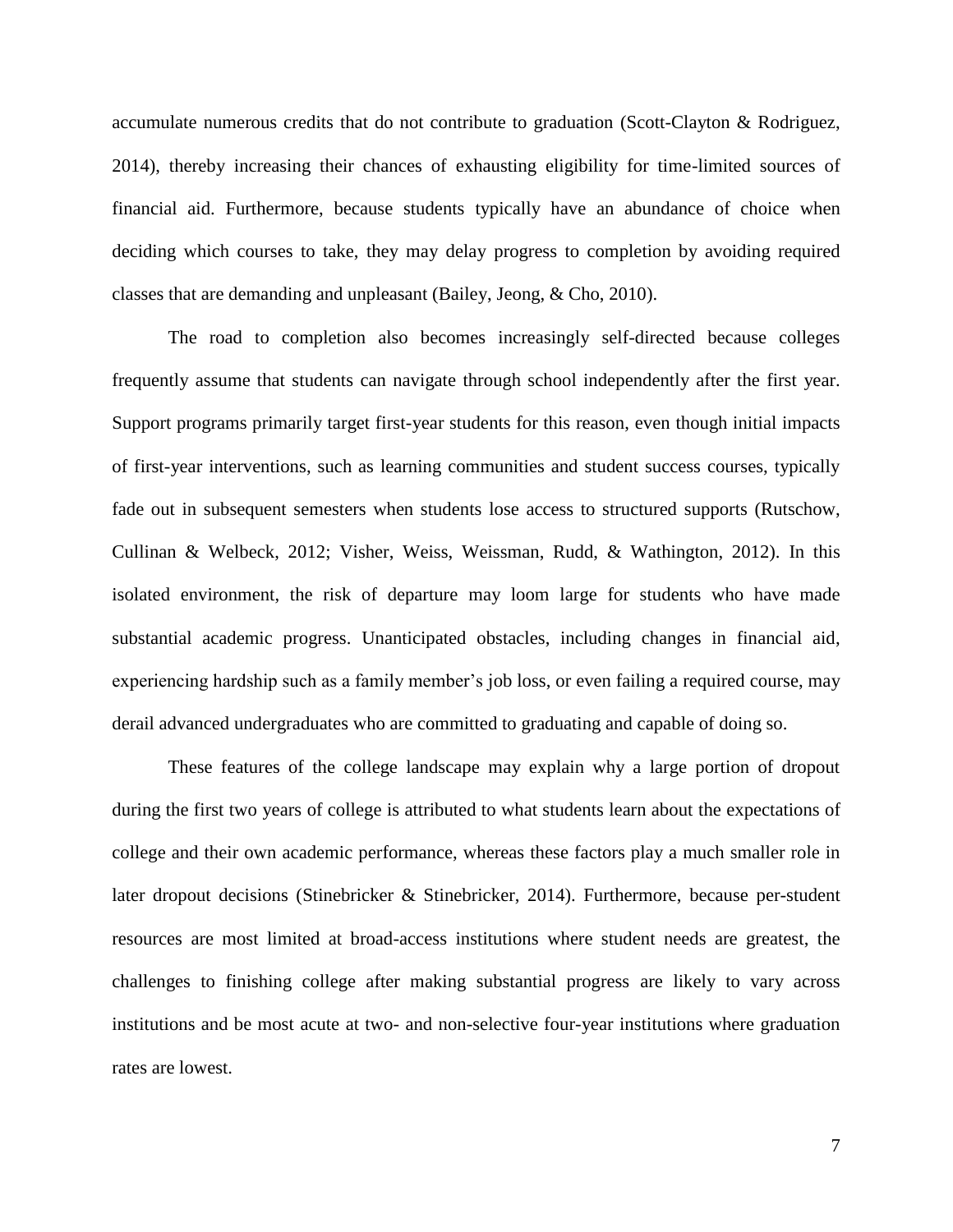In spite of the documented challenges encountered by college-goers, the number of students leaving college after making considerable academic progress is not well known. Dated estimates suggest that nearly 25 percent of traditional-age students from the high school graduating class of 1992 entered college and completed at least 75 percent of their academic degree requirements before leaving without a degree (IHEP, 2011). However, this two-decade old estimate may no longer reflect the current postsecondary landscape. For example, the growing shift of financial aid from grants to loans in recent decades has increased both the percentage of students that take-on debt to pay for college and average loan amounts (Baum, Elliot and Ma, 2014). If students are less willing to invest in additional schooling as debt accumulates, then the rate of late departure may be increasing over time. Alternatively, the problem may be less severe today now that technology innovations offer students more ways to balance school with other responsibilities. In short, more analysis is needed to understand if many students are withdrawing near graduation because much has changed in higher education over the last two decades.

This paper contributes to the literature on college persistence and attainment by examining three research questions: 1) how many of the credits typically required for graduation do non-completers earn, 2) which students are at risk of dropping out after completing most of their credit requirements, and 3) do the predictors of late departure differ from the predictors of withdrawal at earlier points along the path to degree completion? By focusing on proximity to degree completion as a function of academic progress instead of enrollment duration, which we measure by the percentage of credits typically required for graduation which students have completed, we provide a more detailed picture of when students are dropping out and which students are at risk of leaving late. As we discuss in our concluding remarks, our findings offer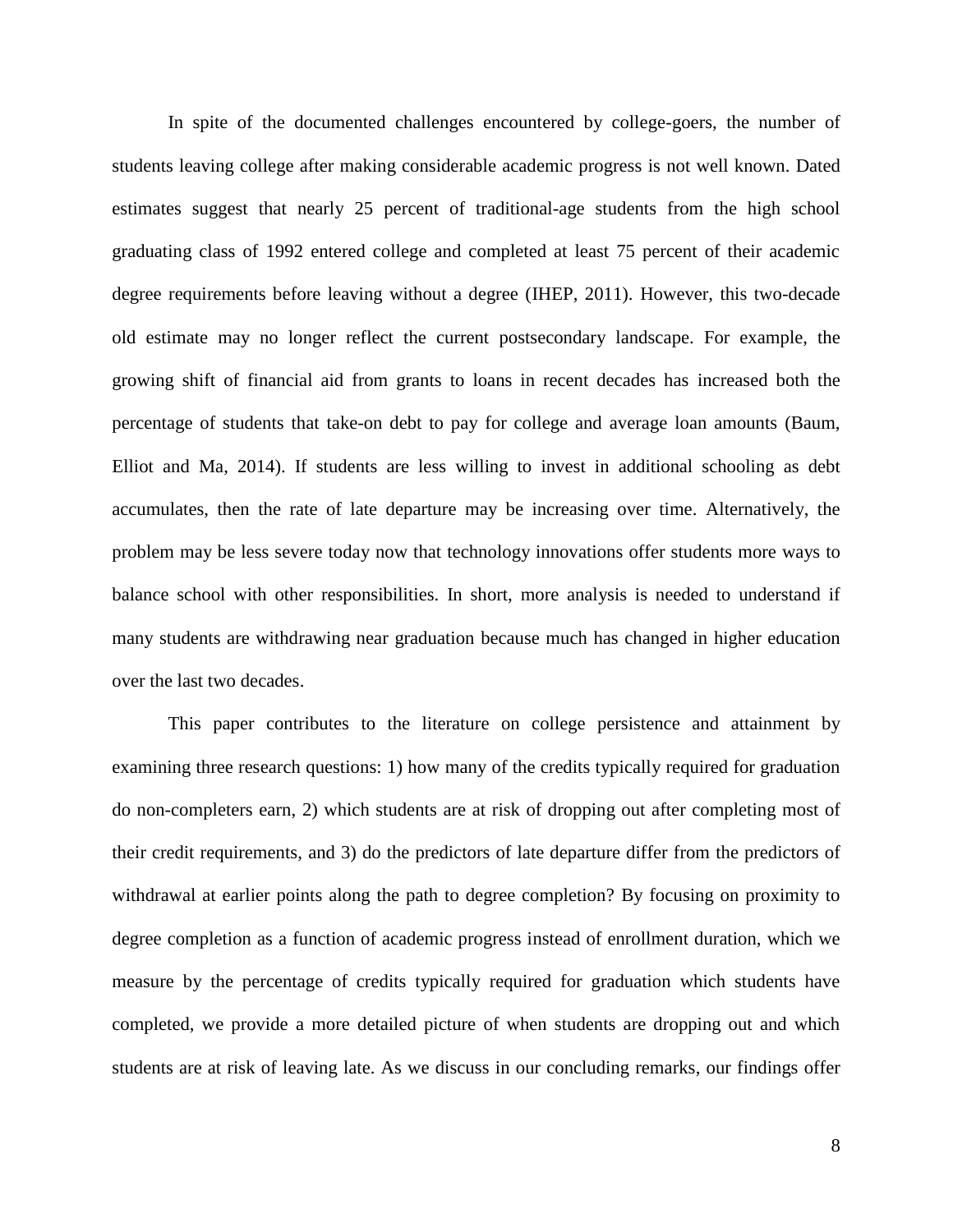policymakers and institutional leaders new avenues for increasing degree attainment by targeting supports to this oft-overlooked population of students.

## **3. DATA, SAMPLES, AND METHODS**

## *3.1 Data*

j

The data in this study are from the Florida Department of Education K-20 Data Warehouse (KDW) and the Ohio Board of Regents (OBR), which maintain longitudinal studentlevel records at public colleges and universities in Florida and Ohio, respectively. From these systems we have high school and college application records, including demographic and transcript data on students. These data are then linked to term-by-term college enrollment, course transcript, and degree award records at all public two- and four-year institutions in both states. We are therefore able to observe students' credit accumulation in remedial and college-level courses and can track progress to degree completion by the number of credits completed over time.

This rich dataset captures enrollment and completion records for the census of students at Ohio public colleges and for the majority of college-bound, Florida high school graduates.<sup>3</sup> However, a limitation of our data is that we cannot differentiate between students who dropped out and those who transferred to private or out-of-state institutions. Our results overstate the extent of dropout for this reason, although the magnitude of upward bias is likely small given that only 6 percent of students first attending public institutions in Florida and Ohio subsequently transfer to private or out-of-state colleges (Shapiro, Dundar, Wakhungu, Yuan, & Harrell, 2015), whereas 44 percent of the students in our data withdrew before earning a degree.

<sup>&</sup>lt;sup>3</sup> KDW records capture the census of Florida public high school graduates, not the census of college-bound students as in Ohio. In the 2000-01 academic year, 85 percent of all first-time freshmen at public institutions in Florida were in-state residents (authors' calculations using IPEDS). We therefore observe most, though not all students who first attended public colleges and universities in Florida.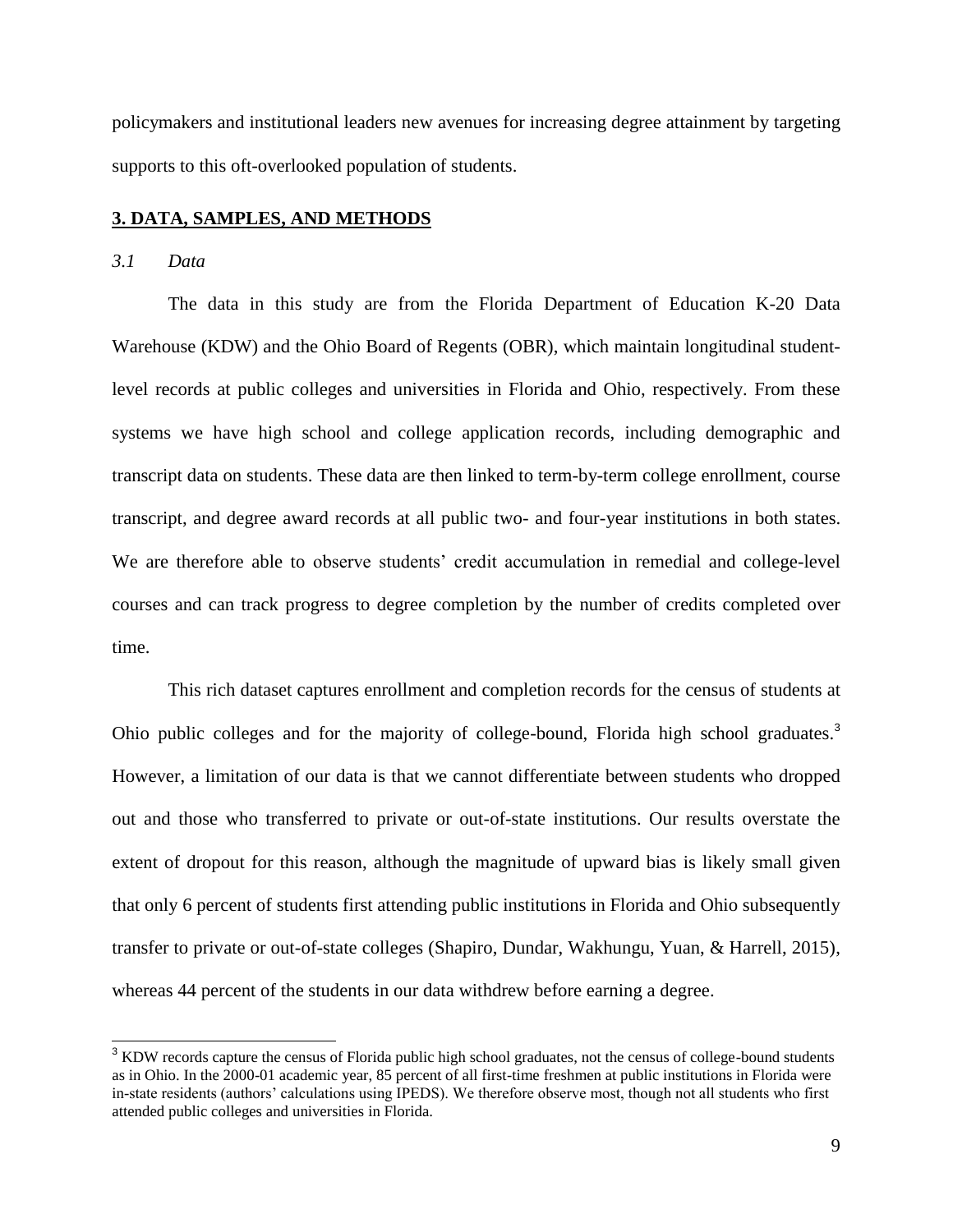# *3.2 Samples*

 $\overline{a}$ 

We explore the scope and determinants of college late departure among a sample of firsttime, degree-seeking undergraduates who enrolled at public institutions in Florida and Ohio between the fall 2000 and fall 2001 academic terms. We condition our sample on traditional college entrants, which comprise approximately 80 percent of all first-time college-goers, in order to observe both pre-entry characteristics and the complete enrollment trajectories of students in the data. Specifically, we restrict our sample to include students who: a) were between the ages of 17-19 at the time of high school graduation, and b) enrolled at least half-time (attempted 6 or more credits) as a degree-seeking student within 16 months of high school completion. We also condition the sample on students with complete demographic, prior achievement and college experience data, given that one objective of this study is to examine the predictors of late departure. These restrictions yield a sample of 54,012 unique students, of which 22,499 first attended two-year college, 12,318 first attended an open-admission four-year institution, and 19,195 first attended a selective four-year university. <sup>4</sup> We separately examine our research questions by the type of institution students first attended to allow the magnitude and risk factors of late departure to vary by college sector. 5

To examine dropout as a function of credit progress, we follow the convention in the discrete event history modeling literature and construct a student-period dataset. However, whereas most event history analyses construct a student-by-time dataset to examine *when* dropout occurs, we construct a student-by-credit category dataset to examine *how many* credits

<sup>4</sup> We classified four-year universities as selective if Barron's Profiles of American Colleges categorized the institution as "very", "highly" or "most competitive" in the 2000-01 school year. Nine of the 24 public universities in Florida and Ohio met this criterion.

<sup>&</sup>lt;sup>5</sup> As a robustness check, we also conducted analyses on a sample in which we assigned students to their last institution attended. The results we present throughout the paper are robust to whether students are assigned to the first or last school that they attended.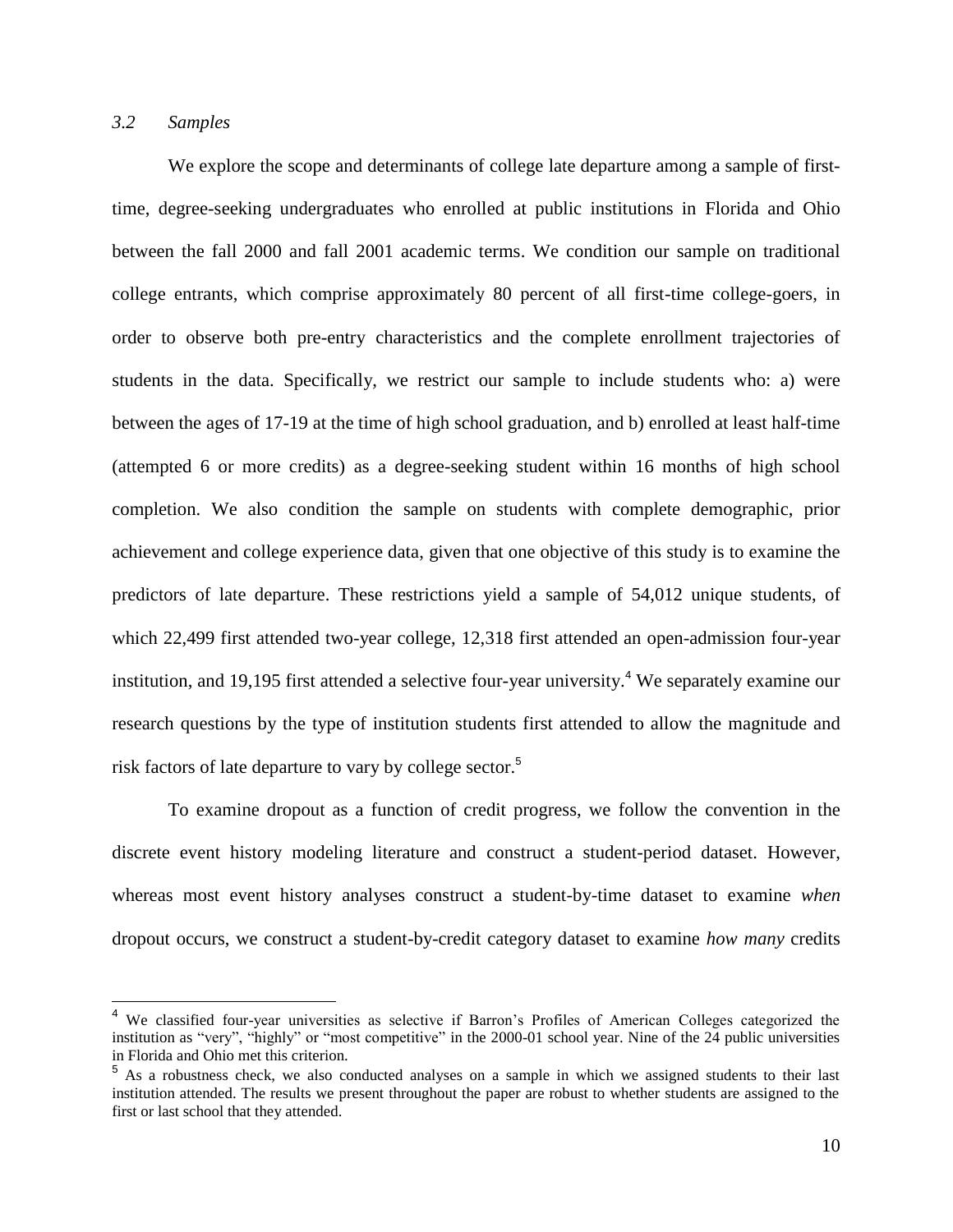students complete upon exiting school for the last time. This dataset contains one observation per credit category for each student, with each student contributing as many observations to the sample as the number of credit thresholds they surpassed.<sup>6</sup> The student-period sample is comprised of the same 54,012 unique students but yields 177,331 student-by-credit category observations.

In Table 1, we present descriptive statistics for three samples of students: all first-time, degree-seeking undergraduates who attended public postsecondary institutions in the United States in fall 2003 (column 1), the sample of public college entrants in Florida and Ohio ages 17- 19 at high school graduation who enrolled in college within 16 months of high school completion (column 2), and the subset of those students in our analytic sample (column 3).<sup>7</sup> There are some important differences between all first-time public undergraduates nationwide and those in our analytic sample as a result of the sample restrictions we impose. Because of our age restriction, the students in our analytic sample are younger at entry (18.5 versus 21.3 years old) and a significantly larger share entered college immediately following high school graduation (91 percent versus 65 percent). Students who first attended four-year institutions are also overrepresented in our sample (58 percent in our sample versus 43 percent nationally). However, on gender, race, and high school GPA, the students in our analytic sample closely mirror the profile of all incoming undergraduates nationwide.

The students in our analytic sample also closely mirror the full population of traditional public college entrants in Florida and Ohio on observable demographic characteristics. In terms

<sup>&</sup>lt;sup>6</sup> For example, a student who earned 20 of the 120 credits typically required to earn a bachelor's degree would contribute a single observation to the student-period dataset, corresponding to the interval when fewer than onequarter of the requisite credits to graduate had been earned. Another student who earned 90 credits would contribute four observations to the dataset, given that they completed three-quarters of the credits typically required for a bachelor's degree.

<sup>&</sup>lt;sup>7</sup> The statistics in column 1 draw on data from the National Center for Education Statistics, 2003-04 Beginning Postsecondary Students Longitudinal Study.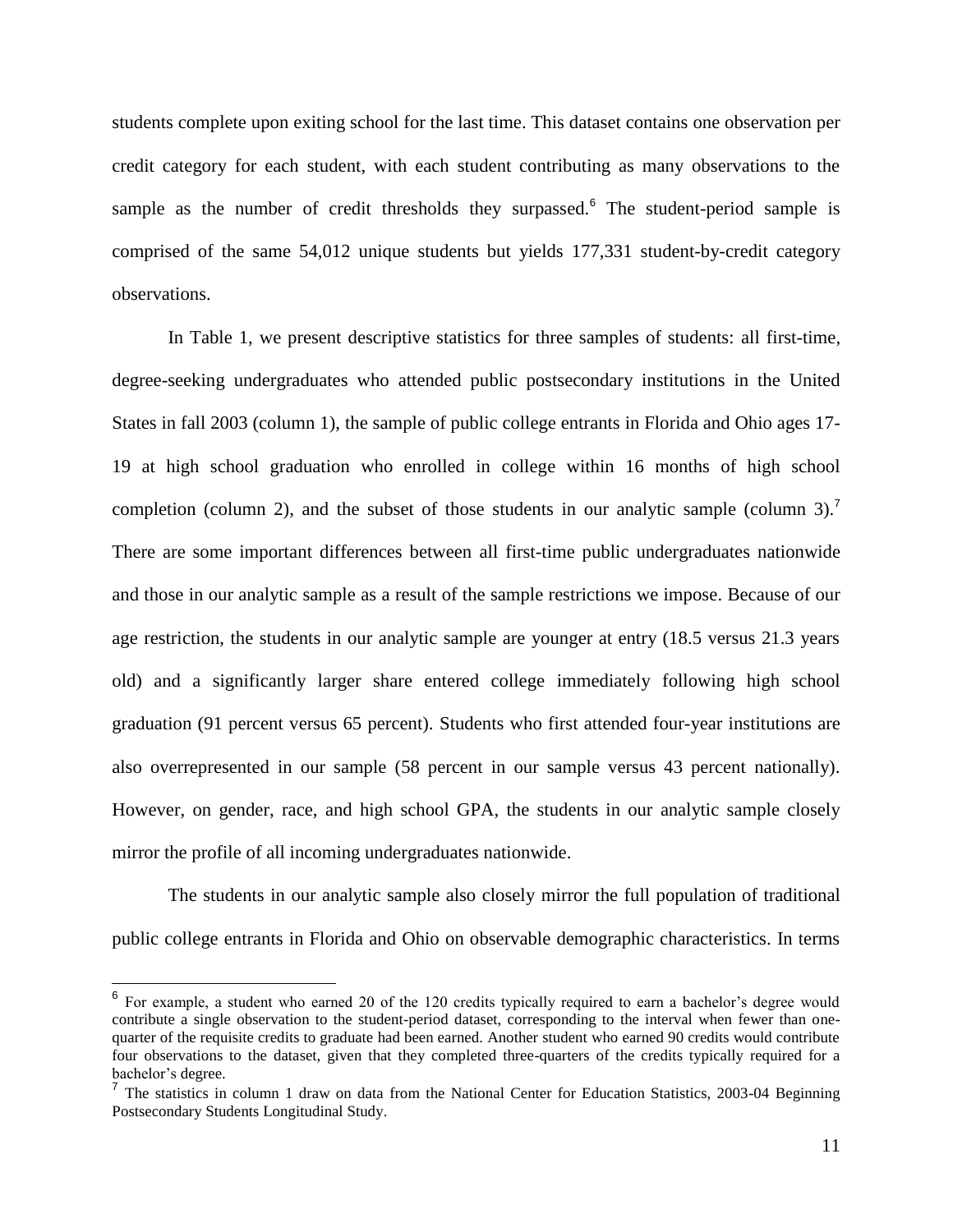of college performance, the students in our analytic sample are slightly higher performing than the statewide sample. Average credit attainment is 8 units (9 percent) higher and the dropout rate is 3.6 points (7.6 percent) lower in our analytic sample compared to the statewide population. However, these differences largely reflect the overrepresentation of students who first attended four-year colleges in the analytic sample (58 percent versus 52 percent statewide). Differences within sector are considerably smaller, which is notable because we stratify by institution type in all of our analyses. Furthermore, the late departure rate (i.e. the dropout rate among students who completed three-quarters of the credits typically required for graduation) is nearly equivalent in both the statewide and analytic samples. We take this as evidence, in addition to the size and diversity of the Florida and Ohio postsecondary systems, that our findings likely generalize to traditional students in other large public college systems across the country.

# *3.3 Dependent and Independent Measures*

In our empirical work, we examine the probability of withdrawal by the proportion of college-level credits cumulatively earned. This allows us not only to examine whether a student left college without earning their degree, but also how much academic progress they made towards degree completion at the time of departure. For this investigation, we constructed the categorical variable *CRED\_CAT*, which captures the share of credits completed, in quarter increments, typically required for degree completion (i.e.  $X < 0.25$ ;  $0.25 \le X < 0.5$ ;  $0.5 \le X <$ 0.75; and  $0.75 \le X$ ).<sup>8</sup>

To investigate predictors of dropout by credit progress, we leverage a rich set of pre- and post-entry measures that capture many of the demographic, incoming preparation, enrollment

<sup>&</sup>lt;sup>8</sup> Because we do not observe programs of study for most students in the data, we assume associate and bachelor's degree-seeking students must earn 60 and 120 college-level credits to graduate, respectively. These thresholds are consistent with the graduation requirements for most majors published on institutional websites in Florida and Ohio. We assigned students to either the 60 or 120 credit threshold according to the degree type they first pursued.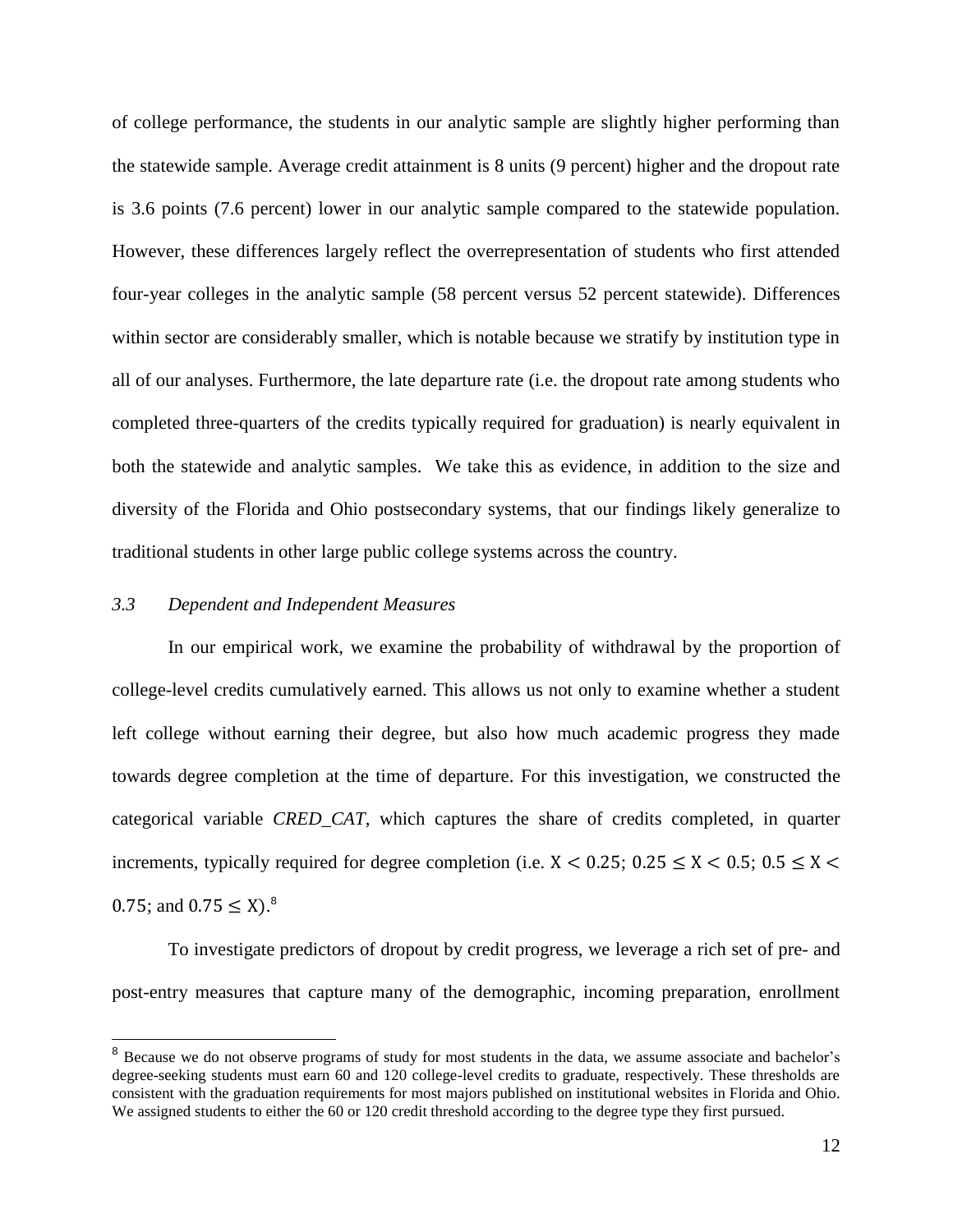momentum, and college performance factors shown to correlate strongly with degree progress in the research literature (Adelman, 2006; Attewell, Heil, & Reisel, 2011; Nora, Barlow, & Crisp, 2005). These include indicators for gender and race, whether the student entered college immediately following high school graduation, whether the student took remedial coursework, and a continuous measure of high school GPA. We also examine time-varying enrollment and academic performance factors, including indicators for having previously stopped out from college and transferred institutions, age in years, and the student's average term GPA, number of credits attempted, and proportion of credits earned in each credit period.<sup>9</sup>

Our outcome measure is an indicator equal to "1" if a student did not earn an associate or bachelor's degree within six years of initial enrollment in college, or was not enrolled in college at the start of their seventh year.<sup>10</sup> By construction, all students assigned a value of "0" had therefore either graduated within six years or were still enrolled in their seventh year and presumed to be working towards their degree. We count all students who completed an associate or bachelor's degree, regardless of which credential they initially pursued, as degree earners. This ensures that the departure rates we estimate are not inflated by changes to degree intentions over time.

<sup>&</sup>lt;sup>9</sup> A clear omission from this list is financial aid, which a large body of research has shown can increase the probability of enrollment, persistence, and degree completion (see Dynarski & Scott-Clayton, 2013 for a summary of this literature). Unfortunately, we do not observe complete aid packages for students in our data and therefore cannot examine the relationship between financial aid and credit progress to graduation.

<sup>&</sup>lt;sup>10</sup> Because our data is right-censored at year 7, some students coded as dropouts will have stopped out but later reenrolled and graduated beyond the time horizon we observe. This will also lead to overestimation of late dropout rates, although the definition of dropout we employ likely results in a minimal amount of upward bias due to censoring. To examine this issue, we turned to an administrative dataset from the University System of Georgia, which maintains longitudinal student-level records at public, four-year colleges and universities in the State of Georgia and allows us to track students over a longer time horizon (i.e., through 10 years following initial enrollment). We find that only 14 percent of USG students who completed 90 or more credits (i.e., 75 percent of the credits typically required for bachelor's degree completion) and who were not still enrolled in year 7 completed a bachelor's degree within 10 years. This suggests that the vast majority of students coded as dropouts in our study sample did not return to college and subsequently graduate after year 7.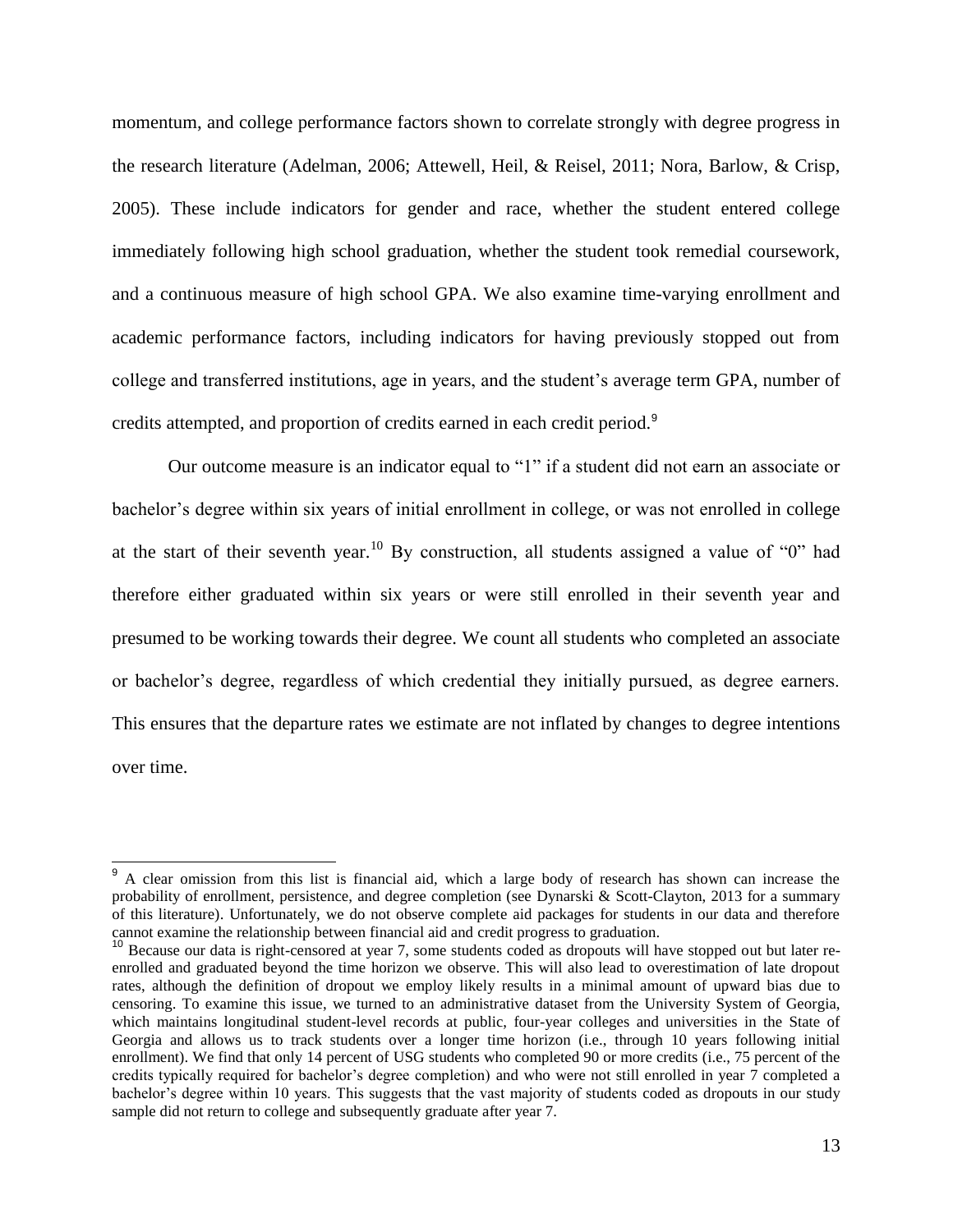## *3.4 Empirical Strategy*

We begin our empirical work by calculating sample departure rates within each credit category and institution type. We then examine dropout rates by pre- and post-entry characteristics for students who reach the three-quarter credit threshold to shed light on which students are at risk of dropping out after completing most of their credit requirements. Next, to allow for population inferences that extend beyond our study sample, we turn to event history modeling using the student-period dataset. For this analysis, we estimate a single risk discretetime hazard model using a logistic regression specification of the following form:<sup>11</sup>

(1) 
$$
\Pr(Y_{idc} | X_{idc}) = P(\theta_{idc} + Z_{idc} + \omega_s), \text{ where } P(j) = \frac{1}{1 + e^{-(j)}}.
$$

Because the student-period dataset contains one observation for each credit category a student surpasses, in this specification we are modeling the conditional risk of dropout, also called the "hazard" in event history analysis, for student who first pursued degree *d* in credit interval *c*. To test whether the probability of dropout varies both by the proportion of credits completed and the type of degree sought, we include indicator variables for twelve (4 credit categories x 3 institution types) credit-by-institution type categories  $(\theta_{icd})$ . By including this set of dummy variables, an attractive feature of this regression model is that we make no assumption as to the functional form of the underlying relationship between credit attainment and dropout. To account for factors which may influence the progress students make towards degree completion and their risk of dropout, in some models we also include the full set of pre- and post-entry student characteristics  $(Z_{idc})$  and an indicator of whether the student attended college in Florida or Ohio  $(\omega_s)$ . In those models, the vector  $Z_{ide}$  also includes a measure of time between

 $11$  In addition to estimating logistic hazard models, we also fit random intercept logistic and complementary log-log hazard models and estimated models that account for parametric and non-parametric representations of unobservable factors affecting student dropout behavior (i.e. "unobserved heterogeneity" or "frailty" in event history modeling nomenclature). Our substantive conclusions are unaltered by these modeling decisions, and we therefore present results from the logistic models for simplicity and computational efficiency.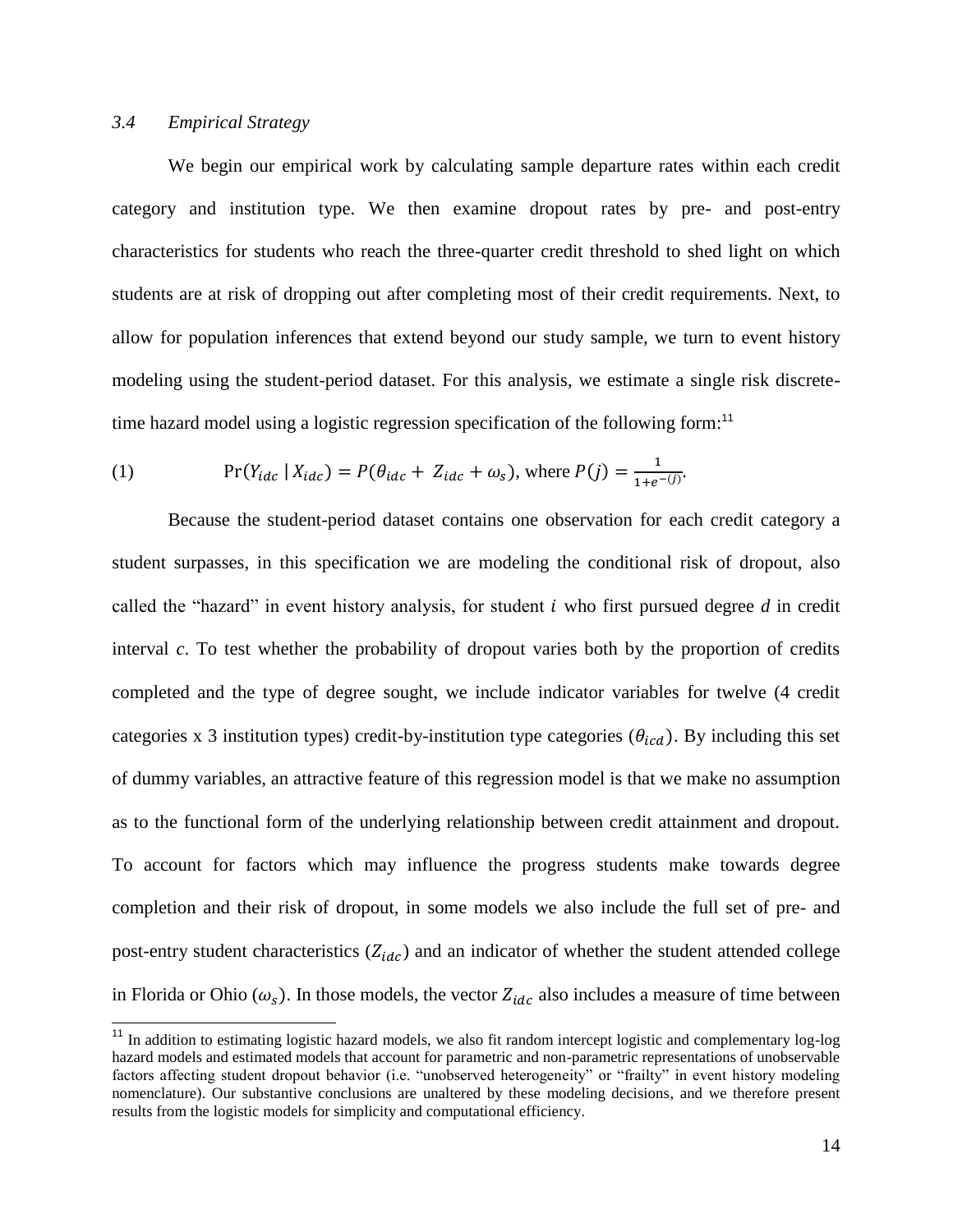the term students reached each credit period and initial enrollment, which partials out the correlation between credit attainment and enrollment duration so that our results do not conflate dropout as a function of academic progress and time.

To formally test whether the risk of departure differs by progress to degree completion and institution type, we carry out post-estimation General Linear Hypothesis (GLH) tests of whether the coefficients on the credit-by-institution type indicators are equivalent. Likewise, to examine heterogeneity in dropout risk factors by proximity to degree completion, we augment equation (1) with interactions of  $\theta_{idc}$  and  $Z_{idc}$  and then conduct GLH tests of whether the coefficients on the interaction terms are equal in magnitude. In all analyses, we report inference statistics that account for both the correlation of outcomes among students attending the same schools and for multiple testing by controlling the False Discovery Rate.<sup>12</sup>

### **4. RESULTS**

j

# *4.1 The Probability of Departure by Proximity to Degree Completion*

We begin our results section with a graphical presentation of enrollment outcomes through six years following college entry. Figure 2 shows the share of entrants that dropped out and completed a degree or remained enrolled by institution type. To highlight the scope of late departure, we define two groups of dropouts in the figure: those who withdrew prior to earning three-quarters of the credits typically required to graduate ("early" dropouts) and those who surpassed the three-quarter credit threshold ("late" dropouts). Across all institutions, late dropouts represent 14 percent of all students who ever enrolled in college and one-third of all dropouts. Figure 2 also shows that late departure is especially prevalent at two- and open-

 $12$  The FDR controls the proportion of rejections that are Type I errors, i.e. false discoveries. It reduces the penalty to multiple hypothesis testing when some Type I error is acceptable, as is the case for exploratory analyses like this one.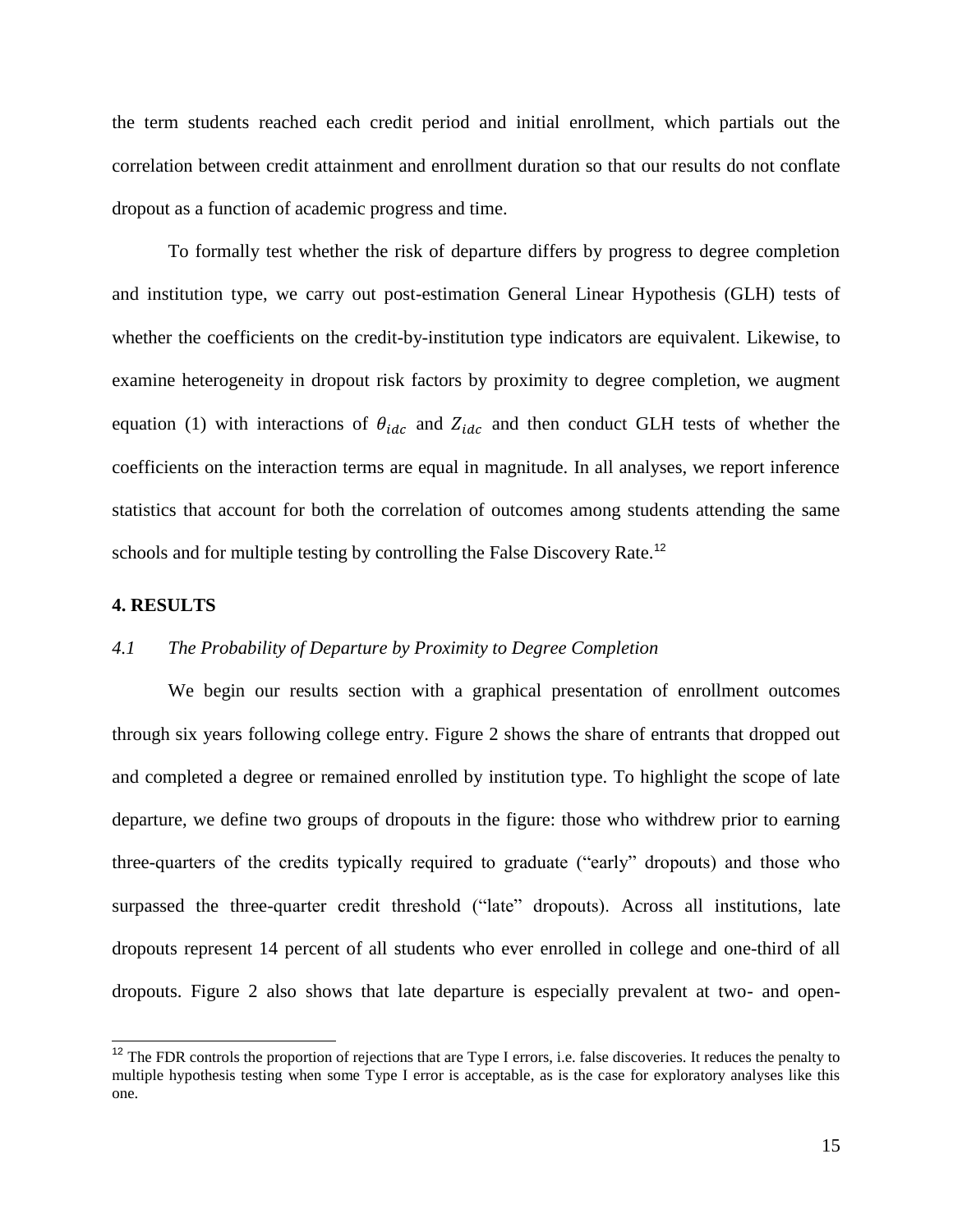admission four-year institutions, representing 20 percent and 14 percent of all students who respectively began their college careers in those sectors.

In Figure 3, we disaggregate rates of late departure at two-year institutions by race, which shows that the phenomenon is widespread among students of different backgrounds. Approximately 20 percent of White, Black, and Hispanic/Latino students left college without a degree after accumulating three-quarters of their college-level credits. Analogous results in Figure A1 of the appendix also reveal small differences by race at four-year institutions. In Table A1 of the appendix, we present more detailed departure rates by credit category and show that late dropouts represent the largest share of withdrawals in each sector.

The fact that late dropouts represent a large share of all college entrants implies that the probability of departure spikes late into college. To show that this is the case, we turn to the results of our event history analysis. In Figure 4, we present graphical results of conditional dropout probabilities estimated from a logit hazard model that includes the twelve credit-byinstitution type categories. Across all institution types, the probability of withdrawal is constant or declines in each of the first three credit categories. For students who first attended two- and open-admission four-year colleges, the probability of departure respectively declines from 0.19 to 0.10 and from 0.13 to 0.11 between the first and third credit intervals. For students who first attended four-year selective institutions, the probability of dropout is approximately .06 in each of the first three credit intervals.

In contrast, the probability of departure increases substantially for all students after they have completed three-quarters of their college-level credits. This spike is largest at non-selective institutions, with conditional dropout probabilities of 0.34 and 0.21 among students first attending two- and open-admission four-year students, respectively. However, students attending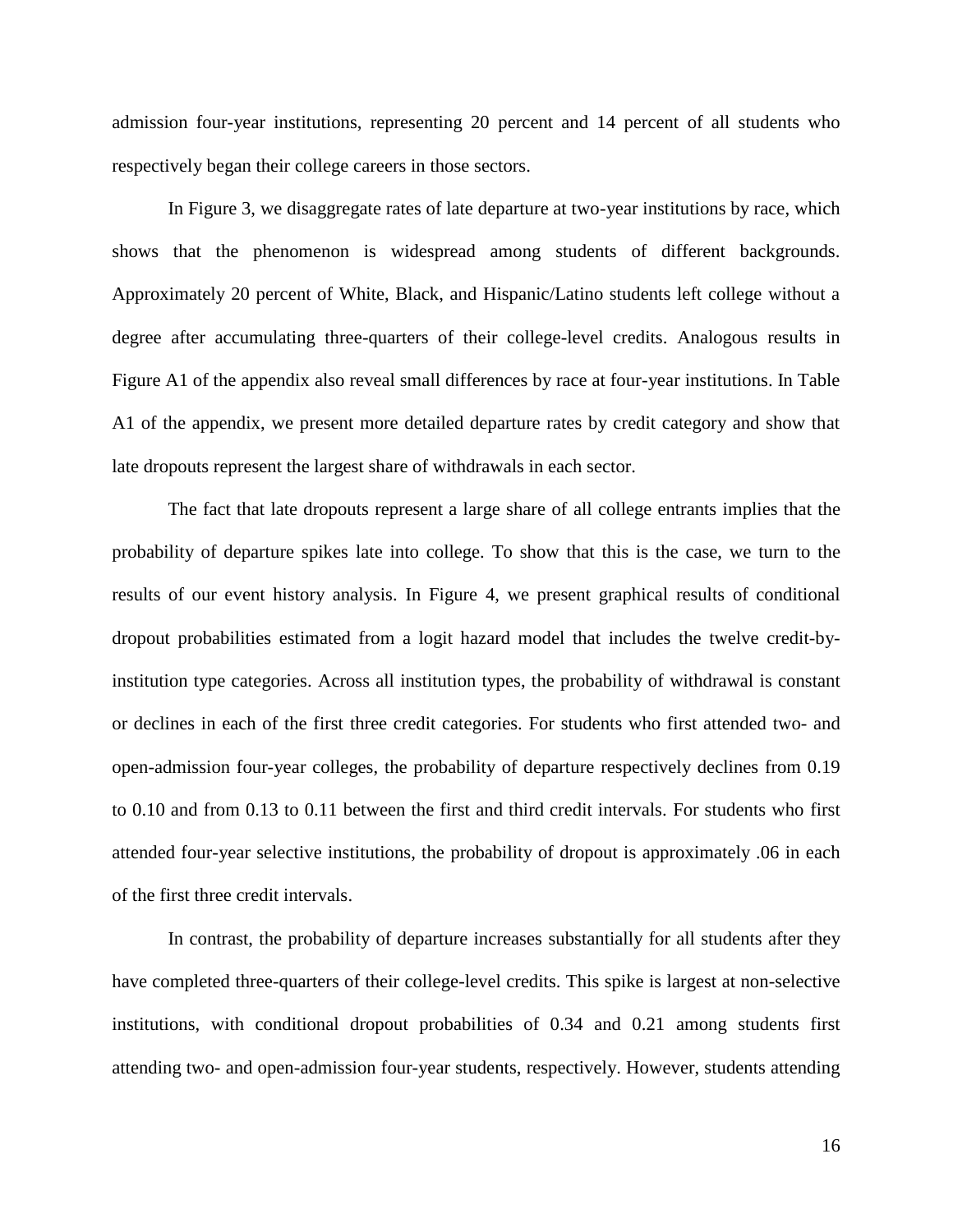four-year selective admissions institutions also experience a large increase in the probability of late departure in relative terms, rising from 0.6 to 0.10 between the third and fourth credit interval.

To examine if the spike in late departure is explained by the changing composition of students along the pathway to degree completion or the cumulative amount of time students enrolled in college, in Table A2 we re-estimate the hazard model with the inclusion of pre- and post-entry student characteristics. Notably, most of the departure estimates in the first three credit periods attenuate slightly after the inclusion of covariates, whereas the probability of departure in the fourth period spikes even higher. This suggests that enrollment duration and dynamic selection are unlikely to explain the increase in dropout risk late into college. In fact, because unobserved dropout factors will lead to monotonically decreasing departure rates (Singer and Willett, 2003), which we do not observe, the spike in late departure is not attributable to omitted variable bias. As shown in the bottom of Table A1, we also reject that the risk of departure is equal across credit categories and institution types. The p-values from all GLH tests are less than .01, indicating that both the spike in late departure and the differences in its pervasiveness by sector are substantively and statistically significant.

## *4.2 Predictors of Late Departure*

To explore which students are at risk of late departure, we begin by reporting dropout rates in the fourth credit interval by student demographic, prior achievement, and college enrollment characteristics.<sup>13</sup> For ease of interpretation, we present results separately by incoming

<sup>&</sup>lt;sup>13</sup> Given that the relationships we document in this section are purely correlational, the findings should not be mistaken by the reader for determinants of dropout. Indeed, much as a student's race or ethnicity is not the direct cause of their departure, it is likely that some of the enrollment factors we examine are not the underlying reason for a student's decision to leave school (although they may signal warning of a student's decision to drop out). For this reason, we use the terms predictor and risk factor interchangeably, but only in reference to documenting observable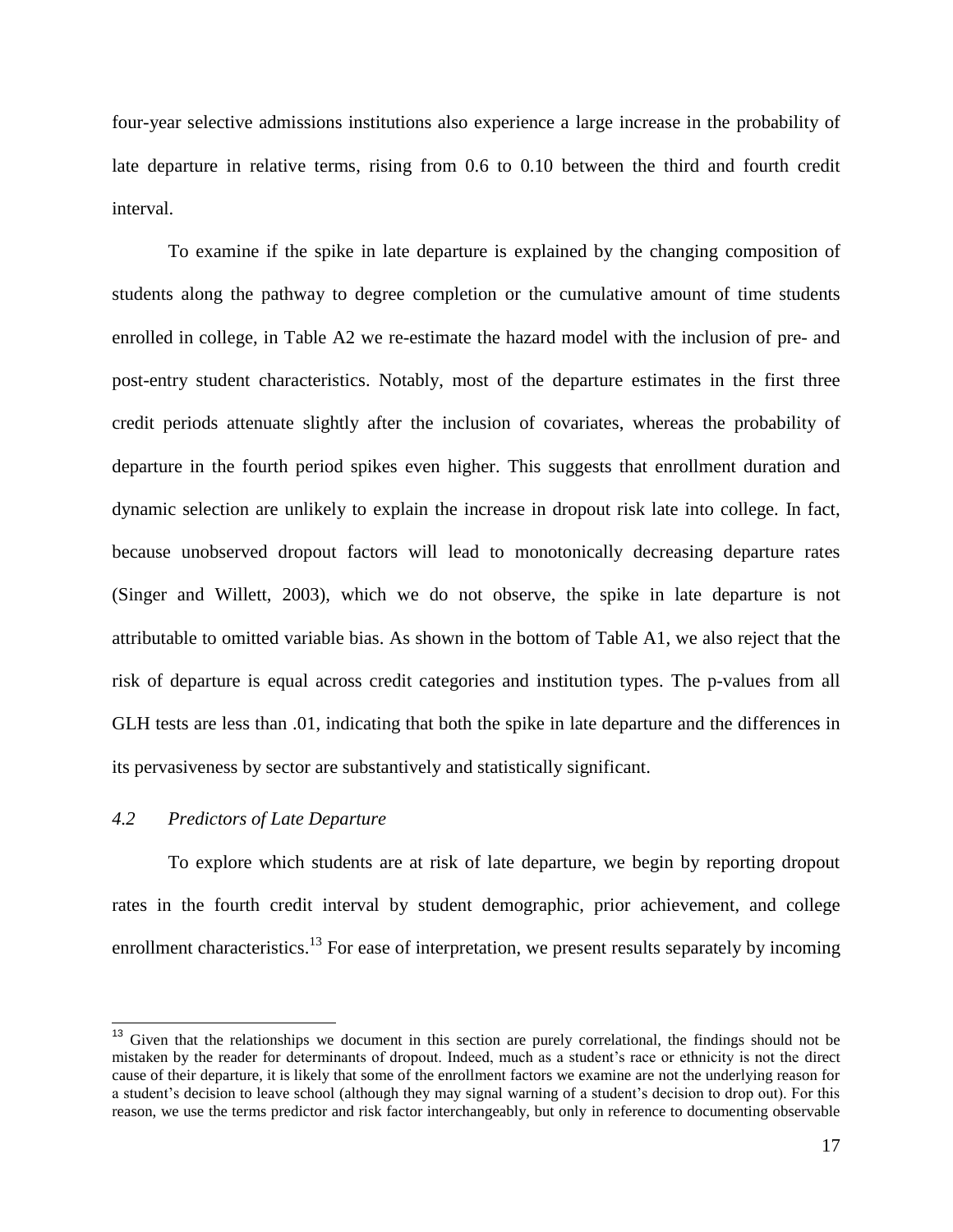attributes and enrollment experiences during college in Tables 2 and 3, respectively. Unlike the unconditional dropout rates in Figure 3, the results in Table 2 point to large differences in the conditional probability of late departure on several dimensions, including by race and high school GPA.<sup>14</sup> For example, the probability of dropout is approximately 1.5 times greater for Black and Latino students relative to Whites, while students with high school GPAs in the bottom quartile are 3 times more likely than top-quartile students to dropout late.

We also find large differences in dropout risk by the experiences of students in college. Consistent with previous work that has linked early academic momentum to increases in the likelihood of graduating (Adelman, 2006; Attewell, Heil, & Reisel, 2012), the largest contrasts in Table 3 emerge when we compare rates by whether or not students previously stopped out and by the proportion of attempted credits students earned once they reached the three-quarter credit mark. Students who withdrew from college and later returned are three times more likely than continuously enrolled students to dropout late, and students who failed to earn 20 percent or more of their attempted credits each semester, on average, are more than five times as likely to withdraw without earning a degree relative to students who failed no more than 10 percent of their course load each term. Taken together, these results suggest that enrollment momentum and early performance in upper division courses may play important roles in diagnosing which students are at greatest risk of late departure.

In Table 4, we examine the role of academic momentum in more detail by comparing how credit loads, credit attainment, and grade performance evolve over time. For this analysis,

 $\overline{a}$ 

characteristics that can help diagnose the types of students at risk of leaving late. Neither term, nor any of our findings in this section, are intended to imply causality.

<sup>&</sup>lt;sup>14</sup> The divergent findings between Figure 2 and Table 2 can be explained by differences in the size of the initial enrollment cohort across student subgroups. For example, for every Black student that first attended a two-year institution in our sample, nearly 4 white students enrolled. Because the share of late dropouts among all college entrants is similar for Blacks and Whites, it must therefore be the case that the probability of dropout is higher for the subset of Black students that reached the three-quarter credit mark.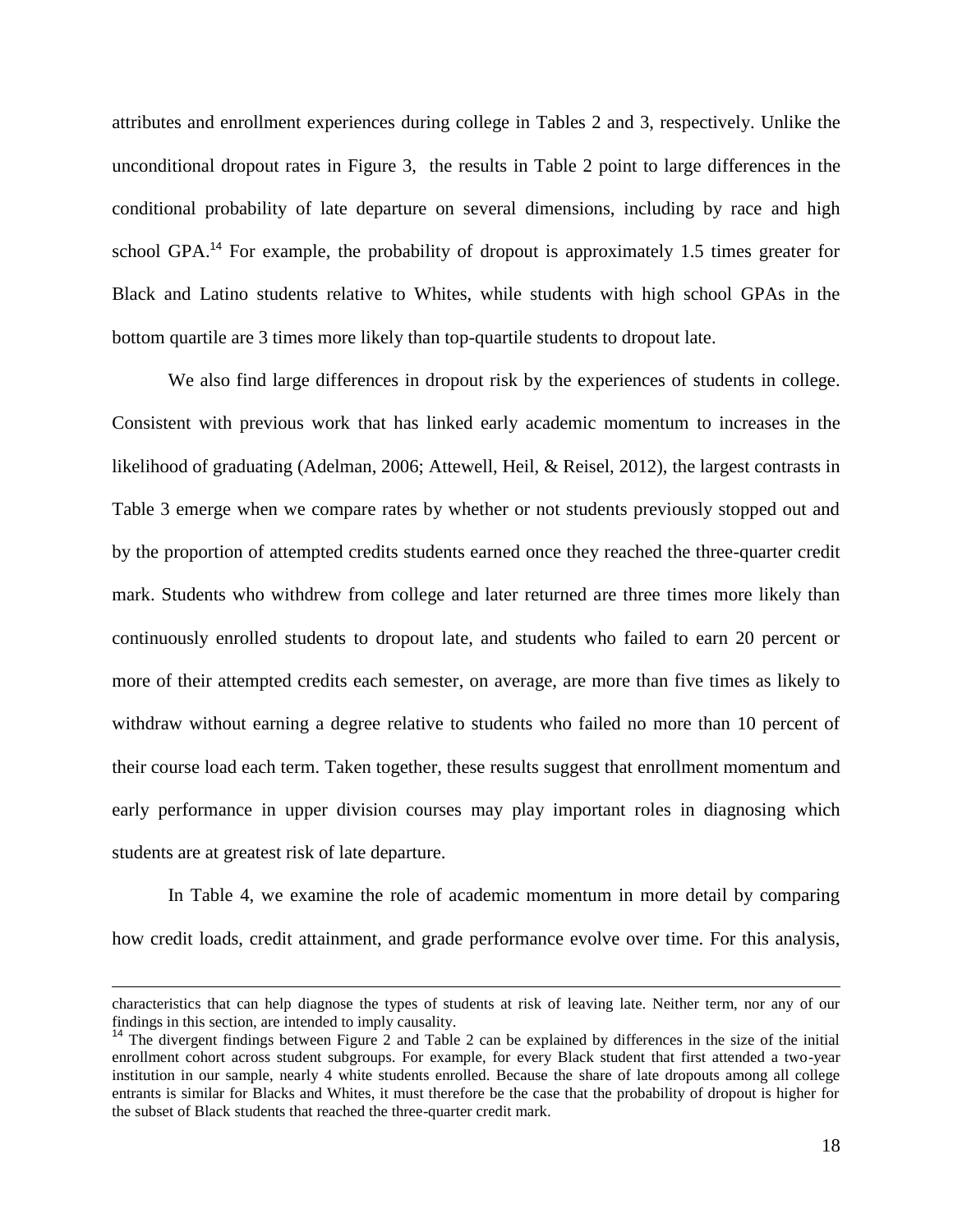we again restrict the sample to students who completed three-quarters of their credits and compare the academic progression of late dropouts to college graduates and late persisters (i.e. students who persisted to their seventh year of college). The results in panel A indicate that many students attempted fewer credits later in their college careers than at the outset, although the decline is larger on average for students who dropped out. For example, in column 7, we find that graduates and late persisters attempted 13.9 credits per semester before completing onequarter of their credits versus 12.3 credits per semester once they exceeded the three-quarter credit mark, an 11.6 percent decline in relative terms. By comparison, in column 8 we find that late departers experienced an average credit load decline of 18.1 percent between the first and fourth credit interval.

We observe an even larger discrepancy between late dropouts and graduates/late persisters in panel B of Table 4, which examines the average share of attempted credits that students earned per term in each credit period. Graduates and late persisters not only passed a greater fraction of their early courses compared to late dropouts (0.93 versus 0.87 in column 7), but they also continued to earn nearly all of their attempted credits in the fourth interval as well. On the other hand, late dropouts earned just 76 percent of their attempted credits each semester, on average, once they reached the three-quarter credit threshold. Between the first and fourth credit interval, the proportion of credits completed per semester by late dropouts thus declined 11.9 percent, while among graduates and late persisters the proportion increased 0.4 percent. The evolution of college grades between late dropouts and their peers is less informative, as the results in panel C suggest. Both groups improved their GPAs over time, with late dropouts who first attended four-year institutions gaining nearly as much in relative terms as their peers who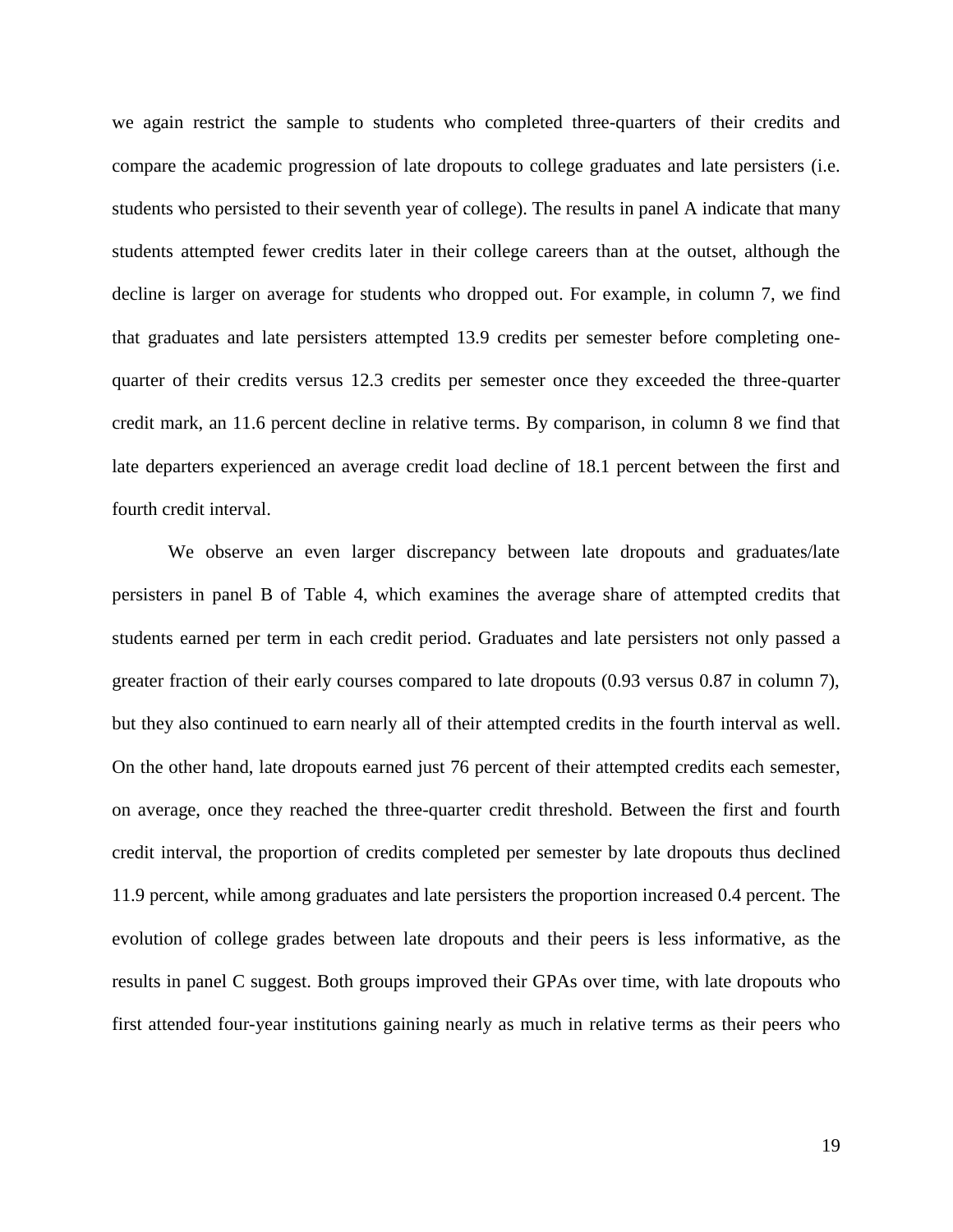graduated or re-enrolled. However, late dropouts earned lower grades compared to non-dropouts each semester at both the beginning and the end of college.

The divergent patterns of academic performance between graduates and late dropouts in Table 4 could be the result of many factors. For instance, it is possible that late dropouts experience increasing academic difficulty as course rigor intensifies in later years. Alternatively, late dropouts might reduce their academic effort preemptively as they begin to consider the decision to withdraw. Although we are unable to identify the root cause(s) of their academic declines in the data, the evidence suggests that late dropouts reduced their effort little before their final term. In Table A3, we show how academic performance evolved for late dropouts in their last three terms. In their final semester, late dropouts decreased their enrollment intensity by 1.2 credits compared to only 0.3 fewer credits in the previous term. The number of credits late dropouts completed also declined considerably more in their final term (-1.7 credits) compared to the previous one (-0.5), and we find no evidence that late dropouts earned lower grades in their courses until their final semester. Flagging effort preceding the decision to withdraw is therefore an unlikely explanation for the academic performance declines we document among late dropouts.

To explore the potential sources of late dropout further, we also examined the extent to which the phenomenon is associated with credit accumulation in required coursework.<sup>15</sup> Although neither the Florida nor Ohio data allow us to track completion of major-specific requirements precisely, we constructed a proxy measure of major requirements in the three most popular majors in Florida (i.e., Business, Psychology, and Education) by identifying common

<sup>&</sup>lt;sup>15</sup> As indicated in footnote 8, this analysis is limited to students at four-year colleges and universities in Florida for whom we observe majors of study. To make this analysis tractable, we also restricted the sample to students in the top three majors in Florida where sample sizes were sufficiently large to identify course-taking patterns by program of study.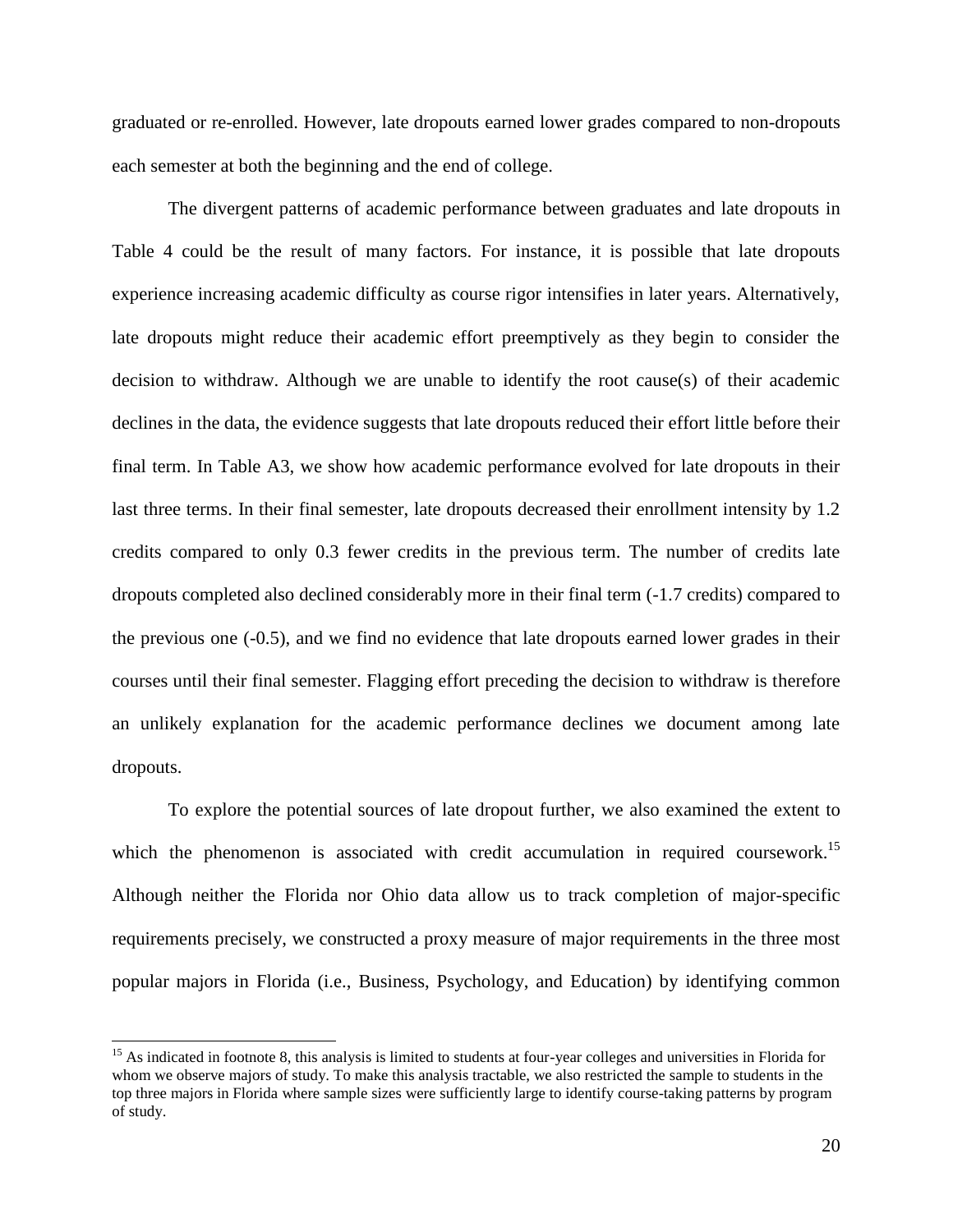courses completed by bachelor's degree recipients in those programs. We then compared the number and share of credits completed in those courses between graduates and late dropouts. The results of this analysis indicate that graduates completed just under half (49 percent) of their credits in major, while late dropouts completed only a slightly smaller share (41 percent) of their credits in those courses. On average, late dropouts completed 13.5 fewer credits in those courses than graduates, indicating that many late dropouts may have only needed to pass 3-4 additional courses to fulfill their major requirements to graduate. These results provide additional indication that academic challenges in major-specific courses may explain much of the late dropout phenomenon.

Because many observable characteristics of students are correlated, the simple mean differences reported in Tables 2-4 may mask which factors predict dropout over and above others. To obtain a more nuanced portrait of the late departure risk profile and to examine how the dropout profile varies along the pathway to degree completion, we turn once again to our event history modeling framework. Specifically, we interact the credit-by-institution type indicators with the pre- and post-entry characteristics to examine whether dropout risk factors vary by proximity to degree completion. To simplify this analysis, we collapse the student-period dataset into two periods: before and after students earned three-quarters of the credits typically required to graduate.

In columns 1, 3 and 5 of Table 5, we report differences in the probability of late departure (in percentage points) for each predictor, which we evaluate at the average values of all other covariates in the model. Whereas the unadjusted differences in Table 2 revealed that minority students faced greater risk of late departure, in Table 5 we see that those gaps are fully explained by other observable characteristics of students. Across all sectors, the point estimates on the race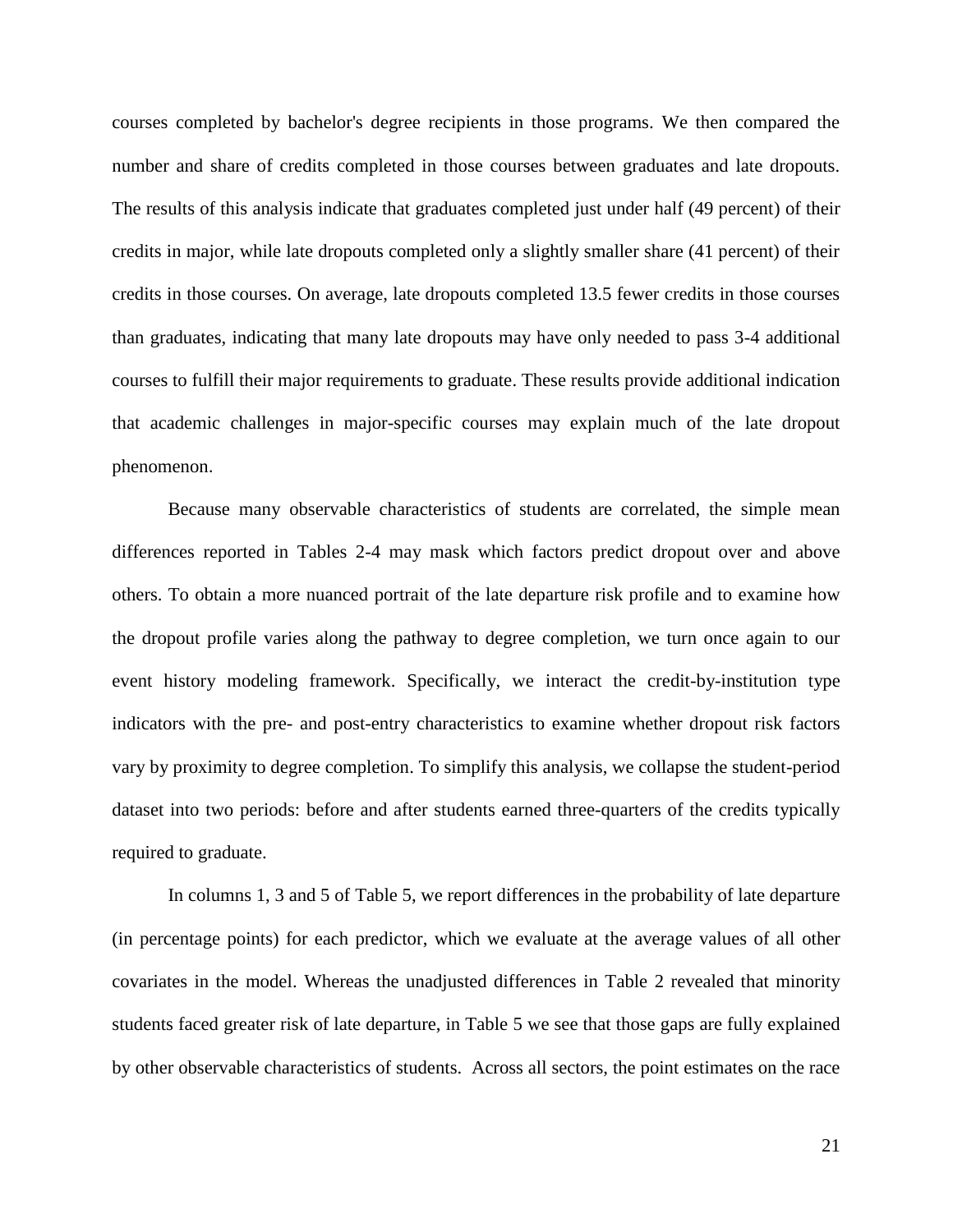dummies are generally negative or near zero when they are positive. We also find that the relationship between the timing of initial college enrollment and late departure flips signs after we account for student attributes and other enrollment experiences. In column 8 of Table 3, we see that students who delayed attendance following high school graduation were 10 percentage points more likely than seamless enrollees to dropout late; yet after controlling for other observables, students who took time off between high school and college were 3 – 8 points *less* likely to dropout late into college.

In column 7 of Table 5, we also report the results of GLH tests that examine whether the conditional risk factors of late departure are equal across sectors. On most dimensions we reject that the risk profile is the same across institution type. In general, where we find differences by sector, the associations are strongest for students who first attended two-year institutions. Whether students transferred institutions is one notable exception to this pattern, however. Students who attended multiple institutions are no more likely than non-transfer students to dropout late if they first attended a two-year college, whereas transfer students who first attended four-year institutions are more likely than their non-transferring peers to leave college without earing an associate or bachelor's degree after completing ninety college-level credits.

The results in Table 5 also reveal that incoming achievement and academic momentum in college remain strong predictors of late departure. All else equal, we find that students with high school GPAs one standard deviation above the mean are 1-5 percentage points less likely to drop out in the fourth credit interval relative to students with mean value high school GPAs. Students who enrolled in remedial coursework at two-year institutions are also 11 percentage points more likely than non-remedial students to drop out late. Students who withdrew from college and later returned are at particularly high risk of late departure, ranging from 5 points at selective four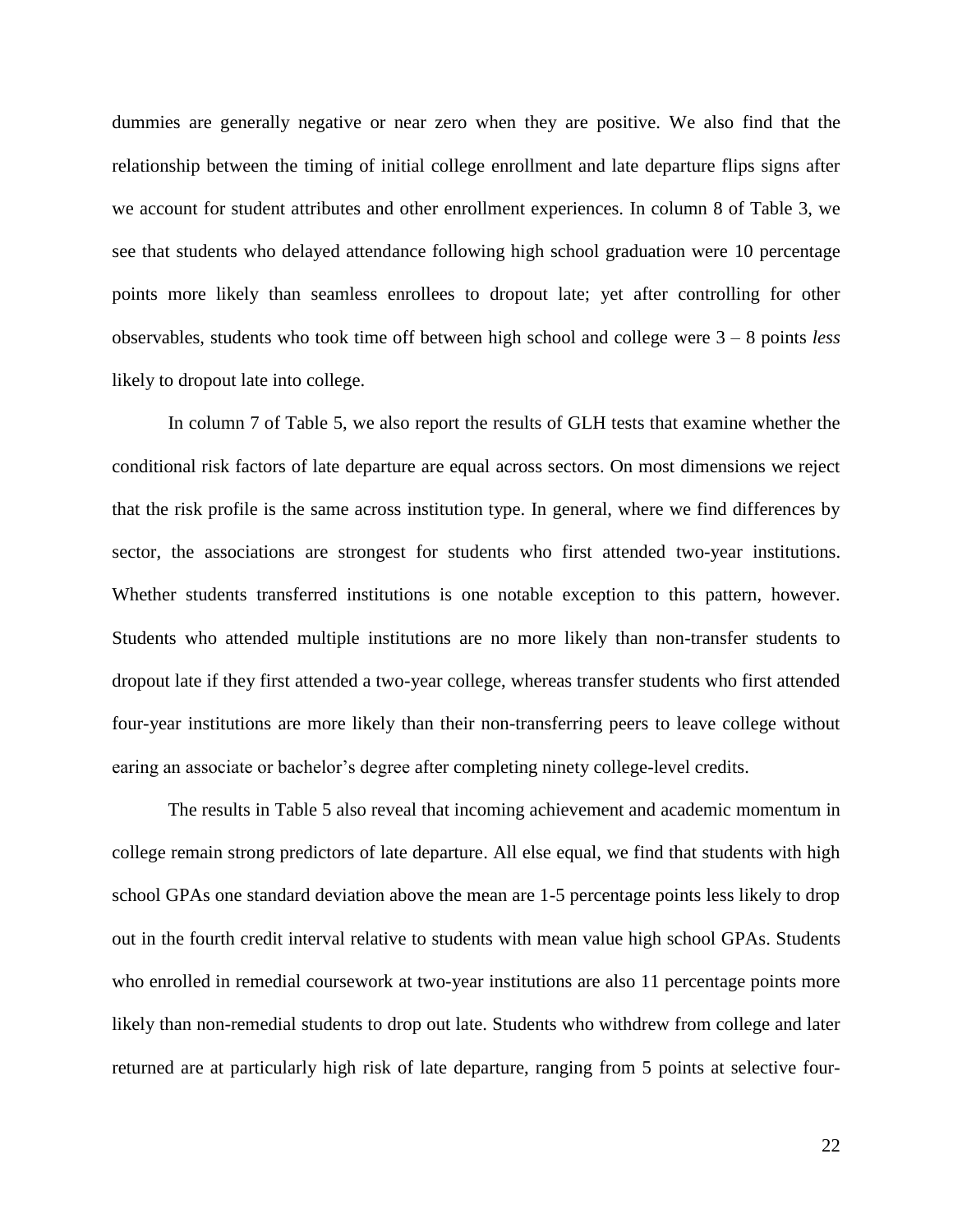year universities to 19 points at two-year colleges, as are students who struggled to earn passing grades in their late-stage coursework.

On several dimensions we also find that the late departure risk profile is distinct from the predictors of dropout at earlier points along the credit continuum. In columns 2, 4 and 6 of Table 5, we compare the conditional risk of dropout in the fourth credit interval to the risk of withdrawal in the first three intervals. Three results stand out in particular from these comparisons, all of which hold across sectors. First, the relationship between initial enrollment timing and dropout changes direction as students accumulate three-quarters of their credits. For example, among students who first attended two-year colleges, those who matriculated immediately following high school graduation were 16 (7.8 – 23.5) percentage points *less* likely than delayed enrollees to dropout before completing three-quarters of their credits, but 8 percentage points *more* likely to exit without a degree relative to delayed matriculants once they surpassed the threshold.<sup>16</sup> Second, we find that while students who previously stopped out experienced high risk of late departure, non-sequential enrollment is a much stronger predictor of earlier dropout. Differences in the probability of dropout between continuous and discontinuous enrollees are approximately twice the magnitude before students complete three-quarter of their credits compared to afterwards. Lastly, high course failure rates more strongly predict late departures than earlier dropouts. A one-half standard deviation increase from the average proportion of credits earned per term is associated with 14 and 10 percentage point declines in the probability of dropout in the fourth interval at two- and open-admission four-year institutions, respectively, versus declines of less than 5 percentage points when students earned fewer than three-quarters of their credits to degree completion. Taken together, these results

 $16$  The relationship we document between enrollment timing and early departure is consistent with previous research. See, for example, Bozick and DeLuca (2005).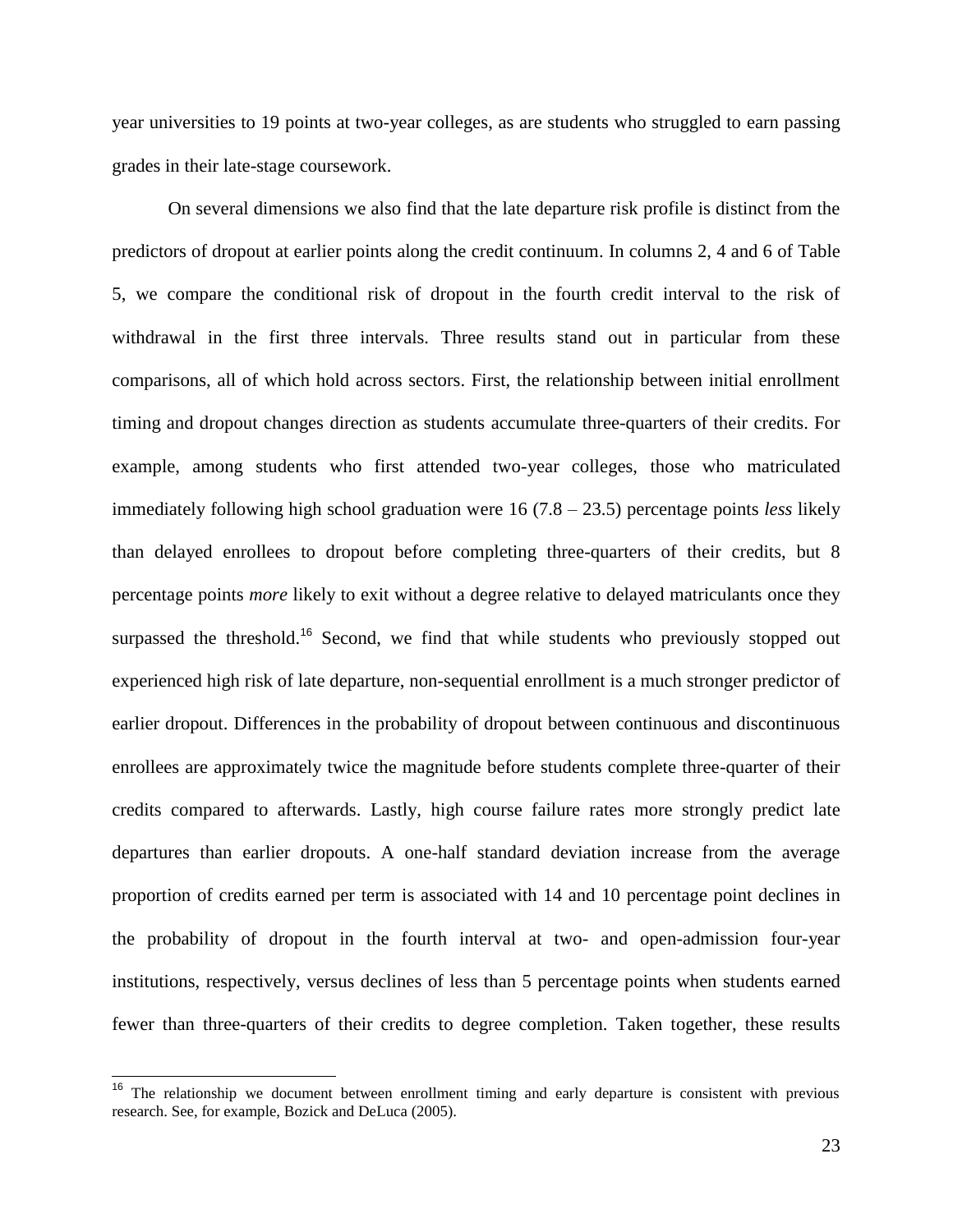reveal that the risk profile for departure varies in meaningful ways with proximity to degree completion.

## *4.3 Policy Application: Using Predictive Modeling to Target Students for Intervention*

Although the results in Table 5 identify characteristics that differentiate late dropouts from other students, they do not reveal how well prediction models distinguish between students who are and are not at risk of dropping out late. Yet the answer to this question is particularly policy-relevant because it can help policymakers and higher education leaders pinpoint which students on campus may stand to benefit from late-stage intervention. We therefore evaluate the performance of candidate prediction models and present the results in Table 6. For this analysis, we conditioned the sample on students who completed at least three-quarters of the credits typically required to graduate. After running logistic regression models separately by institution type and predicting the probability of late departure for each student, we derived probability cutoffs to categorize students as either at-risk or not at-risk of late dropout.<sup>17</sup> We then calculated the percentage of students correctly assigned to the risk group that matched their observed outcome. To evaluate how well the cut-offs generalize out-of-sample, we randomly split the sample into development and validation subsamples. We estimated all models on the development subsample and present results for both the development (columns 1-3) and validation (columns 4-6) subsamples in Table 6. We also report results from two prediction models. Because some institutions may not observe prior enrollment histories for transfer students, we test a parsimonious model in panel A that contains only predictors that most colleges are likely to

 $\overline{\phantom{a}}$ 

 $17$  We established the cut-offs as the probability (rounded to the nearest point) which equated the percentage of late dropouts classified as at-risk (i.e. model sensitivity) and the percentage of graduates/active enrollees classified as not at-risk (i.e. model specificity).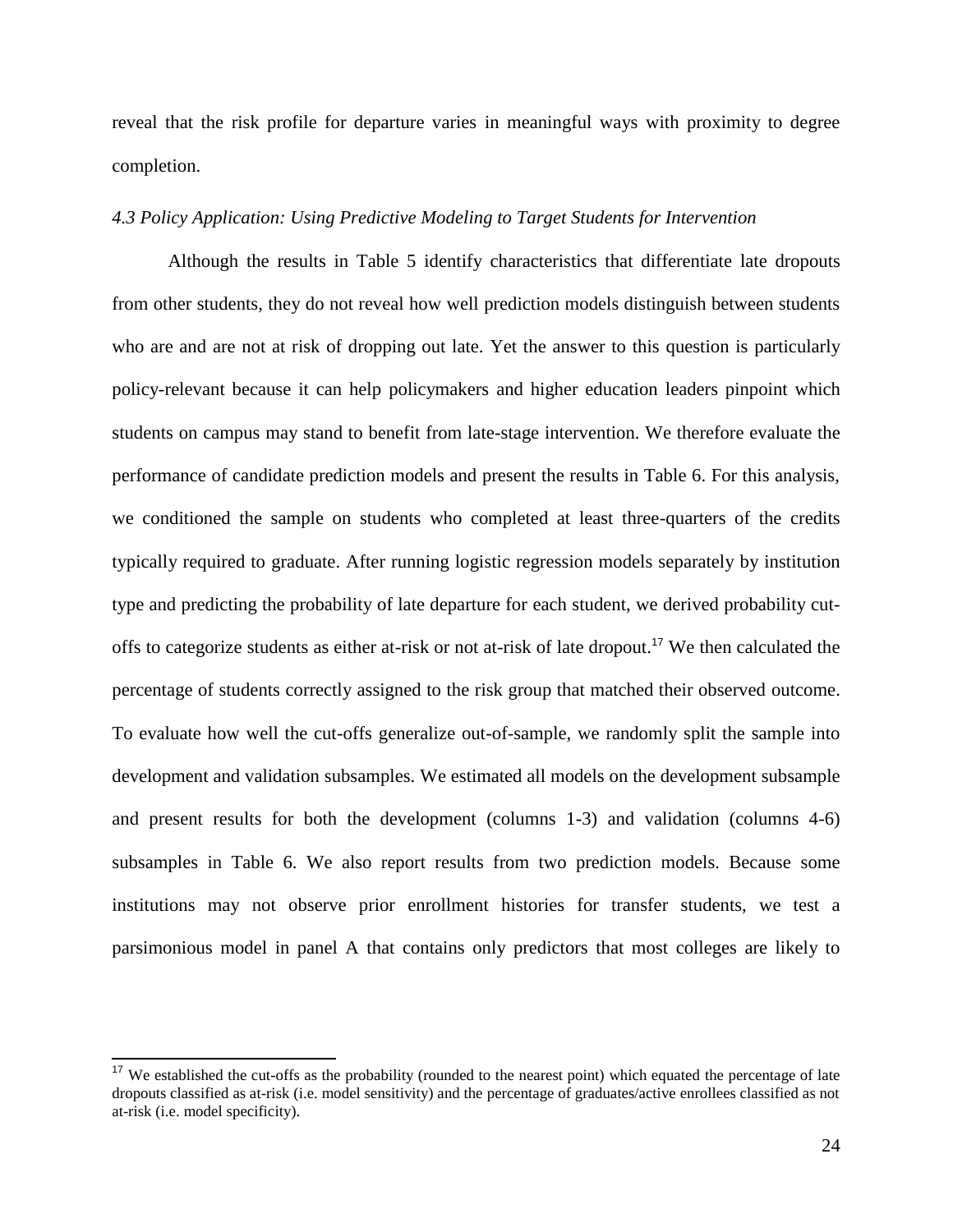observe for all students.<sup>18</sup> In panel B, we present results from a model that includes the full set of student-level predictors for point of comparison.

The results in Table 6 show that the prediction models correctly classify the majority of students in the development and validation subsamples. Across both models and subsamples, the percent of students assigned to the risk group that matched their observed enrollment behavior ranges from 70 percent to 83 percent. In addition, no fewer than 68 percent of late dropouts are classified as at-risk and the same is true of graduates/active enrollees assigned to the non-risk group. Comparing the results in columns 1-3 to those in columns 4-6 also indicates that the predictive models perform well out-of-sample. For example, in columns 1 and 4 of panel A, the percent of students correctly classified is nearly identical across the two subsamples (67.6 percent versus 67.8 percent among late dropouts and 71.3 percent versus 70.8 percent among non-late dropouts).

We also find that institutions can identify most students at-risk of dropping out late using just a few basic demographic variables and their recent past performance in school. The model in panel B leads to only small improvements in correctly classifying students, ranging from 0.5 percent (column 1) to 2.4 percent (column 3). The concordance statistic, which reports the probability that a randomly selected late dropout has a higher predicted probability of withdrawal than a randomly selected graduate/active enrollee, is also near 0.8 or 0.9 in panel A and increases by no more than 5 percent in panel B. Both of the models we tested therefore exhibit strong predictive power.

j

<sup>&</sup>lt;sup>18</sup> These predictors are indicators for gender and race; age at the time the student reached the three-quarter credit threshold; whether the student entered as a transfer student; and mean academic performance in the fourth credit period (i.e. the average term GPA, average number of credits attempted per term; and the average proportion of credits earned per term).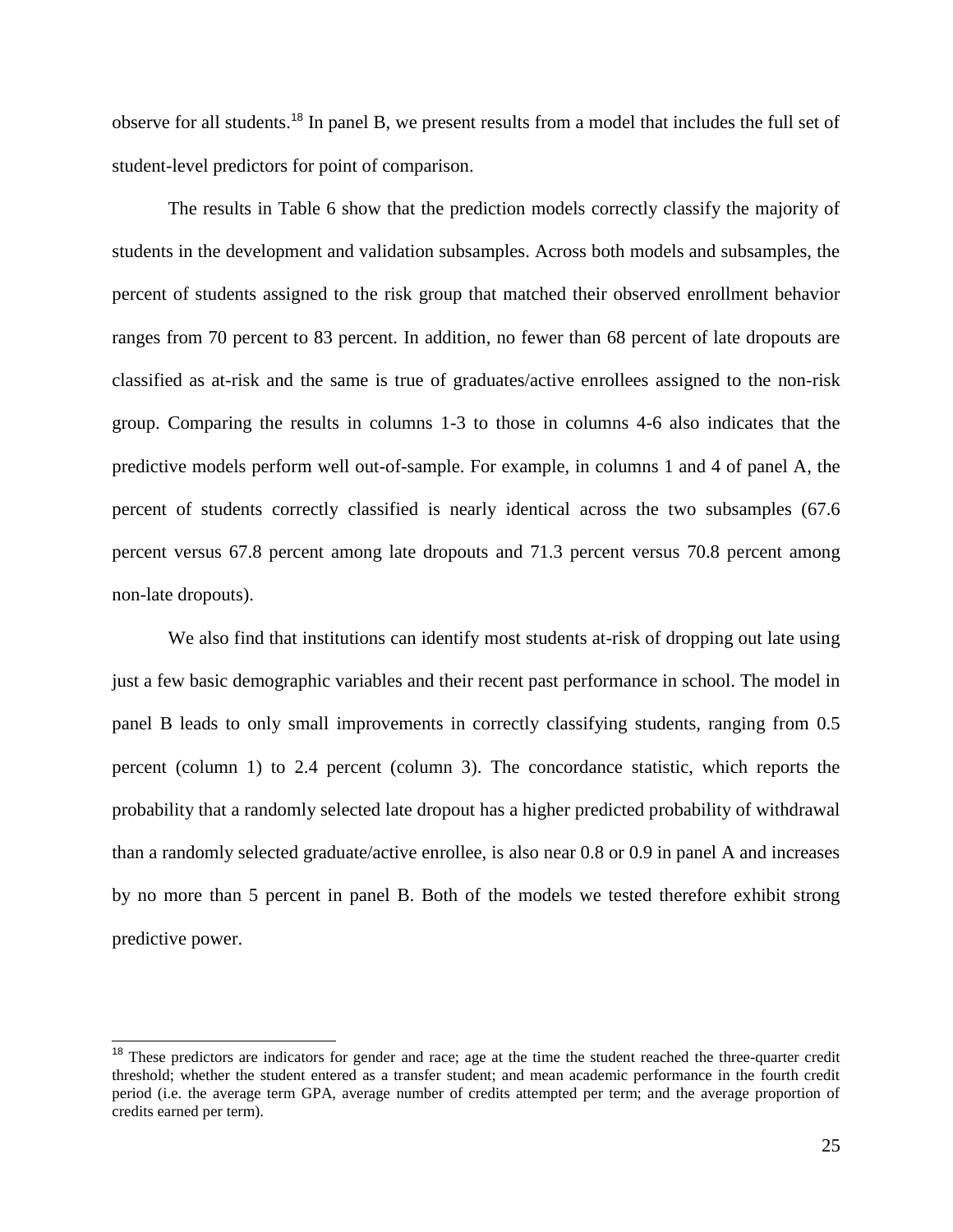One caveat to these generally promising results is that a large share of students assigned to the at-risk group did not drop out. This largely reflects the fact that most students who reach the three-quarter credit threshold do not drop out, even though the conditional dropout rate spikes late in college. As a result, predictive models that generate a large number of "false positives" will lead to targeting many inframarginal students for intervention. However, in Figure A2 we show that the share of inframarginal students decreases considerably as the predicted probability of late departure rises. Among students who first attended two-year colleges, more than two-thirds of students with predicted probabilities greater than or equal to 0.5 actually dropped out late and nearly three-quarters of students with predicted probabilities of 0.6 or higher did so. Resource-constrained institutions can therefore ensure that investments reach students most in need by establishing more stringent cut-offs for intervention.

#### **5. DISCUSSION**

In this study, we provide a new perspective on college dropout by examining how many credits students have completed when leaving school without a degree. The results suggest that late departure is widespread, especially at two- and open-admission four-year institutions, where nearly 20 percent and 14 percent of students respectively began their college careers but dropped out after earning three-quarters of the credits typically required to graduate. At greatest risk of late departure are students poorly prepared for the academic rigor of college and those who struggle to maintain momentum. The strong relationship between momentum and late departure that we document reinforces that many students may stand to benefit from more robust guidance and support throughout their time in school, especially as the rigor of upper division coursework escalates. Importantly, because there is considerable variation in the returns to college degrees, it is possible that late departure is an optimal human capital investment decision for some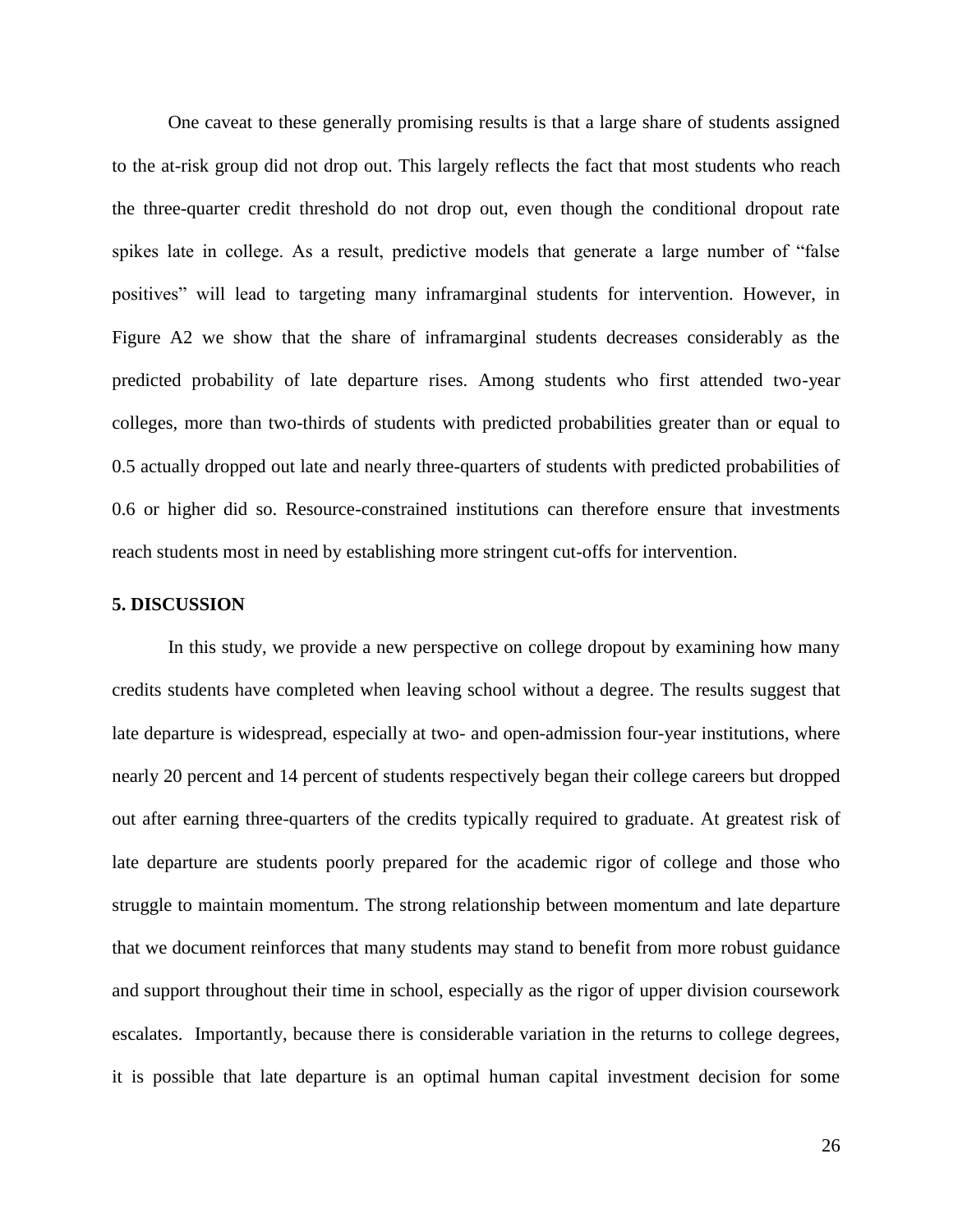students. Nevertheless, given the extent of the phenomenon and the high returns to degree completion for most college-goers, we believe efforts to mitigate late departure are likely to benefit many who dropout late.

Initiatives undertaken in recent years to mitigate late departure have focused almost exclusively on re-engaging individuals after they have withdrawn from school. For instance, through Project Win-Win, a partnership between the Institute for Higher Education Policy and the State Higher Education Executive Officers, sixty postsecondary institutions attempted to contact individuals who needed 9 or fewer credits to earn an associate degree and provide them with templates for finishing their degree (IHEP, 2013). Unfortunately, efforts to retroactively support late departers have achieved only modest success because they require labor-intensive investments to identify and contact eligible individuals (Adelman, 2013).

Alternative strategies have also emerged to simplify the decision environment for students by changing the structure of degree programs. Some four-year institutions have begun to award associate degrees to students en route to a bachelor's degree, either by acquiring associate degree-granting authority or by establishing new partnerships with community colleges (Bragg, Cullen, Bennett, & Ruud, 2011). Other institutions are offering structured programs that constrain student choices in order to increase completion rates and accelerate time to degree receipt (Weinbaum, Rodriguez, & Bauer-Maglin, 2013). Early evidence suggests these efforts can substantially increase credit and credential attainment (Zeidenberg, Cho, & Jenkins, 2010; Scrivener, Weiss, Ratledge, Rudd, Sommo & Fresques, 2015). However, all of these interventions are quite radical in the context of higher education, and as a result, the majority of students at risk of late departure are not receiving support during the most promising time to intervene: while they are still enrolled.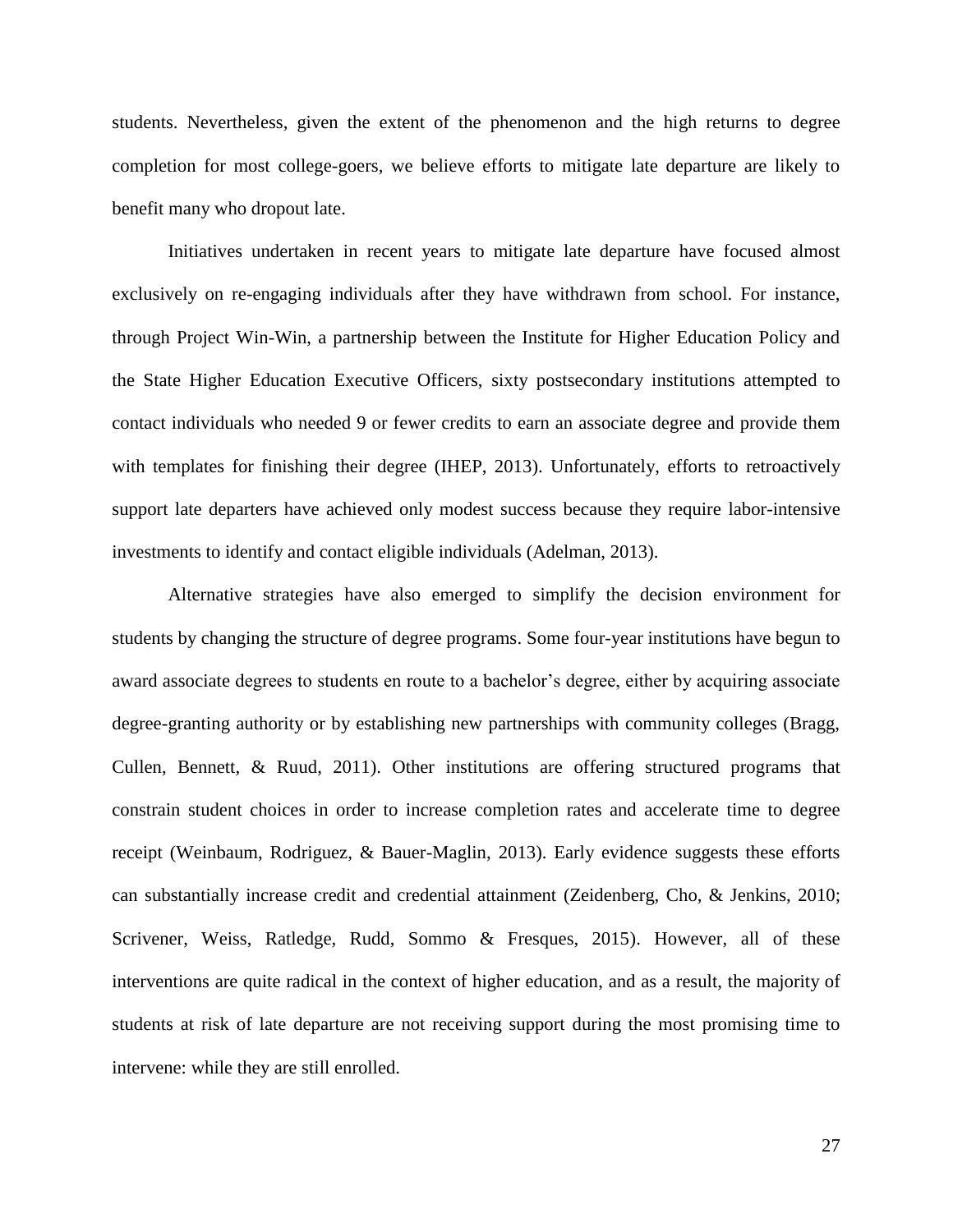Our findings suggest that colleges may be able to substantially increase degree attainment by targeting interventions to students who have made considerable academic progress but remain at risk of dropping out. While it is too soon to know which interventions are most effective and the contexts in which they work best, one thing is clear. Helping more students complete their final steps to a degree requires paying more attention to the late departure phenomenon and further investigating its origins and consequences.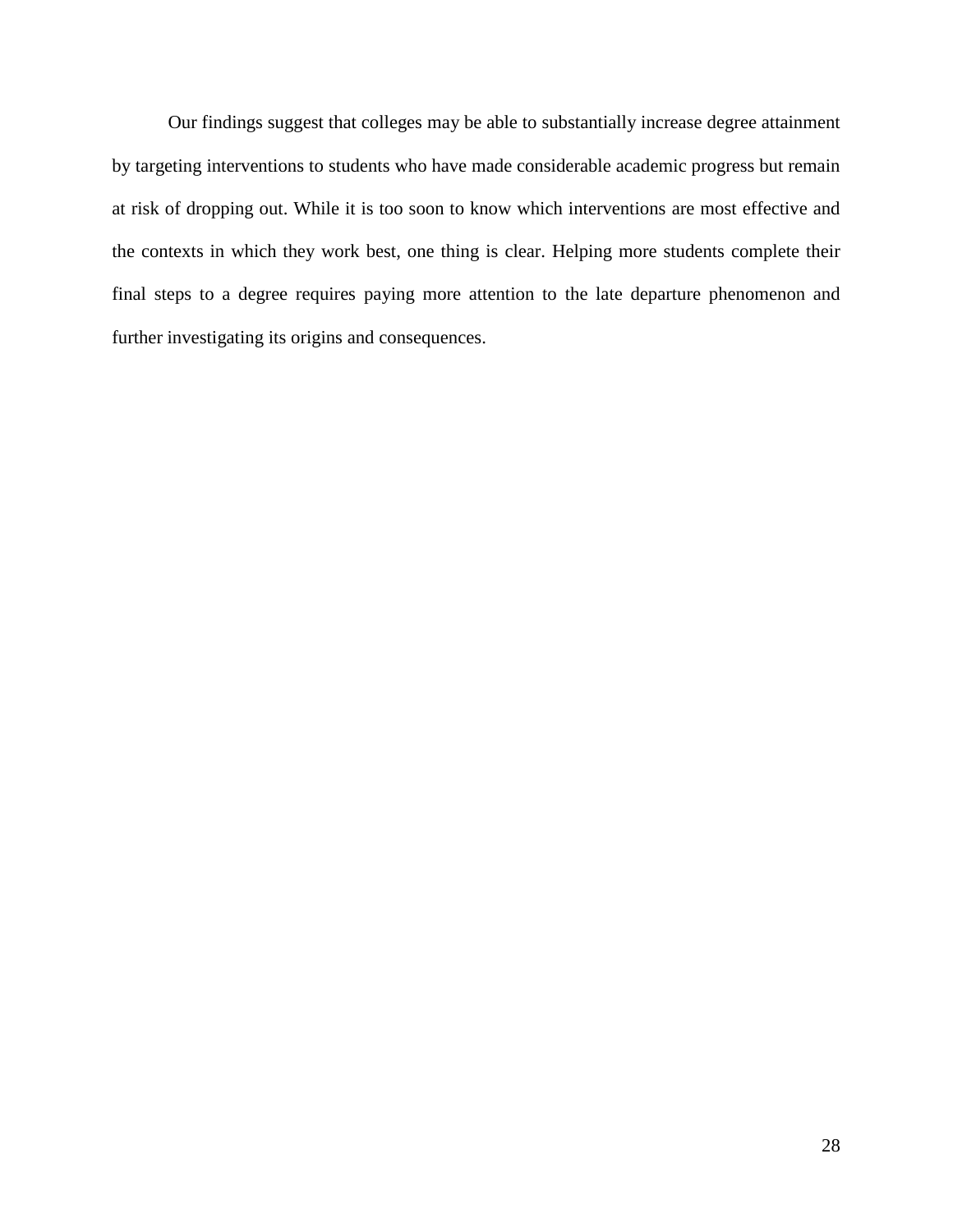#### **REFERENCES**

- Adelman, C. (2006). *The toolbox revisited: Paths to degree completion from high school through college*. Washington, DC: U.S. Department of Education.
- Adelman, C. (2013). *Searching for our lost associate's degrees: Project Win-Win at the finish line*. Washington, DC: Institute for Higher Education Policy.
- Attewell, P. A., Heil, S., & Reisel, L. (2011). Competing explanations of undergraduate noncompletion. *American Educational Research Journal*, *48*(3), 536–559.
- Attewell, P., Heil, S., & Reisel, L. (2012). What is academic momentum? And does it matter? *Educational Evaluation and Policy Analysis*, *34*(1), 27-44.
- Attewell, P., Lavin, D., Domina, T., & Levey, T. (2006). New evidence on college remediation. *Journal of Higher Education*, *77*(5), 886-924.
- Bailey, T., Jeong, D., & Cho, S. (2010). Referral, enrollment, and completion in developmental education sequences in community colleges. *Economics of Education Review, 29*(2), 255–270.
- Baum, S., Elliot, D.C., & Ma, J. (2014). *Trends in student aid 2014*. Trends in Higher Education Series. Washington, DC: The College Board.
- Bean, J. P. (1980). Dropouts and turnover: The synthesis and test of a causal model of student attrition. *Research in Higher Education*, *12*(2), 155-187.
- Benjamini, Y., Krieger, A., & Yekutieli, D. (2006). Adaptive linear step-up procedures that control the false discovery rate. *Biometrika*, *93*(3), 491-507.
- Bound, J., Lovenheim, M., & Turner, S. (2012). Increasing time to baccalaureate degree in the United States. *Education Finance and Policy*, *7*(4), 375-424.
- Bowen, W. G., Chingos, M. M. & McPherson, M. S. (2009)*. Crossing the finish line: Completing college at America's public universities*. Princeton, NJ: Princeton University Press.
- Bozick, R., & DeLuca, S. (2005). Better late than never? Delayed enrollment in the high school to college transition. *Social Forces, 84*(1), 531-554.
- Bragg, D., Cullen, D., Bennett, S., & Ruud, C. (2011). *All or nothing? Midpoint credentials for students who stop short of the baccalaureate degree*. Champaign, IL: Office of Community College Research and Leadership, University of Illinois at Urbana-Champaign.
- Cabrera, A. F., Nora, A., & Castaneda, M. B. (1993). College persistence: Structural equations modeling test of an integrated model of student retention. *Journal of Higher Education*, *64*(2), 123-139.
- Calcagno, J., Crosta, P., Bailey, T., & Jenkins, D. Stepping stones to a degree: The impact of enrollment pathways and milestones on community college student outcomes. *Research in Higher Education*, *48*(7), 775-801.
- Center for Community College Student Engagement. (2009). *Making connections: Dimensions of student engagement (2009 CCCSE findings)*. Austin, TX: University of Texas at Austin, Community College Leadership Program.
- Chemers, M. M., Hu, L., & Garcia, B. F. (2001). Academic self-efficacy and first year college student performance and adjustment. *Journal of Educational Psychology*, *93*(1), 55-64.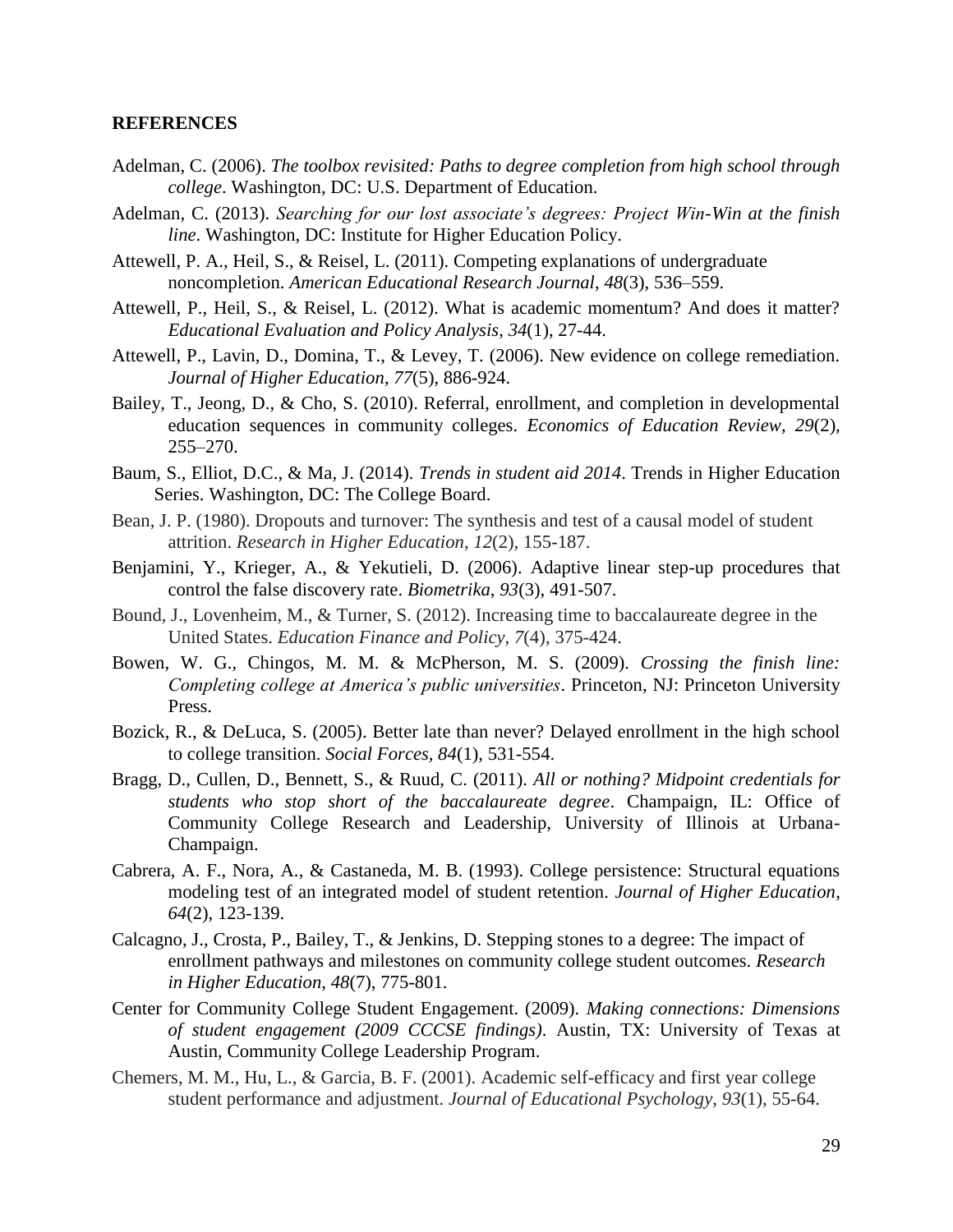- Darolia, R. (2014). Working (and studying) day and night: Heterogeneous effects of working on the academic performance of full-time and part-time students. *Economics of Education Review*, *38*, 38-50.
- DesJardins, S. L., Ahlburg, D. A., & McCall, B. P. (1999). An event history model of student departure. *Economics of Education Review*, *18*(3), 375-390.
- DesJardins, S. L., Ahlburg, D. A., & McCall, B. P. (2002). A temporal investigation of factors related to timely degree completion. *Journal of Higher Education*, 555-581.
- Dynarski, S., & Scott-Clayton, J. (2013). Financial aid policy: Lessons from research. *Future of Children*, *23*(1), 67–91.
- Gallagher, R. P. (2010). *National survey of counseling center directors, 2010*. Alexandria, VA: International Association of Counseling Services.
- Grubb, W. N. (2006). "Like, what do I do now?" The dilemmas of guidance counseling. In *Defending the Community College Equity Agenda*, edited by T. Bailey and V.S. Morset, 195-222. Baltimore, MD: Johns Hopkins University Press.
- Institute for Higher Education Policy. (2011). *Near completion: Framing the issue*. IHEP Policy Brief. Washington, DC: Institute for Higher Education.
- Institute for Higher Education Policy. (2013). *Project Win-Win at the Finish Line*. Washington, DC: Institute for Higher Education.
- Ishitani, T. T. (2006). Studying attrition and degree completion behavior among first-generation college students in the United States. *The Journal of Higher Education*, *77*(5), 861-885.
- Kuh, G. D., Cruce, T. M., Shoup, R., Kinzie, J., & Gonyea, R. M. (2008). Unmasking the effects of student engagement on first-year college grades and persistence. *The Journal of Higher Education*, *79*(5), 540-563.
- Nora, A., Barlow, E., & Crisp, G. (2005). Student persistence and degree attainment beyond the first year in college. In A. Seidman (Ed.), *College student retention: Formula for student success* (pp. 129–154). Westport: American Council on Education and Praeger.
- O'Toole, D. M., Stratton, L. S., & Wetzel, J. N. (2003). A longitudinal analysis of the frequency of part-time enrollment and the persistence of students who enroll part-time. *Research in Higher Education*, *44*(5): 519-537.
- Robbins, S. B., Lauver, K., Le, H., Davis, D., Langley, R., & Carlstrom, A. (2004). Do psychosocial and study skill factors predict college outcomes? A meta-analysis. *Psychological Bulletin, 130*(2), 261-288.
- Rosenbaum, J. E., Deil-Amen, R., & Person, A. E. (2006). *After admission: From college access to college success*. New York, NY: Russell Sage Foundation.
- Rutschow, E. Z., Cullinan, D., & Welbeck, R. (2012). *Keeping students on course: An impact study of a student success course at Guilford Technical Community College*. New York, NY: MDRC.
- Schneider, M., & Yin, L. (2011). *The hidden costs of community colleges*. Washington, DC: American Institutes for Research.
- Scott-Clayton, J. (2012). What explains trends in labor supply among U.S. undergraduates? *National Tax Journal*, *65*(1), 181-210.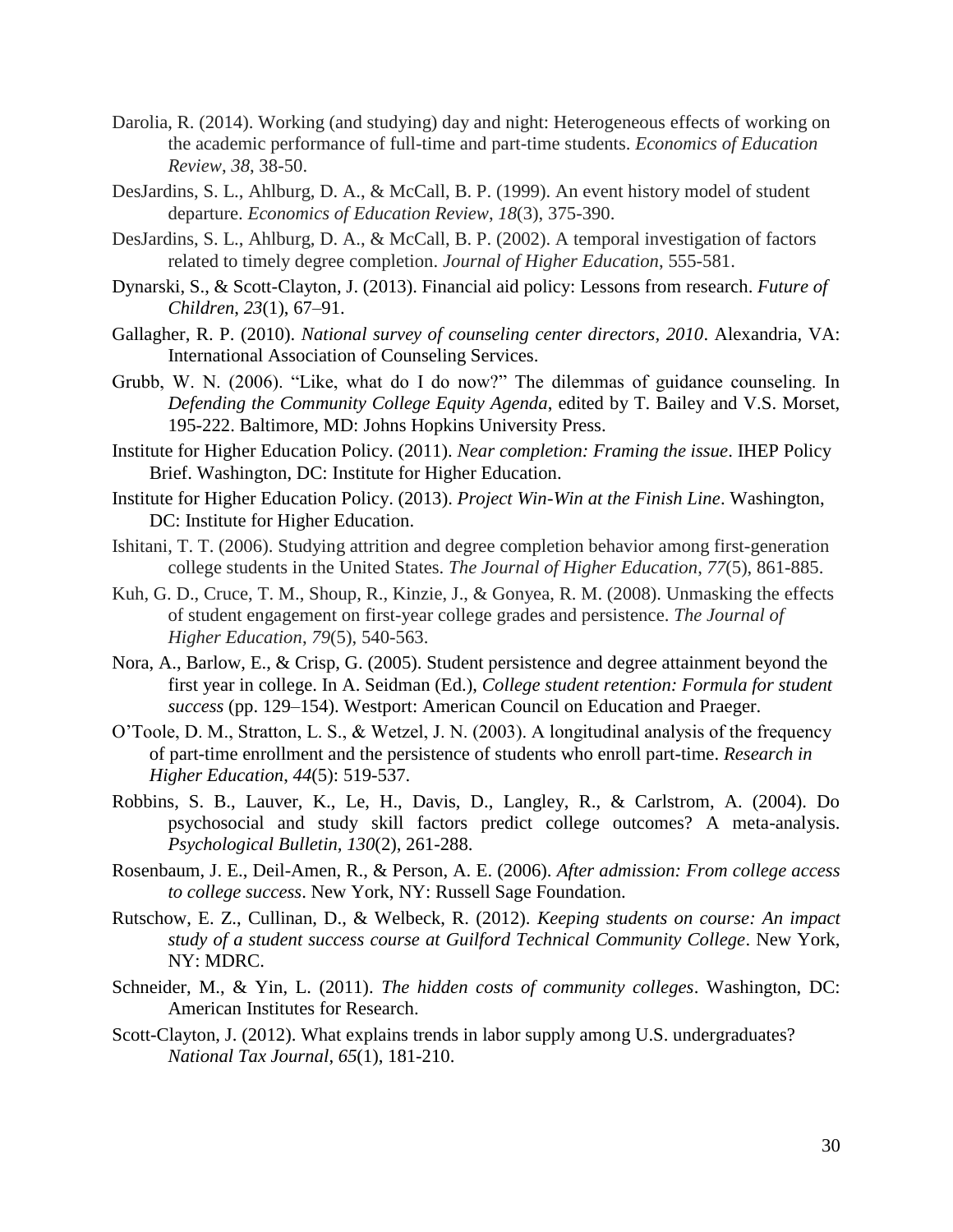- Scott-Clayton, J., & Rodriguez, O. (2014). Development, discouragement, or diversion? New evidence on the effects of college remediation policy. *Education Finance and Policy*, *10*(1), 4-45.
- Scrivener, S., Weiss, M. J., Ratledge, A., Rudd, T., Sommo, C., & Fresques, H. (2015). *Doubling graduation rates: Three-year effects of CUNY's Accelerated Study in Associate Programs (ASAP) for Developmental Education Students*. New York: MDRC.
- Shapiro, D., Dundar, A., Yuan, X., Harrell, A., Wild, J., & Ziskin, M. (2014). *Some college, no degree: A national view of students with some college enrollment, but no completion* (Signature Report No.7). Herndon, VA: National Student Clearinghouse Research Center.
- Shapiro, D., Dundar, A., Wakhungu, P. K., Yuan, X., & Harrell, A. T. (2015). *Transfer & Mobility : A National View of Student Movement in Postsecondary Institutions, Fall 2008 Cohort*. Herndon, VA: National Student Clearinghouse Research Center.
- Singer, J. D., & Willett, J. B. (2003). *Applied longitudinal data analysis: Modeling change and event occurrence*. New York: Oxford University Press.
- Stinebrickner, T., & Stinebrickner, R. (2012). Learning about academic ability and the college dropout decision. *Journal of Labor Economics*, *30*(4), 707–748.
- Stinebrickner, T., & Stinebrickner, R. (2014). Academic performance and college dropout: Using longitudinal expectations data to estimate a learning model. *Journal of Labor Economics*, *32*(3), 601-644.
- Stratton, L. S., O'Toole, D. M., & Wetzel, J. N. (2008). A multinomial logit model of college stopout and dropout behavior. *Economics of Education Review*, *27*(3), 319-331.
- Tinto, V. (1987). *Leaving college: Rethinking the causes and cures of student attrition*. Chicago: University of Chicago Press.
- Visher, M. G., Weiss, M. J., Weissman, E., Rudd, T., & Wathington, H. D. (2012). *The effects of learning communities for students in developmental education: A synthesis of findings from six community colleges*. New York, NY: National Center for Postsecondary Research.
- Walton, G. M., & Cohen, G. L. (2007). A question of belonging: Race, social fit, and achievement. *Journal of Personality and Social Psychology, 92*(1), 82-96.
- Weinbaum, A., Rodriguez, C., & Bauer-Maglin, N. (2013). *Rethinking community college for the 21st century*. New York, NY: The New Community College at CUNY.
- Willett, J. B., & Singer, J. D. (1991). From whether to when: New methods for studying student dropout and teacher attrition. *Review of Educational Research*, *61*(4), 407-450.
- Zajacova, A., Lynch, S. M., & Espenshade, T. J. (2005). Self-efficacy, stress, and academic success in college. *Research in Higher Education*, *46*(6), 677-706.
- Zeidenberg, M., Cho, S., & Jenkins, D. (2010). *Washington state's integrated basic education and skills training program (I-BEST): New evidence of effectiveness* (CCRC Working Paper, Assessment of Evidence Series). New York, NY: Columbia University, Teachers College, Community College Research Center.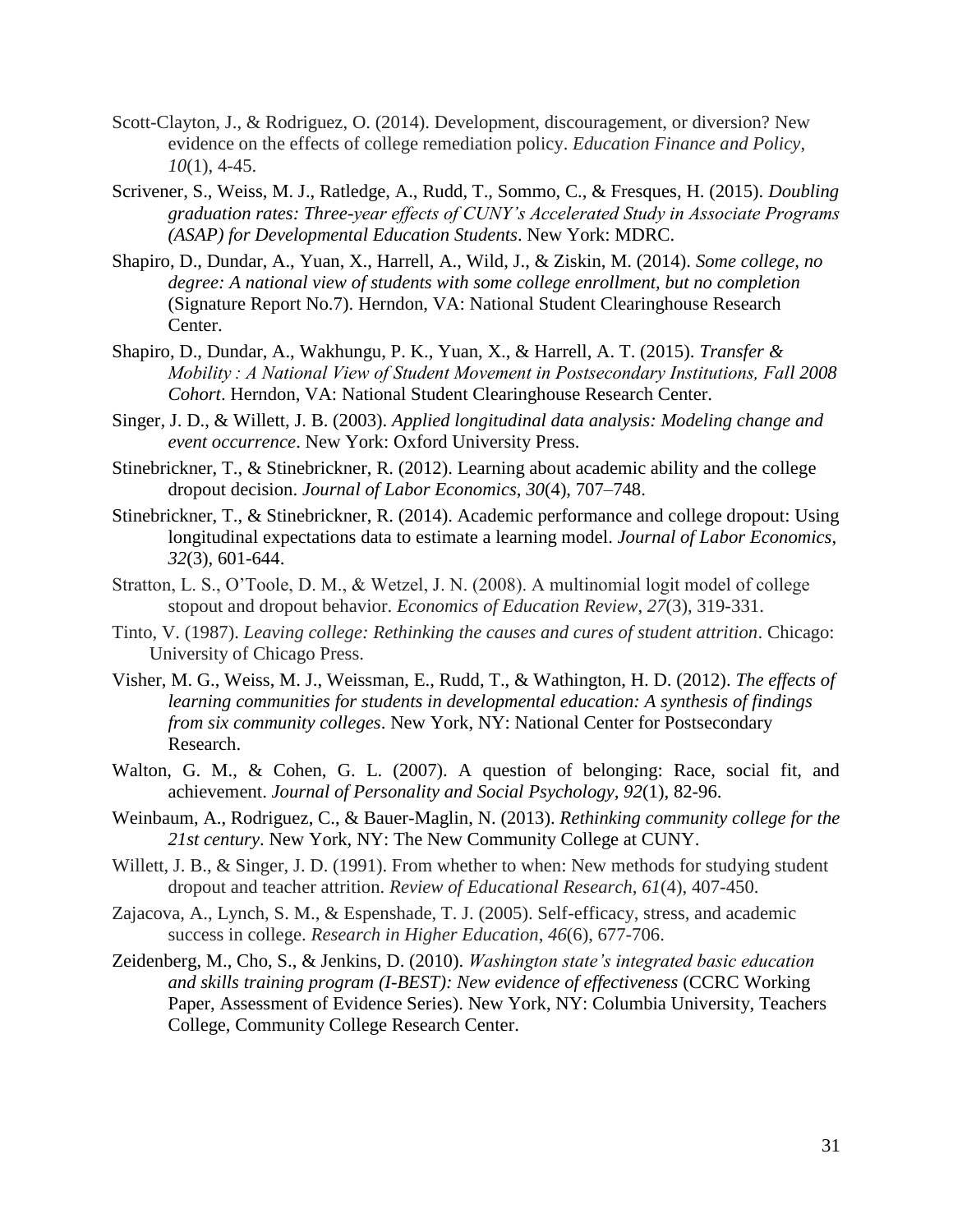

Figure 1. Distributions of total college-level credits earned by year of attendance

Notes: The sample is comprised of all degree-seeking undergraduates ages 17-19 at high school graduation who enrolled at least half-time at public postsecondary institutions in Florida and Ohio within 16 months of high school completion. See column 2 of Table 1 for descriptive statistics of the sample. Sources: Florida Department of Education and Ohio Board of Regents.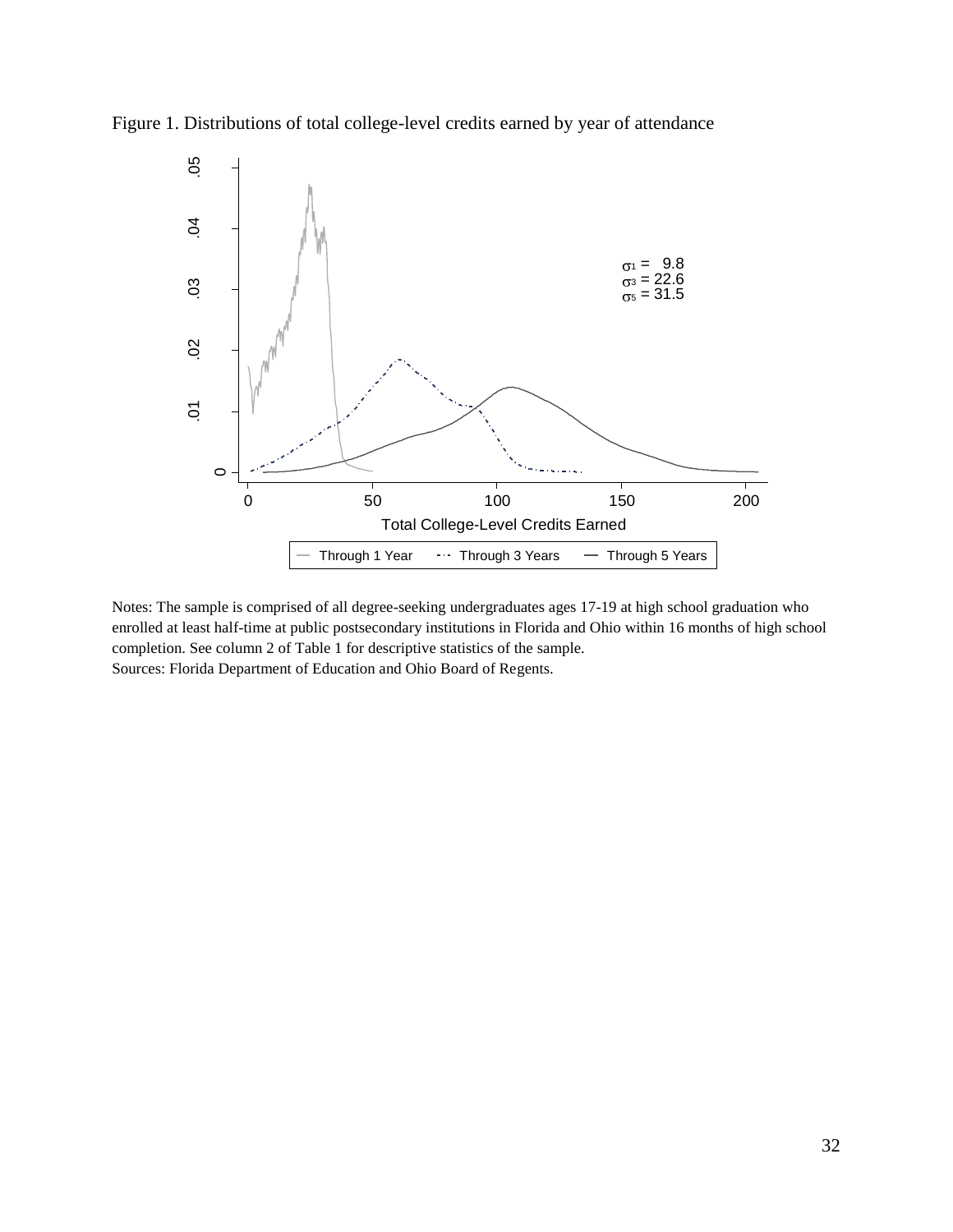

Figure 2. The share of college entrants that are late dropouts, by institution type

Notes: Outcomes are reported through six years following initial college enrollment. Early dropouts capture students who withdrew prior to earning three-quarters of the college-level credits typically required to graduate. Students who surpassed the three-quarter credit threshold before dropping out are captured as late dropouts. Students who graduated within six years of entry or who were actively enrolled in year 7 are captured in the completed degree/still enrolled category.



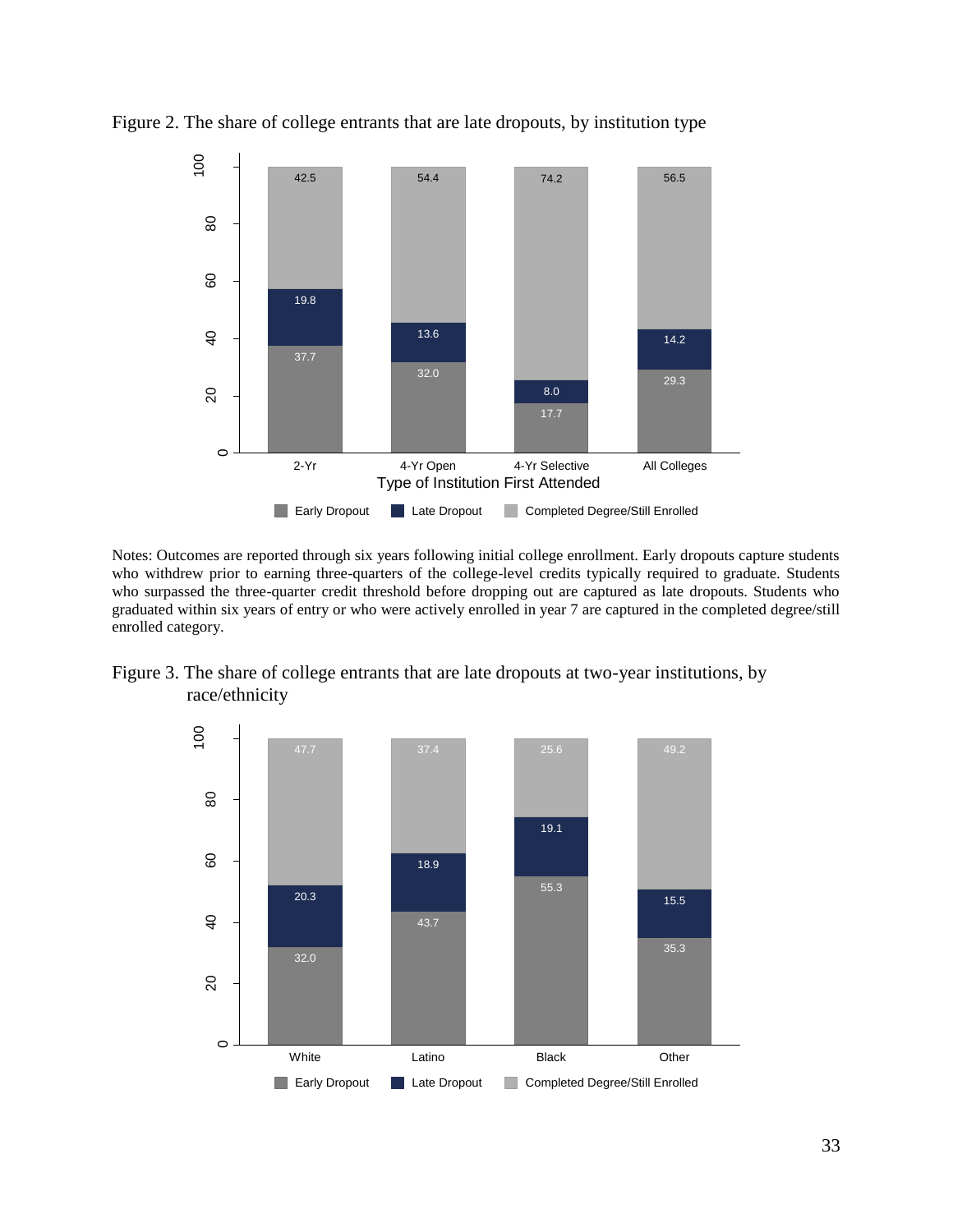

Figure 4. Fitted probabilities of dropout, by credits completed and college sector

Note: Fitted probabilities are estimated from a logit regression that includes twelve credit-by- degree categories and a constant. Ninety-five percent confidence intervals are shown around each point estimate.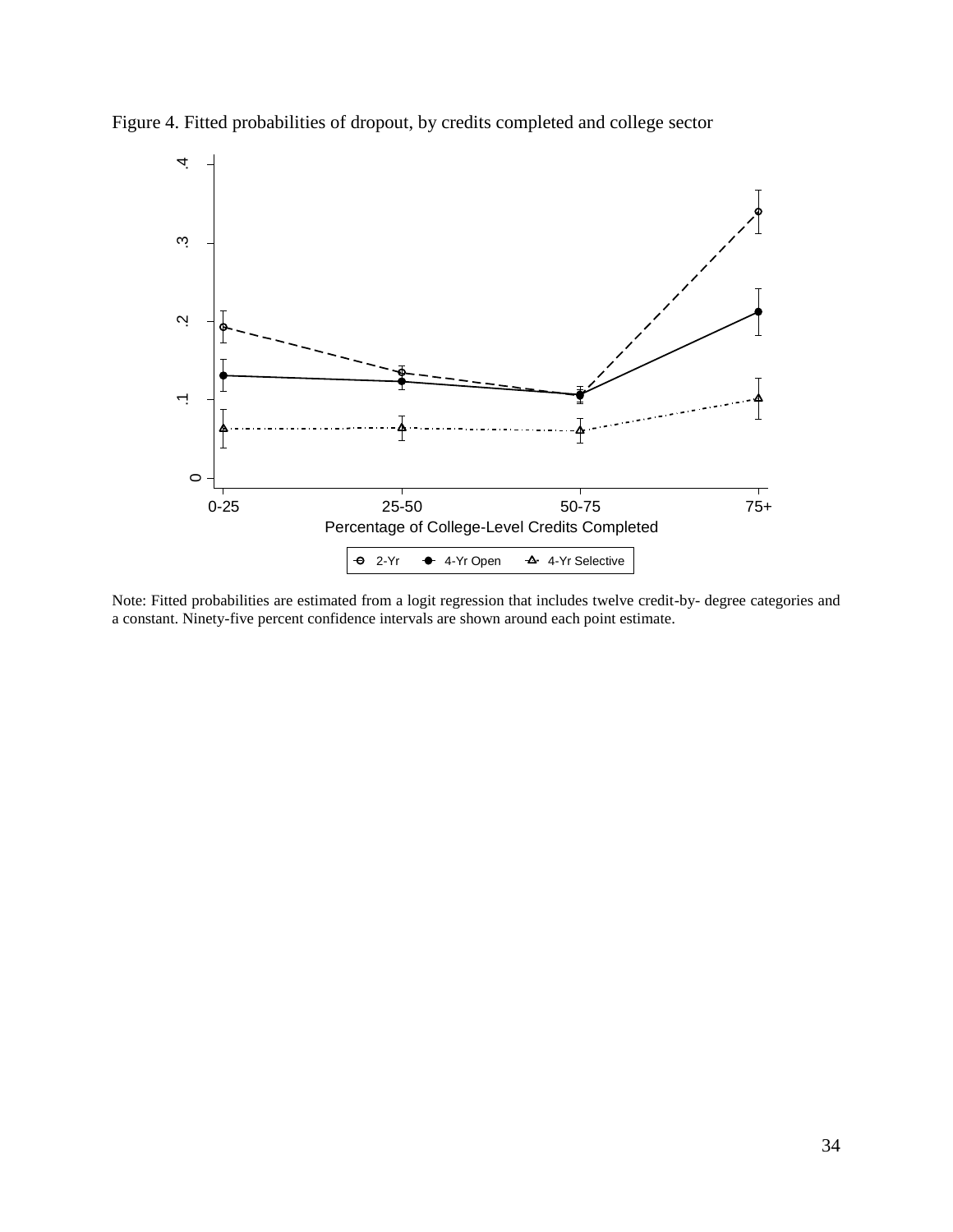|                                           | (1)                | (2)             | (3)           |
|-------------------------------------------|--------------------|-----------------|---------------|
|                                           | National           | <b>State</b>    | Analytic      |
|                                           | Sample             | Sample          | Sample        |
|                                           |                    | Enrolled in     | Subset of     |
|                                           | First-time         | college w/in 16 | students from |
|                                           | degree-seeking     | months of hs    | column 2 with |
|                                           | undergraduates     | graduation      | complete data |
| Female                                    | 0.562              | 0.563           | 0.595         |
| White                                     | 0.651              | 0.760           | 0.718         |
| <b>Black</b>                              | 0.124              | 0.125           | 0.157         |
| Latino                                    | 0.126              | 0.084           | 0.094         |
| <b>Other Race</b>                         | 0.099              | 0.031           | 0.030         |
|                                           |                    | [99, 648]       |               |
| Age at college entry                      | 21.300             | 18.508          | 18.481        |
|                                           | (0.140)            | (0.489)         | (0.480)       |
| <b>HS GPA</b>                             | 3.105              | 3.019           | 3.016         |
|                                           | (0.786)            | (0.613)         | (0.617)       |
|                                           |                    | [60, 868]       |               |
| Seamless enrollee                         | 0.654              | 0.887           | 0.909         |
| First attended:                           |                    |                 |               |
| 2-Yr college                              | 0.572              | 0.481           | 0.417         |
| 4-Yr open admissions college              |                    | 0.191           | 0.228         |
| 4-Yr selective admissions college         |                    | 0.328           | 0.355         |
| Cumulative college-level credits earned   |                    | 87.948          | 96.436        |
|                                           |                    | (61.379)        | (61.777)      |
| Dropout and completed $> 0.75$ of credits |                    | 0.136           | 0.142         |
| Ever dropout                              | 0.522              | 0.471           | 0.435         |
|                                           |                    |                 |               |
| Number of students                        | $16,100^{\dagger}$ | 101,103         | 54,012        |

## Table 1. Descriptive statistics for national, state, and analytic samples

† Sample size is estimated

Notes: Column 1 reports sample-weighted statistics computed with NCES PowerStats for undergraduates attending public colleges in fall 2003. The samples in columns 2 and 3 are comprised of degree-seeking undergraduates ages 17- 19 at high school graduation who enrolled at least half-time at public postsecondary institutions in Florida and Ohio within 16 months of high school completion. Unweighted means are reported in columns 2 and 3 with standard deviations in parentheses and the number of observations in brackets if less than the full sample. HS GPA is on a 4.0 scale. Seamless enrollees first entered college in the same year as their graduation from high school.

Sources: U.S. DOE, NCES, 2003-04 Beginning Postsecondary Students Longitudinal Study (col 1); Florida Department of Education and Ohio Board of Regents (cols 2 and 3).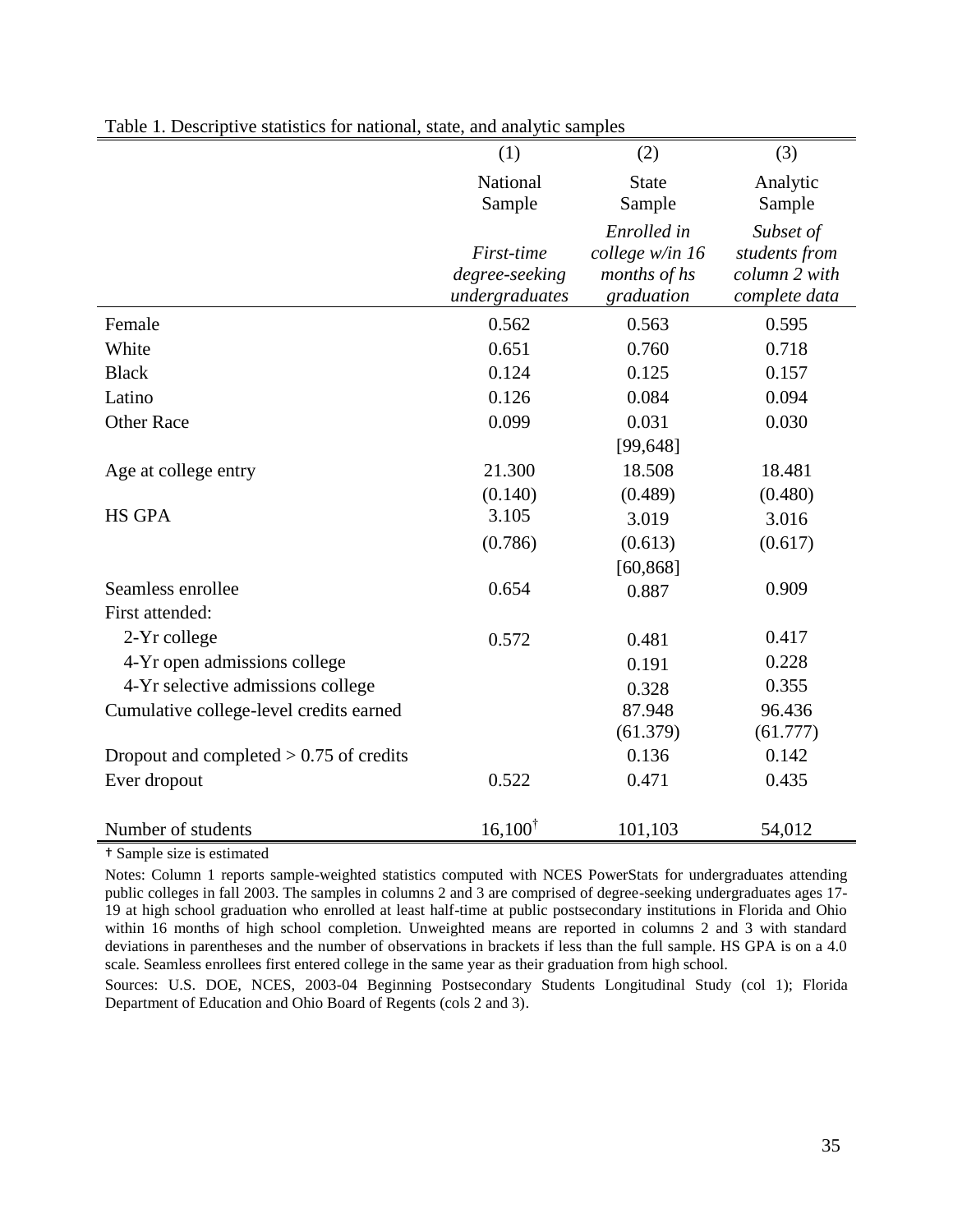|                                  | (1)   | (2)    | (3)   | (4)                     | (5)   | (6)            | (7)   | (8)    |
|----------------------------------|-------|--------|-------|-------------------------|-------|----------------|-------|--------|
| College sector first<br>attended |       | $2-Yr$ |       | 4-Yr Open<br>Admissions |       | 4-Yr Selective |       | All    |
| A. Gender                        | %     | N      | $\%$  | N                       | $\%$  | N              | %     | N      |
| Female                           | 0.316 | 8,223  | 0.200 | 4,648                   | 0.088 | 9,349          | 0.196 | 22,220 |
| Male                             | 0.371 | 5,005  | 0.231 | 3,252                   | 0.123 | 5,801          | 0.236 | 14,058 |
| <b>B.</b> Race                   |       |        |       |                         |       |                |       |        |
| White                            | 0.315 | 9,707  | 0.191 | 5,678                   | 0.094 | 12,229         | 0.192 | 27,614 |
| <b>Black</b>                     | 0.463 | 1,628  | 0.295 | 1,342                   | 0.142 | 1,552          | 0.303 | 4,522  |
| Latino                           | 0.364 | 1,584  | 0.244 | 634                     | 0.136 | 740            | 0.281 | 2,958  |
| Other                            | 0.249 | 309    | 0.187 | 246                     | 0.107 | 629            | 0.160 | 1,184  |
| C. High School GPA (cumulative)  |       |        |       |                         |       |                |       |        |
| <b>Top Quartile</b>              | 0.185 | 1,416  | 0.169 | 734                     | 0.068 | 2,720          | 0.117 | 4,870  |
| 3rd Quartile                     | 0.250 | 2,567  | 0.146 | 2,646                   | 0.075 | 6,333          | 0.130 | 11,546 |
| 2nd Quartile                     | 0.330 | 4,296  | 0.217 | 2,506                   | 0.130 | 4,286          | 0.227 | 11,088 |
| <b>Bottom Quartile</b>           | 0.432 | 4,949  | 0.311 | 2,014                   | 0.176 | 1,811          | 0.351 | 8,774  |

Table 2. Sample departure rates conditional on completing 75% or more of college-level credits, by college sector and student attributes

Notes: Upper bound points for GPA quartiles (on 4.0 scale) are:  $Q1 = 2.5$ ;  $Q2 = 3.0$ ;  $Q3 = 3.44$ .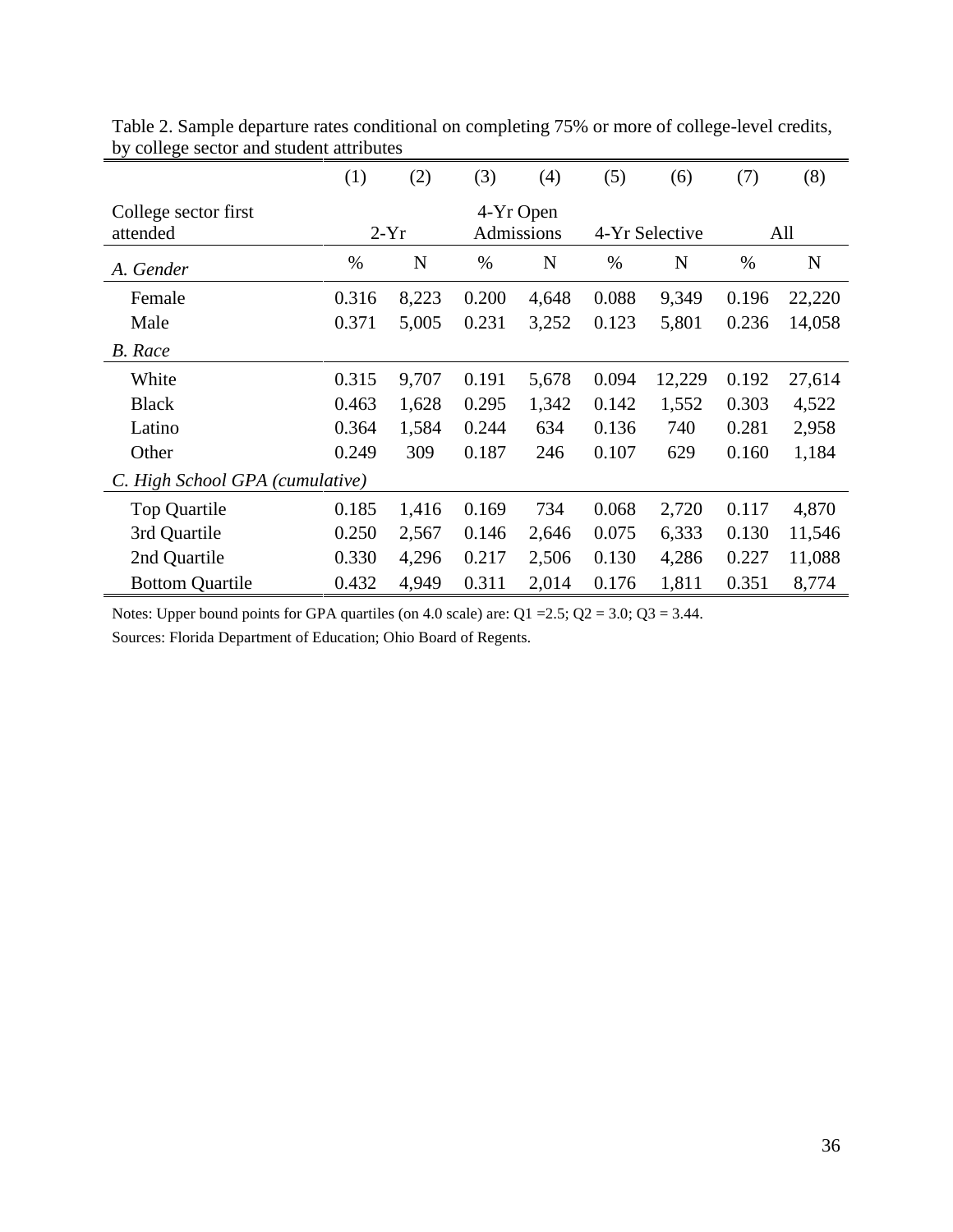|                                             | (1)   | (2)         | (3)   | (4)        | (5)   | (6)            | (7)   | (8)         |
|---------------------------------------------|-------|-------------|-------|------------|-------|----------------|-------|-------------|
|                                             |       |             |       | 4-Yr Open  |       |                |       |             |
| College sector first attended               |       | $2-Yr$      |       | Admissions |       | 4-Yr Selective |       | All         |
| A. Initial Enrollment Timing                | $\%$  | $\mathbf N$ | $\%$  | ${\bf N}$  | $\%$  | N              | $\%$  | $\mathbf N$ |
| Immediately after high school               | 0.339 | 11,691      | 0.211 | 7,687      | 0.102 | 14,960         | 0.207 | 34,338      |
| Delayed 1 or more semesters                 | 0.326 | 1,537       | 0.254 | 213        | 0.111 | 190            | 0.297 | 1,940       |
| <b>B.</b> Remediation Status                |       |             |       |            |       |                |       |             |
| Enrolled in remedial coursework             | 0.416 | 6,775       | 0.276 | 2,237      | 0.190 | 1,629          | 0.352 | 10,641      |
| Did not enroll                              | 0.254 | 6,453       | 0.188 | 5,663      | 0.091 | 13,521         | 0.154 | 25,637      |
| C. Number of Schools Attended               |       |             |       |            |       |                |       |             |
| One                                         | 0.380 | 6,096       | 0.166 | 5,387      | 0.065 | 10,784         | 0.175 | 22,267      |
| Two or more                                 | 0.300 | 7,132       | 0.313 | 2,513      | 0.194 | 4,366          | 0.269 | 14,011      |
| D. Number of Stopouts                       |       |             |       |            |       |                |       |             |
| None                                        | 0.251 | 8,681       | 0.152 | 6,371      | 0.074 | 13,196         | 0.146 | 28,248      |
| One or more                                 | 0.501 | 4,547       | 0.466 | 1,529      | 0.292 | 1,954          | 0.443 | 8,030       |
| E. Age at Time of Completing 75% of credits |       |             |       |            |       |                |       |             |
| Less than 23                                | 0.297 | 6,991       | 0.136 | 2,922      | 0.048 | 8,486          | 0.157 | 18,399      |
| 23 and older                                | 0.382 | 6,237       | 0.258 | 4,978      | 0.171 | 6,664          | 0.268 | 17,879      |
| F. Average Credits Attempted per Term       |       |             |       |            |       |                |       |             |
| Less than 12 credits                        | 0.360 | 8,268       | 0.272 | 3,206      | 0.126 | 6,311          | 0.261 | 17,785      |
| 12 or more credits                          | 0.299 | 4,960       | 0.172 | 4,694      | 0.084 | 8,839          | 0.164 | 18,493      |
| G. Proportion of Credits Completed per Term |       |             |       |            |       |                |       |             |
| Less than 0.80                              | 0.614 | 3,549       | 0.579 | 1,165      | 0.466 | 1,470          | 0.572 | 6,184       |
| $0.80$ to $0.90$                            | 0.350 | 2,471       | 0.293 | 1,097      | 0.150 | 1,826          | 0.270 | 5,394       |
| $0.90$ to $1.0$                             | 0.196 | 7,208       | 0.121 | 5,638      | 0.049 | 11,854         | 0.109 | 24,700      |
| H. Term GPA in College                      |       |             |       |            |       |                |       |             |
| Top Quartile                                | 0.262 | 2,814       | 0.170 | 1,885      | 0.069 | 4,370          | 0.150 | 9,069       |
| 3rd Quartile                                | 0.213 | 3,318       | 0.171 | 1,795      | 0.066 | 3,957          | 0.141 | 9,070       |
| 2nd Quartile                                | 0.295 | 3,246       | 0.184 | 2,048      | 0.090 | 3,775          | 0.184 | 9,069       |
| <b>Bottom Quartile</b>                      | 0.534 | 3,850       | 0.311 | 2,172      | 0.210 | 3,048          | 0.372 | 9,070       |

Table 3. Sample departure rates conditional on completing 75% or more of college-level credits, by college sector and experiences in college

Notes: The number of schools, stopouts, and age at enrollment are calculated through the term in which students reached the 75 percent credit completion threshold. College academic measures are calculated as per-term averages over all terms following the completion of 75 percent of credits. Upper bound points for college GPA quartiles (on 4.0 scale) are: Q1 = 2.06; Q2 = 2.61; Q3 = 3.28.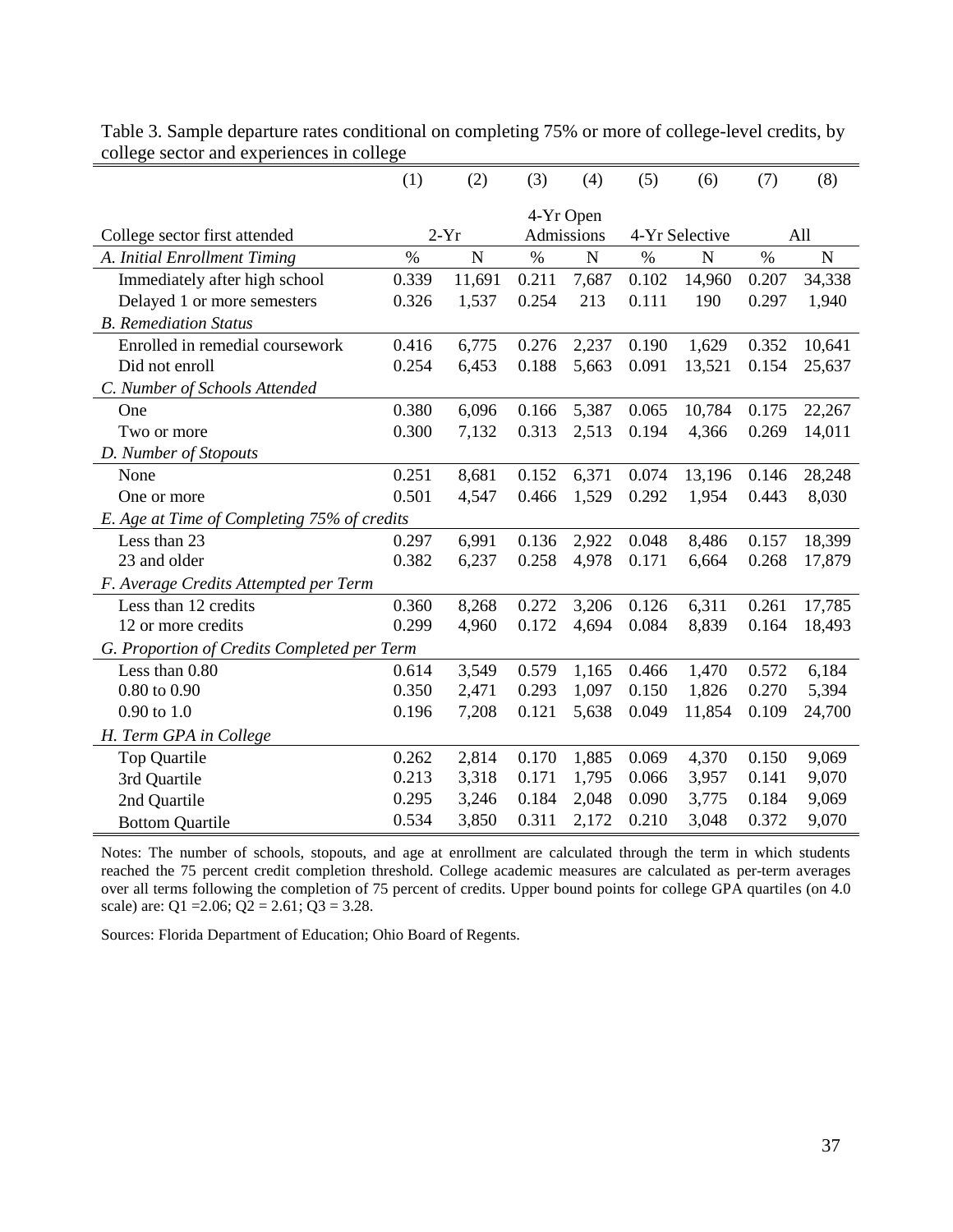Table 4. The evolution of academic performance among students completing 75% or more of college-level credits, by college sector and late departure status

| ma nuo uopuruno suums                       |                                   |                |                                   |                |                                   |                |                                   |                |
|---------------------------------------------|-----------------------------------|----------------|-----------------------------------|----------------|-----------------------------------|----------------|-----------------------------------|----------------|
|                                             | (1)                               | (2)            | (3)                               | (4)            | (5)                               | (6)            | (7)                               | (8)            |
|                                             | $2-Yr$                            |                | 4-Yr Open<br>Admissions           |                | 4-Yr Selective<br>Admissions      |                | All                               |                |
| Outcome                                     | Graduated<br>or Still<br>Enrolled | Dropped<br>Out | Graduated<br>or Still<br>Enrolled | Dropped<br>Out | Graduated<br>or Still<br>Enrolled | Dropped<br>Out | Graduated<br>or Still<br>Enrolled | Dropped<br>Out |
| A. Average credits attempted per term       |                                   |                |                                   |                |                                   |                |                                   |                |
| Credit interval 1 (0-25%)                   | 13.228                            | 12.805         | 14.643                            | 14.261         | 14.058                            | 13.774         | 13.931                            | 13.318         |
| Credit interval 4 (75% or more)             | 11.389                            | 10.321         | 13.162                            | 11.797         | 12.524                            | 11.618         | 12.314                            | 10.904         |
| Percent change from interval 1              |                                   |                |                                   |                |                                   |                |                                   |                |
| to interval 4                               | $-13.9%$                          | $-19.4%$       | $-10.1%$                          | $-17.3%$       | $-10.9%$                          | $-15.7%$       | $-11.6%$                          | $-18.1%$       |
| B. Proportion of credits completed per term |                                   |                |                                   |                |                                   |                |                                   |                |
| Credit interval 1                           | 0.916                             | 0.865          | 0.930                             | 0.866          | 0.940                             | 0.874          | 0.930                             | 0.867          |
| Credit interval 4                           | 0.905                             | 0.752          | 0.939                             | 0.788          | 0.951                             | 0.773          | 0.934                             | 0.764          |
| Percent change from interval 1              |                                   |                |                                   |                |                                   |                |                                   |                |
| to interval 4                               | $-1.3%$                           | $-13.1%$       | 0.9%                              | $-9.0\%$       | 1.2%                              | $-11.6%$       | 0.4%                              | $-11.9%$       |
| C. Term GPA in college                      |                                   |                |                                   |                |                                   |                |                                   |                |
| Credit interval 1                           | 2.428                             | 2.130          | 2.273                             | 2.040          | 2.410                             | 2.041          | 2.386                             | 2.092          |
| Credit interval 4                           | 2.705                             | 2.250          | 2.677                             | 2.367          | 2.813                             | 2.364          | 2.750                             | 2.299          |
| Percent change from interval 1              |                                   |                |                                   |                |                                   |                |                                   |                |
| to interval 4                               | 11.4%                             | 5.7%           | 17.7%                             | 16.0%          | 16.7%                             | 15.8%          | 15.3%                             | 9.9%           |
| <b>Observations</b>                         | 8,769                             | 4,459          | 6,221                             | 1,679          | 13,608                            | 1,542          | 28,598                            | 7,680          |

Notes: Academic performance measures are constructed as per-term averages over all terms following completion of 75 percent of credits.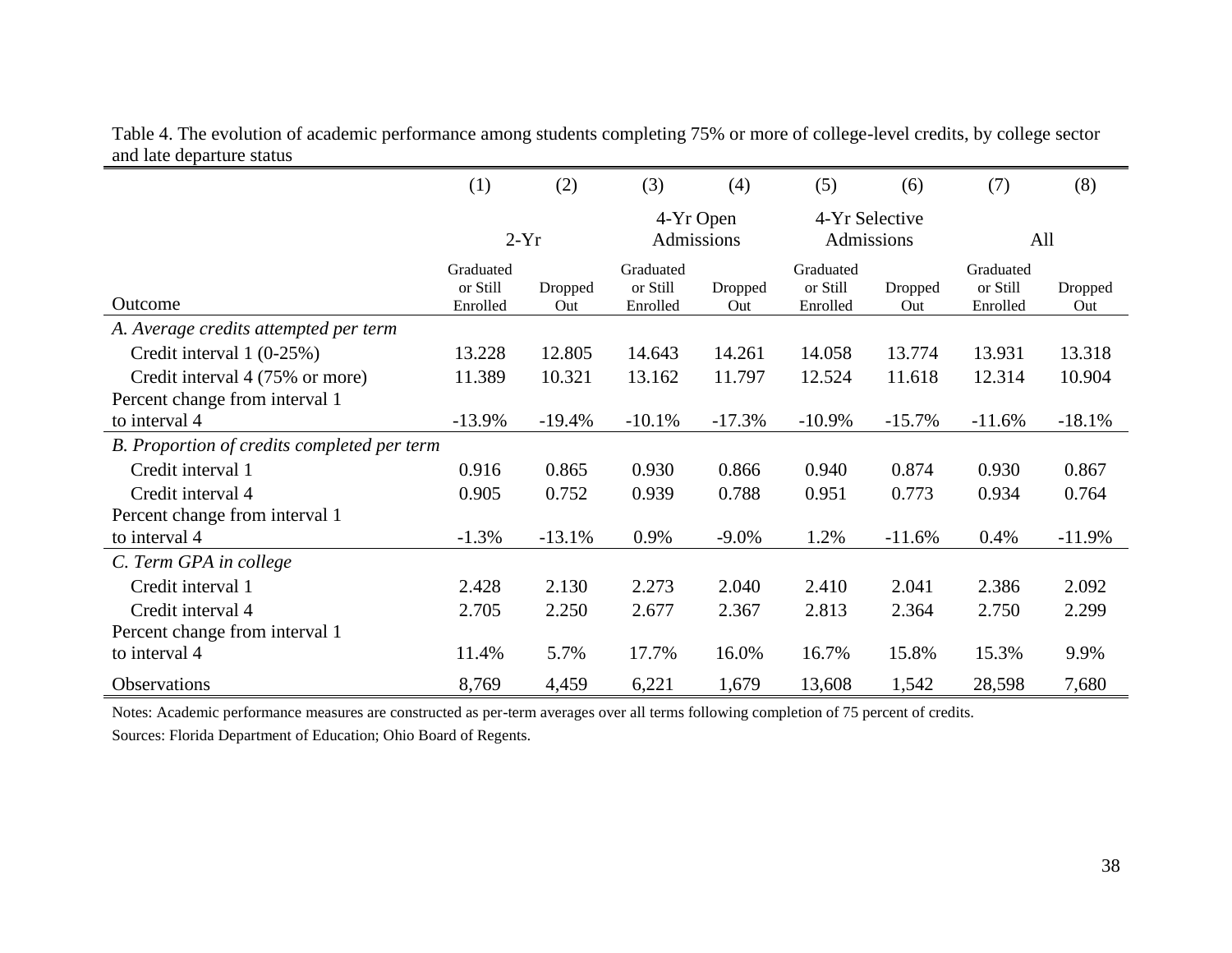|                               | (1)                                    | (2)                                      | (3)                                    | (4)                                      | (5)                                    | (6)                                      | (7)                                                                     |
|-------------------------------|----------------------------------------|------------------------------------------|----------------------------------------|------------------------------------------|----------------------------------------|------------------------------------------|-------------------------------------------------------------------------|
|                               |                                        |                                          |                                        | 4-Yr Open                                |                                        | 4-Yr Selective                           |                                                                         |
| College sector first attended |                                        | $2-Yr$                                   |                                        | Admissions                               |                                        | Admissions                               |                                                                         |
|                               | Completed<br>75% or<br>more<br>credits | Difference<br>$(75+)$<br>minus 0-<br>75) | Completed<br>75% or<br>more<br>credits | Difference<br>$(75+)$<br>minus 0-<br>75) | Completed<br>75% or<br>more<br>credits | Difference<br>$(75+)$<br>minus 0-<br>75) | $\chi^2$ test: Risk<br>of late<br>departure<br>equal across<br>sectors? |
| Female                        | $-0.036$                               | $-0.021$                                 | $-0.006$                               | 0.027                                    | $-0.010$                               | 0.002                                    | 4.526                                                                   |
|                               | (0.007)                                | (0.153)                                  | (0.358)                                | (0.139)                                  | (0.056)                                | (0.448)                                  | (0.100)                                                                 |
| Latino                        | $-0.052$                               | $-0.088$                                 | $-0.003$                               | $-0.018$                                 | 0.003                                  | 0.001                                    | 8.201                                                                   |
|                               | (0.003)                                | (0.008)                                  | (0.463)                                | (0.365)                                  | (0.447)                                | (0.481)                                  | (0.027)                                                                 |
| <b>Black</b>                  | $-0.001$                               | $-0.083$                                 | 0.017                                  | 0.028                                    | $-0.003$                               | 0.003                                    | 0.624                                                                   |
|                               | (0.481)                                | (0.001)                                  | (0.318)                                | (0.264)                                  | (0.424)                                | (0.444)                                  | (0.410)                                                                 |
| Other race                    | $-0.103$                               | $-0.134$                                 | $-0.033$                               | 0.010                                    | $-0.002$                               | 0.012                                    | 14.31                                                                   |
|                               | (0.001)                                | (0.003)                                  | (0.134)                                | (0.432)                                  | (0.463)                                | (0.365)                                  | (0.003)                                                                 |
| HS GPA (cumulative)           | $-0.047$                               | $-0.025$                                 | $-0.045$                               | $-0.017$                                 | $-0.014$                               | $-0.007$                                 | 7.555                                                                   |
|                               | (0.001)                                | (0.024)                                  | (0.031)                                | (0.264)                                  | (0.089)                                | (0.308)                                  | (0.035)                                                                 |
| Seamless enrollee             | 0.078                                  | 0.235                                    | 0.032                                  | 0.158                                    | 0.026                                  | 0.077                                    | 22.83                                                                   |
|                               | (0.001)                                | (0.001)                                  | (0.038)                                | (0.001)                                  | (0.001)                                | (0.008)                                  | (0.001)                                                                 |
| Took remedial coursework      | 0.107                                  | $-0.007$                                 | 0.020                                  | 0.004                                    | 0.017                                  | 0.013                                    | 39.19                                                                   |
|                               | (0.001)                                | (0.410)                                  | (0.178)                                | (0.448)                                  | (0.038)                                | (0.226)                                  | (0.001)                                                                 |
| Attended 2 or more schools    | $-0.025$                               | 0.047                                    | 0.067                                  | $-0.001$                                 | 0.050                                  | $-0.005$                                 | 14.84                                                                   |
|                               | (0.190)                                | (0.060)                                  | (0.001)                                | (0.481)                                  | (0.001)                                | (0.409)                                  | (0.003)                                                                 |
| Stopped out at least once     | 0.190                                  | $-0.155$                                 | 0.164                                  | $-0.136$                                 | 0.046                                  | $-0.088$                                 | 37.94                                                                   |
|                               | (0.001)                                | (0.001)                                  | (0.001)                                | (0.001)                                  | (0.016)                                | (0.038)                                  | (0.001)                                                                 |
| Age                           | $-0.045$                               | $-0.067$                                 | $-0.007$                               | 0.001                                    | 0.013                                  | 0.016                                    | 2.585                                                                   |
|                               | (0.112)                                | (0.041)                                  | (0.463)                                | (0.483)                                  | (0.357)                                | (0.318)                                  | (0.216)                                                                 |
| Credits attempted             | $-0.0230$                              | 0.003                                    | $-0.049$                               | $-0.024$                                 | $-0.008$                               | 0.004                                    | 3.462                                                                   |

Table 5. Conditional risk factors for departure by credit completion status and college sector  $(N = 89,942)$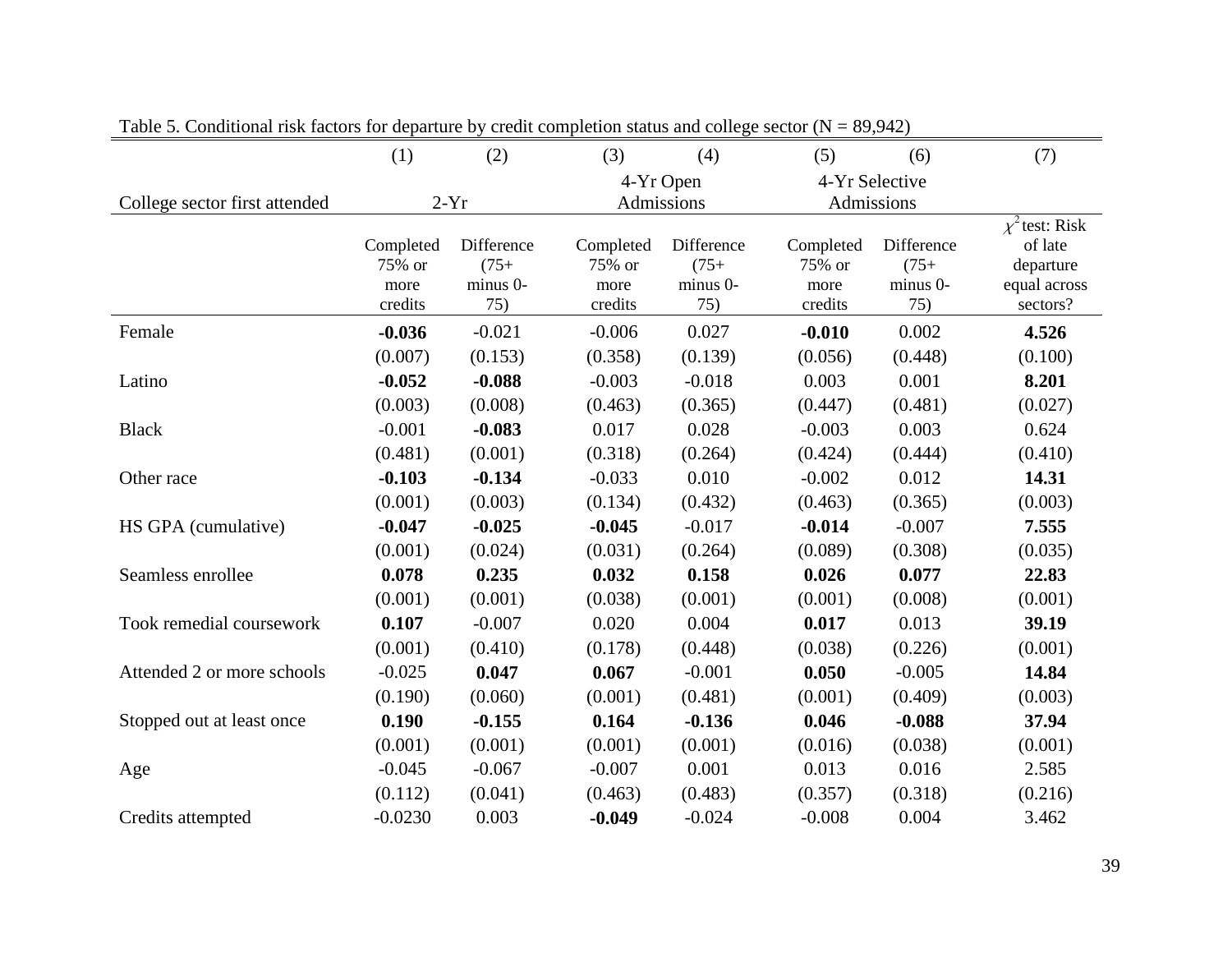|                            | (0.252)  | (0.477)  | (0.025)  | (0.247)  | (0.264)  | (0.382)  | (0.147) |
|----------------------------|----------|----------|----------|----------|----------|----------|---------|
| Share of credits completed | $-0.138$ | $-0.096$ | $-0.103$ | $-0.064$ | $-0.026$ | $-0.017$ | 25.88   |
|                            | (0.001)  | (0.001)  | (0.001)  | (0.035)  | (0.039)  | (0.142)  | (0.001) |
| College GPA (term)         | $-0.032$ | $-0.030$ | $-0.031$ | $-0.044$ | $-0.011$ | $-0.009$ | 3.613   |
|                            | (0.064)  | (0.089)  | (0.010)  | (0.001)  | (0.035)  | (0.120)  | (0.139) |

Notes: The number of schools, stopouts, and age measures are calculated up to the term in which students reached each credit interval. College academic variables are calculated as the per semester average within each credit interval. All models also control for the number of terms between the time each credit period was reached and initial college entry. Conditional risk factors are reported in percentage points and estimated from a fully interacted logit regression model evaluated at the average values of all covariates in the model. See text for model details. Estimates for high school and college GPA, age, and credits attempted are percentage point differences associated with a standard deviation increase from the mean. Estimates for the proportion of credits completed are percentage point differences associated with a one-half standard deviation increase from the mean. Adjusted p-values that account for multiple hypothesis testing and the clustering of students within schools are reported in parentheses. Point estimates in bold are statistically significant at the .10 level.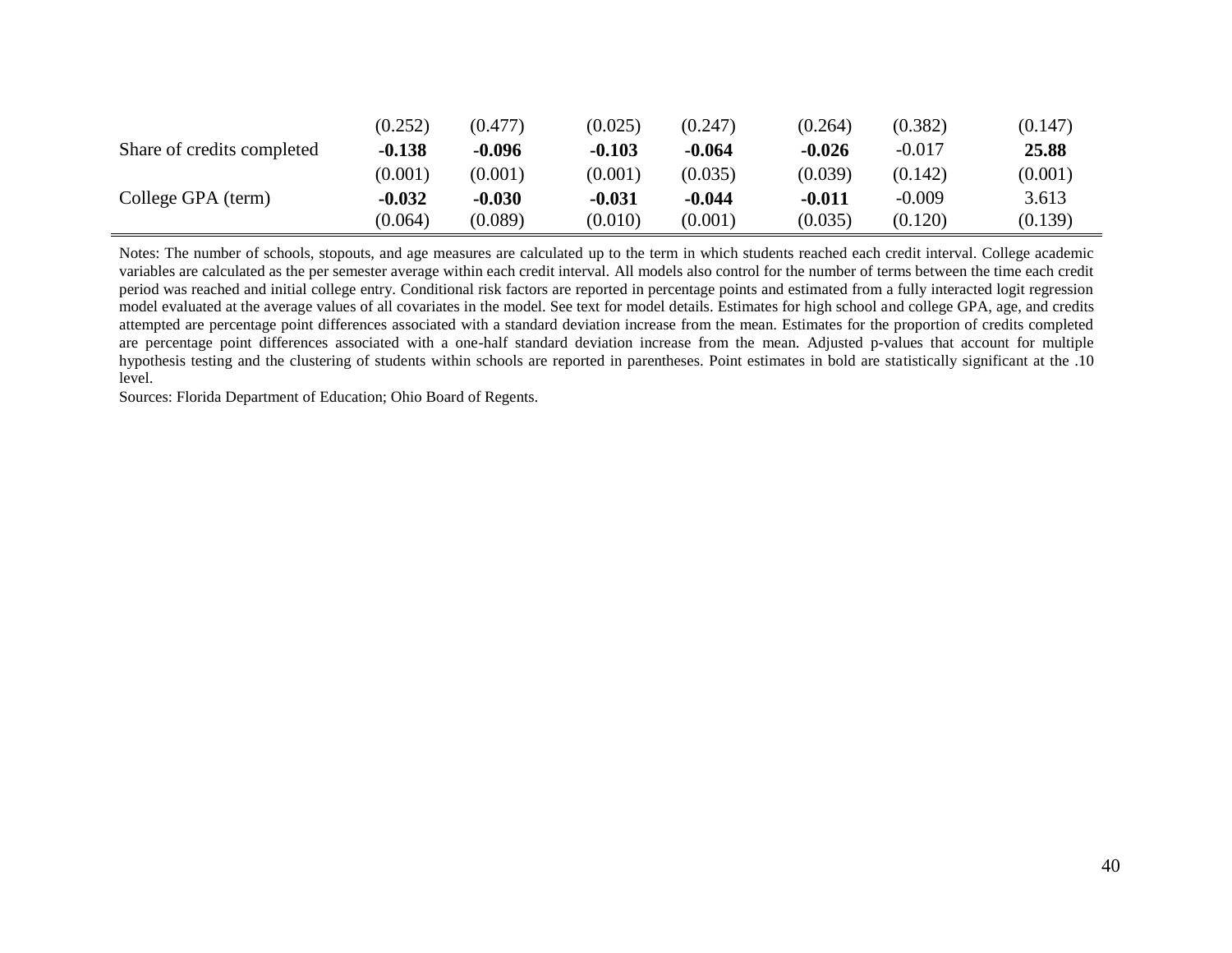|                                                         | (1)                | (2)        | (3)        | (4)    | (5)                      | (6)        |
|---------------------------------------------------------|--------------------|------------|------------|--------|--------------------------|------------|
|                                                         | Development Sample |            |            |        | <b>Validation Sample</b> |            |
|                                                         |                    |            | $4-Yr$     |        |                          | $4-Yr$     |
|                                                         |                    | 4-Yr Open  | Selective  |        | 4-Yr Open                | Selective  |
|                                                         | $2-Yr$             | Admissions | Admissions | $2-Yr$ | Admissions               | Admissions |
| A. Model 1: In absence of cross-institutional tracking  |                    |            |            |        |                          |            |
| Percent at-risk   late dropout                          | 67.6               | 72.3       | 75.1       | 67.8   | 68.0                     | 75.9       |
| Percent not at-risk   not late dropout                  | 71.3               | 76.6       | 81.3       | 70.8   | 77.5                     | 81.7       |
| Percent late dropout   at-risk                          | 54.5               | 45.5       | 31.1       | 54.2   | 44.9                     | 32.2       |
| Percent not late dropout   not at-risk                  | 81.3               | 91.1       | 96.7       | 81.2   | 90.0                     | 96.7       |
| Percent of students correctly classified                | 70.1               | 75.7       | 80.7       | 69.8   | 75.5                     | 81.1       |
| Concordance statistic                                   | 0.77               | 0.81       | 0.85       | 0.76   | 0.79                     | 0.86       |
| B. Model 2: In presence of cross-institutional tracking |                    |            |            |        |                          |            |
| Percent at-risk   late dropout                          | 74.9               | 77.0       | 81.1       | 75.0   | 77.3                     | 76.4       |
| Percent not at-risk   not late dropout                  | 68.1               | 77.3       | 82.8       | 68.9   | 75.9                     | 83.1       |
| Percent late dropout   at-risk                          | 54.8               | 48.9       | 35.7       | 53.9   | 44.3                     | 32.6       |
| Percent not late dropout   not at-risk                  | 84.0               | 92.3       | 97.4       | 85.0   | 93.1                     | 97.1       |
| Percent of students correctly classified                | 70.4               | 77.3       | 82.6       | 70.9   | 76.2                     | 82.5       |
| Concordance statistic                                   | 0.79               | 0.84       | 0.89       | 0.80   | 0.84                     | 0.88       |
| Probability cut-off used to assign risk status          | 0.3                | 0.2        | 0.1        | 0.3    | 0.2                      | 0.1        |
| Observations                                            | 6,614              | 3,950      | 7,575      | 6,614  | 3,950                    | 7,575      |

| Table 6. Student risk classifications from prediction models of college late departure |  |  |
|----------------------------------------------------------------------------------------|--|--|
|                                                                                        |  |  |

Notes: Risk classifications are derived from logit regression models used to predict the probability of late departure. The predictors in Model 1 include: indicators for gender, race and Pell Grant eligibility status; age at the time the student exceeded the three-quarter credit threshold and the square of this term; whether the student transferred schools prior to exceeding the three-quarter credit threshold; and the average term GPA, average number of credits attempted per term; and the average proportion of credits earned per term after reaching the three-quarter credit threshold. Model 2 includes all predictors from Model 1 as well as the full set of prior achievement and college experience predictors specified in Table 5.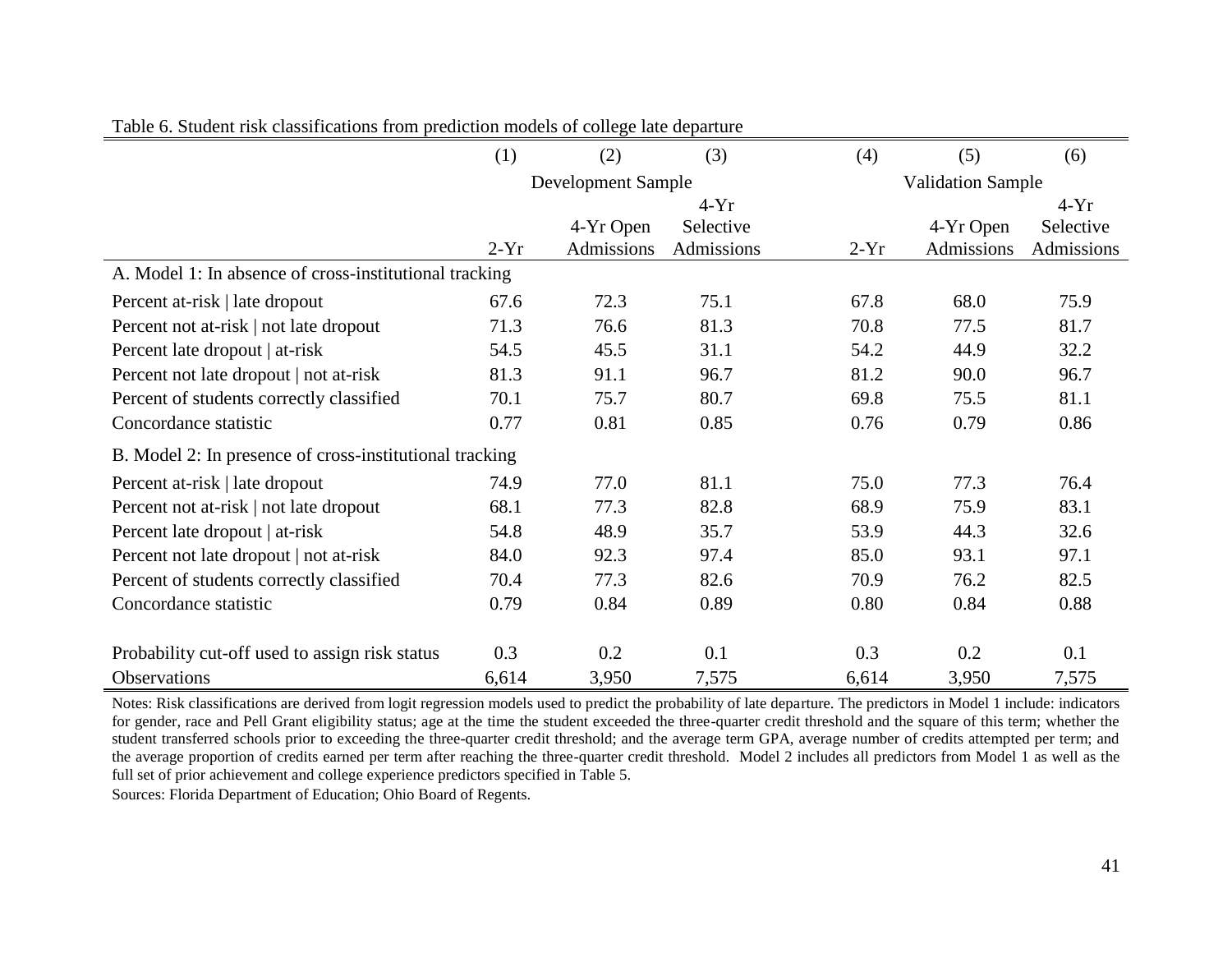# **APPENDIX**





A. Four-Year Open Admissions Institutions

B. Four-Year Selective Admissions Institutions

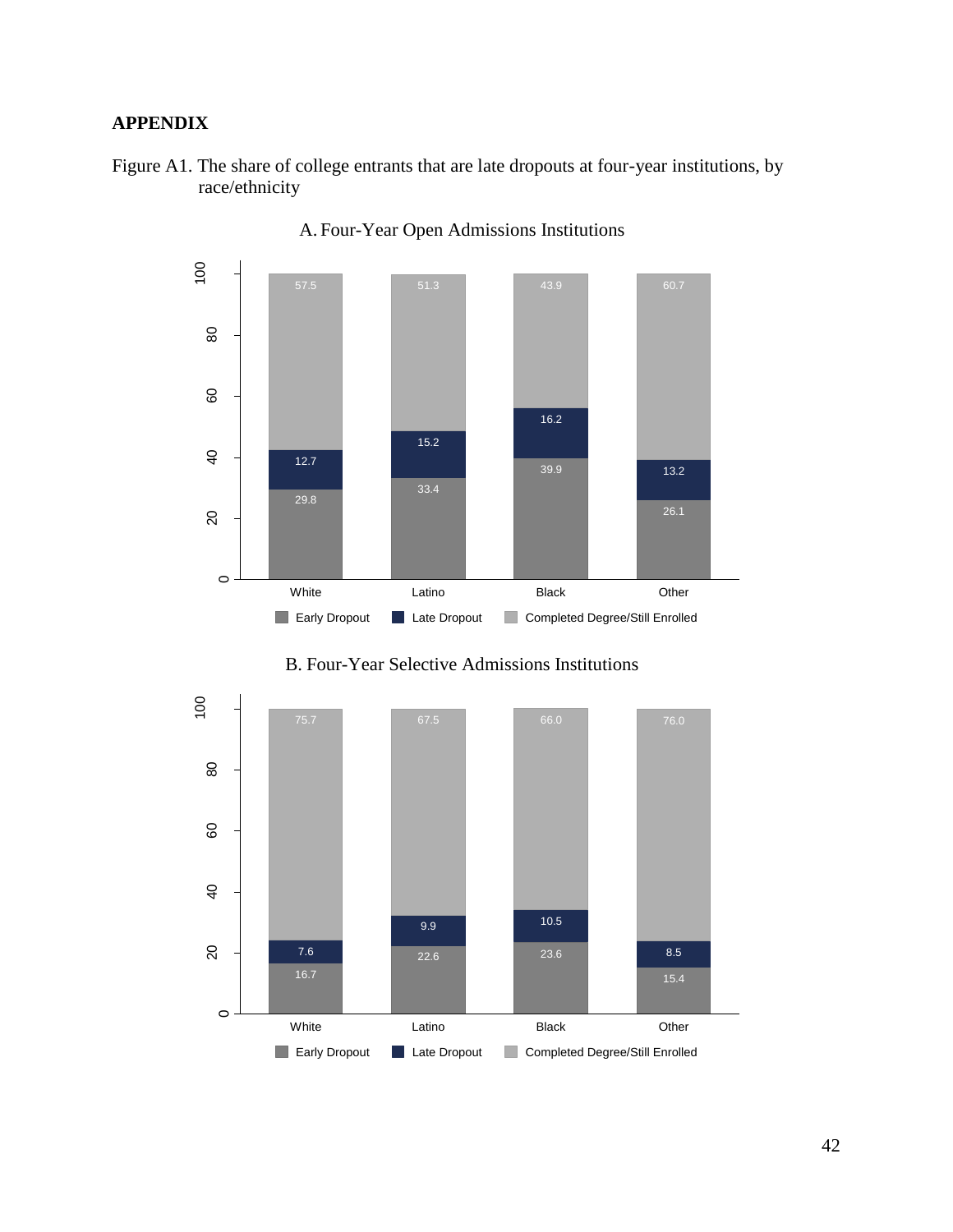Figure A2. Observed enrollment outcomes by the predicted probability of late departure, among students who first attended two-year colleges



B. Validation Sample 2,000 1,000 1,500 2,000 1,500 1,000 232  $\circ$ 0-.1 .1-.2 .2-.3 .3-.4 .4-.5 .5-.6 .6-.7 .7-.8 .8-.9 .9-1 Predicted Probability of Late Departure Actual Late Dropouts Actual Graduates/Enrollees

Notes: The sample is conditioned on students who completed at least three-quarters of the credits typically required to earn a degree. Predicted probabilities are derived from logit regression models that include the predictors in Model 1 of Table 6. See Table 6 for details.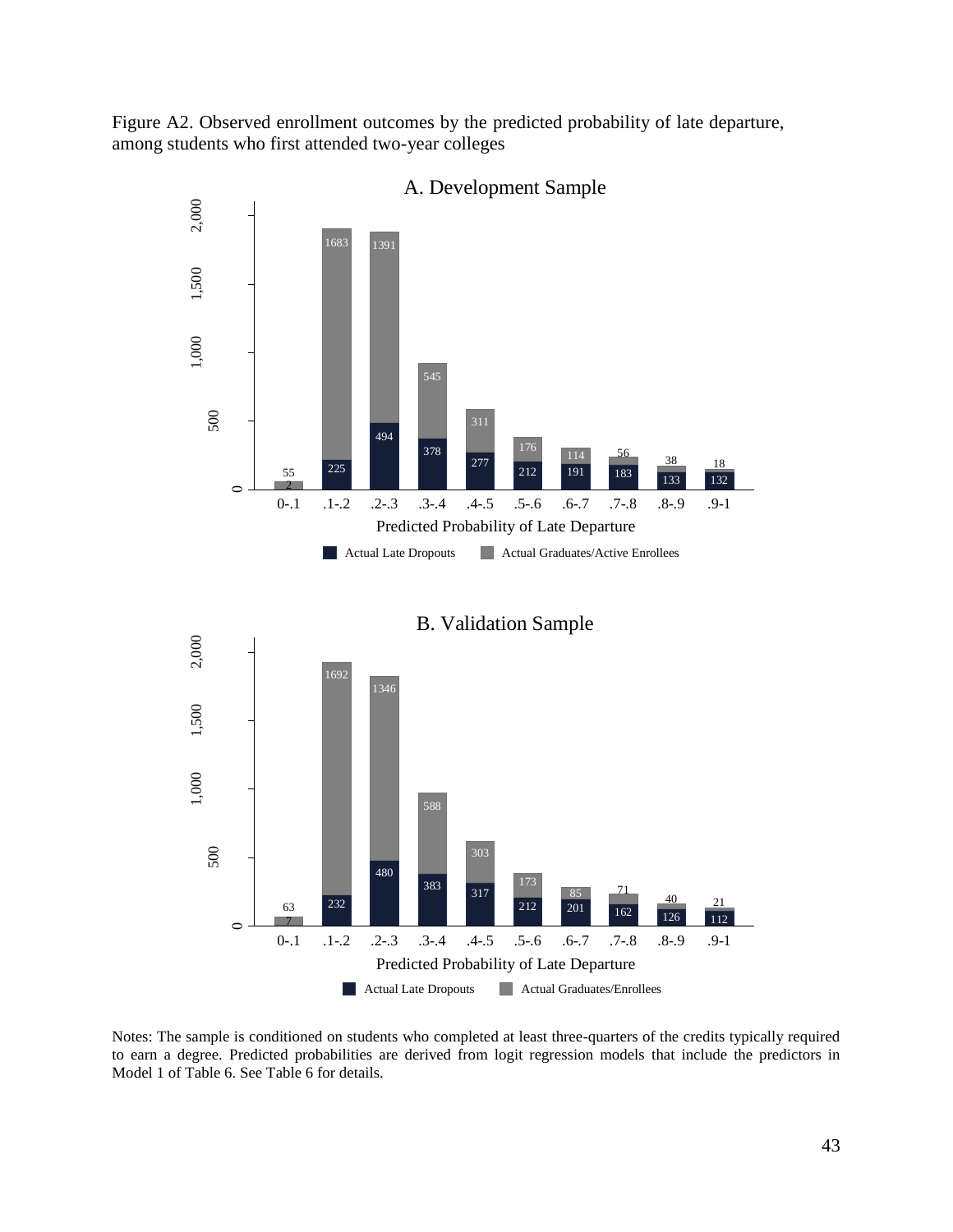|                                         | (1)       | (2)                                       | (3)       | (4)       |
|-----------------------------------------|-----------|-------------------------------------------|-----------|-----------|
|                                         |           | 4-Yr Open                                 | $4-Yr$    |           |
|                                         | $2-Yr$    | <b>Admissions</b>                         | Selective | All       |
| Share of departures among students that |           | Panel A. Before 25% of credits completed  |           |           |
| Ever enrolled in college                | 0.197     | 0.133                                     | 0.064     | 0.135     |
| Reached the credit threshold            | 0.197     | 0.133                                     | 0.064     | 0.135     |
|                                         | [22, 499] | [12,318]                                  | [19, 195] | [54, 012] |
| Ever dropped out                        | 0.343     | 0.291                                     | 0.248     | 0.310     |
|                                         |           | Panel B. 25-50% of credits completed      |           |           |
| Ever enrolled in college                | 0.108     | 0.108                                     | 0.061     | 0.091     |
| Reached the credit threshold            | 0.136     | 0.125                                     | 0.065     | 0.106     |
|                                         | [17, 915] | [10,614]                                  | [17,881]  | [46, 410] |
| Ever dropped out                        | 0.188     | 0.236                                     | 0.235     | 0.209     |
|                                         |           | Panel C. 50-75% of credits completed      |           |           |
| Ever enrolled in college                | 0.072     | 0.080                                     | 0.053     | 0.067     |
| Reached the credit threshold            | 0.106     | 0.108                                     | 0.061     | 0.088     |
|                                         | [15,259]  | [9,120]                                   | [16,603]  | [40,982]  |
| Ever dropped out                        | 0.124     | 0.175                                     | 0.205     | 0.153     |
|                                         |           | Panel D. 75% or more of credits completed |           |           |
| Ever enrolled in college                | 0.198     | 0.136                                     | 0.080     | 0.142     |
| Reached the credit threshold            | 0.337     | 0.213                                     | 0.102     | 0.212     |
|                                         | [13, 228] | [7,900]                                   | [15, 150] | [36, 278] |
| Ever dropped out                        | 0.345     | 0.299                                     | 0.312     | 0.327     |

Table A1. Sample departure rates by credit completion status and college sector

Notes: The number of students that ever enrolled at 2-, 4-year open admission, and 4-year selective institutions are 22,499, 12,318, and 19,195, respectively. The numbers of students that ever dropped out are 12,943, 5,618, and 4,947, respectively. The numbers of students that reached each credit threshold are reported in brackets.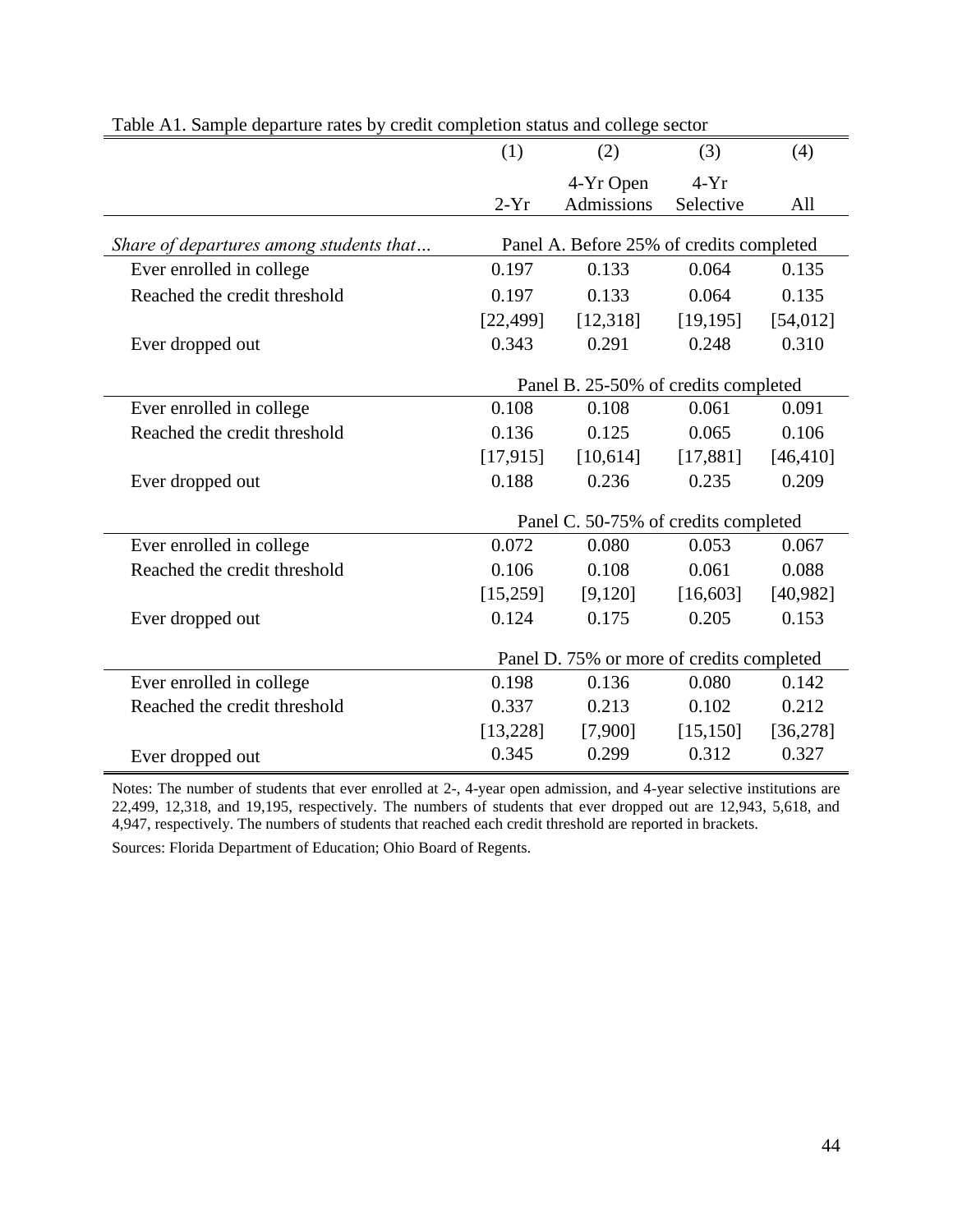|                                           | (1)               | (2)               | (3)               | (4)               | (5)               | (6)               |
|-------------------------------------------|-------------------|-------------------|-------------------|-------------------|-------------------|-------------------|
|                                           |                   | Model 1           |                   |                   | Model 2           |                   |
| Proportion of college-level credits       |                   | 4-Yr Open         | 4-Yr Selective    |                   | 4-Yr Open         | 4-Yr Selective    |
| completed                                 | $2-Yr$            | Admissions        | Admissions        | $2-Yr$            | Admissions        | Admissions        |
| $0-25%$                                   | 0.193             | 0.131             | 0.063             | 0.174             | 0.114             | 0.056             |
|                                           | $(0.172 - 0.213)$ | $(0.110 - 0.152)$ | $(0.038 - 0.087)$ | $(0.162 - 0.186)$ | $(0.102 - 0.126)$ | $(0.047 - 0.065)$ |
| 25-50%                                    | 0.134             | 0.123             | 0.063             | 0.113             | 0.115             | 0.061             |
|                                           | $(0.125 - 0.142)$ | $(0.113 - 0.133)$ | $(0.048 - 0.079)$ | $(0.104 - 0.121)$ | $(0.106 - 0.124)$ | $(0.055 - 0.067)$ |
| 50-75%                                    | 0.104             | 0.105             | 0.060             | 0.098             | 0.112             | 0.058             |
|                                           | $(0.095 - 0.112)$ | $(0.094 - 0.116)$ | $(0.044 - 0.076)$ | $(0.086 - 0.109)$ | $(0.101 - 0.123)$ | $(0.049 - 0.067)$ |
| 75% or more                               | 0.336             | 0.209             | 0.100             | 0.377             | 0.242             | 0.116             |
|                                           | $(0.308 - 0.364)$ | $(0.179 - 0.239)$ | $(0.074 - 0.127)$ | $(0.336 - 0.418)$ | $(0.207 - 0.277)$ | $(0.091 - 0.141)$ |
| $\chi^2$ test: Is the probability of      | 771.8             | 36.96             | 14.27             | 226.4             | 44.55             | 29.47             |
| departure equal across credit             | (0.001)           | (0.001)           | (0.007)           | (0.001)           | (0.001)           | (0.001)           |
| intervals?                                |                   |                   |                   |                   |                   |                   |
| $\chi^2$ test: Is the probability of late |                   | 144.7             |                   |                   | 220.5             |                   |
| departure equal across college            |                   | (0.001)           |                   |                   | (0.001)           |                   |
| sectors?                                  |                   |                   |                   |                   |                   |                   |
| Demographic + college experience          |                   |                   |                   |                   | ✓                 |                   |
| controls                                  |                   |                   |                   |                   |                   |                   |

Table A2. Conditional probabilities of departure by credit completion status and college sector ( $N = 177,331$ )

Notes: Conditional probabilities are estimated from logistic regression models using the student-by-credit category dataset. See text for details. The covariates in Model 2 include: indicators for gender and race; high school GPA and GPA squared; whether the student entered college immediately following high school graduation; whether the student took one or more remedial education courses; whether the student stopped out at least once prior to exceeding credit threshold c; whether the student ever transferred schools prior to exceeding credit threshold c; age at the time the student reached credit threshold c and the square of this term; number of terms between the time each credit period was reached and initial college entry; average term GPA in each credit period; average number of credits attempted per semester in each credit period; and the average proportion of credits earned per semester in each credit period. Lower and upper bounds of the 95% confidence interval around fitted probabilities are reported in parentheses and account for the clustering of students within schools. Adjusted p-values that account for multiple hypothesis testing are shown in parentheses below chi-square statistics. Point estimates in bold are statistically significant at the .10 level. Sources: Florida Department of Education; Ohio Board of Regents.